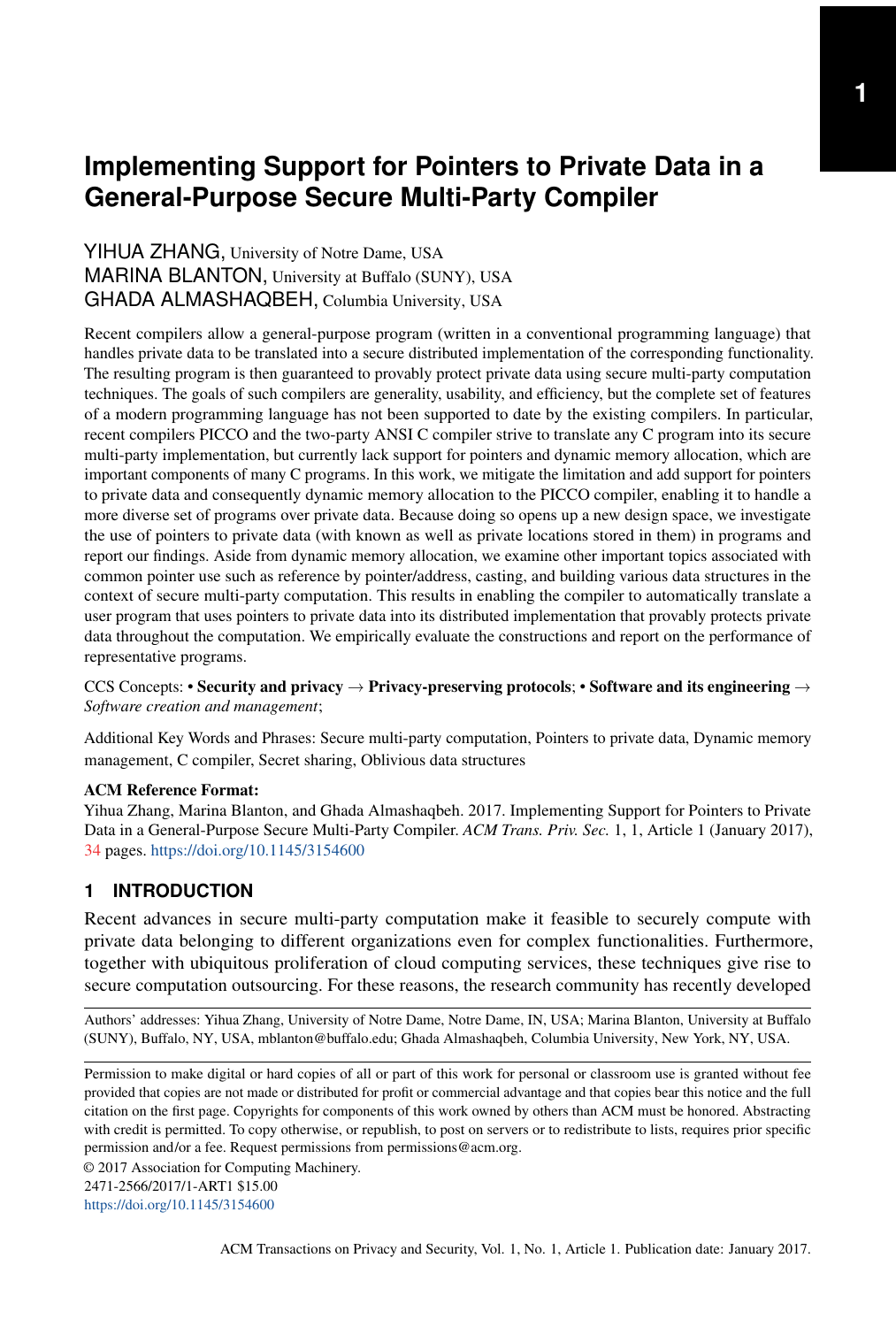a number of compilers for transforming a general-purpose program into its secure distributed implementation (see, e.g., [\[10,](#page-32-0) [26\]](#page-32-1)). These tools aim at generality and are designed to translate a program written in a conventional programming language into an equivalent program that uses secure computation techniques to protect private data. They also aid usability and make it easier for a programmer without extensive knowledge of secure computation techniques to produce a protocol that can be securely executed in a distributed environment.

It has been long known that any computable function can be securely evaluated by multiple participants if it is represented as an arithmetic or Boolean circuit. This representation, however, is not always obvious or known, and representing a program as a circuit may significantly increase the program size. Existing compilers remove the need for the programmer to perform this translation manually and assemble secure implementations from efficient building blocks for elementary operations. Thus, efficiency of the resulting secure computation is also one of the goals that compilers target. Furthermore, the ability to support both private (i.e., protected) and public (i.e., not protected) data or variables in a single program adds a level of complexity to the implementation because of the need to support interactions between public and private variables and secure data flow enforcement.

While the design goal of several compilers was to support any feature of a general-purpose programming language (such as C in [\[10\]](#page-32-0) and [\[26\]](#page-32-1)), all such compilers have limitations. In particular, the original version of the PICCO compiler [\[26\]](#page-32-1) provided no direct support for C pointers (i.e., pointers were supported only in the form of static arrays) and, as a result, no support for dynamic memory allocation other than static arrays. Similarly, the original version of the two-party compiler for ANSI C [\[10\]](#page-32-0) supported pointers only in the form of statically allocated arrays restricted to a constant size and had additional limitations (such as support for floating point arithmetic was not available in the open source CBMC that the compiler builds upon). Thus, support for C-like pointers – or, in other programming languages, support for the features that pointers enable such as dynamic memory allocation, reference by pointer or address, and building data structures – is the most crucial part of a general-purpose program that is currently unavailable in existing compilers. Adding this support is thus the focus of our work.

In this paper, we put forward a framework for supporting pointers to private data and consequently realize it in the PICCO compiler  $[26]$ . PICCO<sup>[1](#page-1-0)</sup> is a source-to-source translator that takes as an input a C program with variables to be protected marked as private and produces a C program that implements the computation using secure multi-party computation techniques based on linear secret sharing. We view PICCO as an attractive choice of a C compiler because of the flexibility of the setting it uses. In particular, the setting assumes three groups of participants: (i) input parties who hold private inputs into the computation, (ii) computational parties who perform secure computation on secret-shared data, and (iii) output parties who are entitled to learn the result of the computation. The composition of these three groups can be arbitrary (in particular, including the same, overlapping, or non-overlapping groups), which makes the setting suitable for secure multi-party computation (SMC), delegation of the computation by multiple data owners to a subset of them or other suitable entities or secure computation outsourcing by one or more parties. This flexibility follows from the use of secret sharing techniques and may or may not be present in tools that build on alternative secure computation techniques (such as, e.g., garbled circuit evaluation).

With linear secret sharing, before secure computation can commence, each input party splits her private inputs into  $n > 2$  secret shares, where n is the number of computational parties, and communicates each share to the respective computational party. The computational parties then proceed with evaluating the function on secret-shared data and communicate their shares of the result to the output parties who reconstruct the output using their shares. Any linear combination of

<span id="page-1-0"></span><sup>1</sup>Available from GitHub at https://github.com/picco-team/picco.

ACM Transactions on Privacy and Security, Vol. 1, No. 1, Article 1. Publication date: January 2017.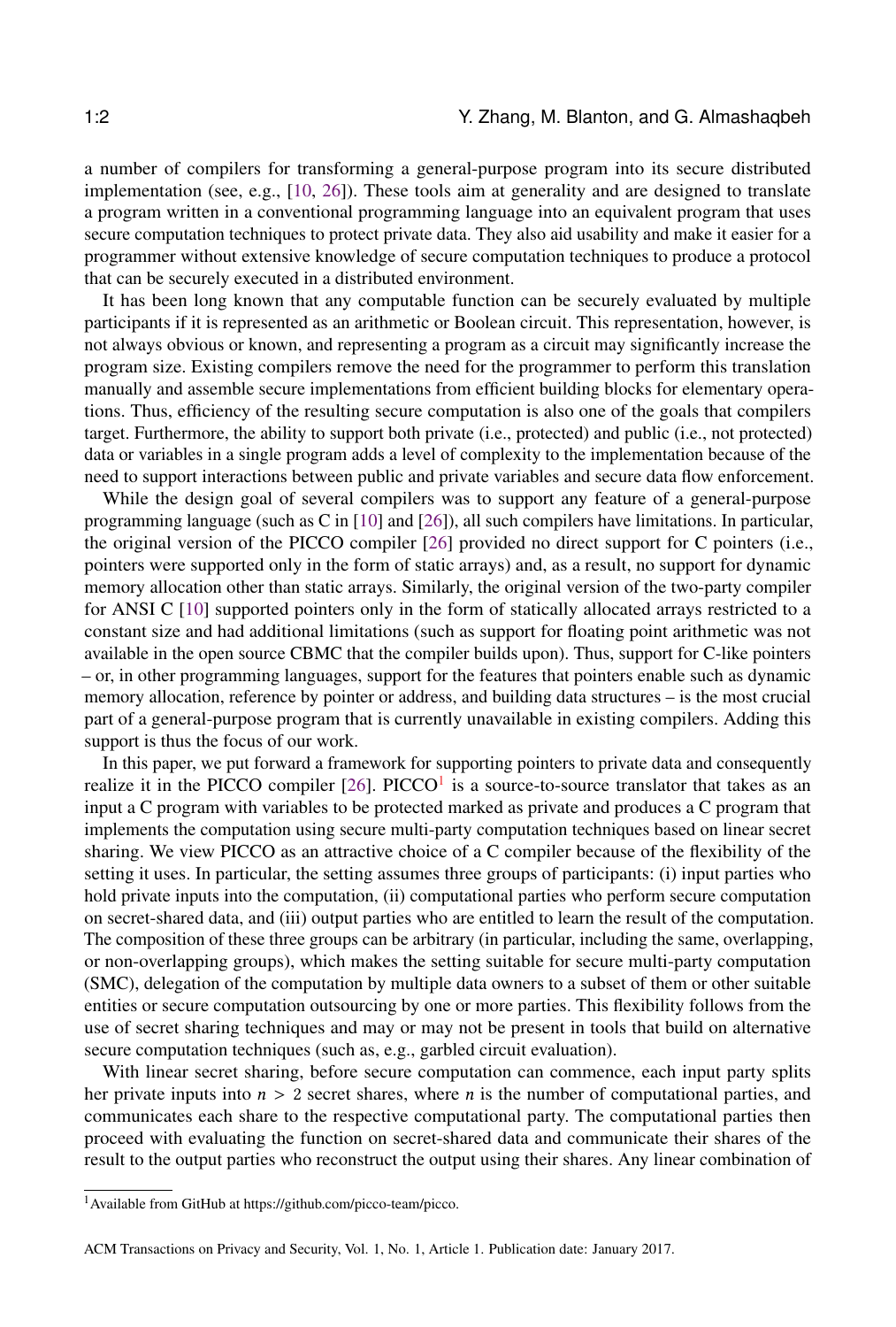secret-shared integers is performed locally, but multiplication of secret-shared integers constitutes an elementary interactive operation. Performance is then measured in the total number of interactive operations as well as the number of sequential interactions or rounds, and recent solutions based on secret sharing aim at minimizing overhead using both metrics.

When PICCO is used to perform source-to-source translation, the input program is a conventional C program where each variable is marked to be either private or public. All computation with private variables is transformed into secure arithmetic on shared data, while operations with public variables that do not interact with private data are left unchanged. In addition to specifying private/public qualifies for each variable, for performance reasons PICCO also allows the programmer to mark the places where computation can proceed concurrently (i.e., to decrease the number of computation rounds), which also extends the conventional C syntax.

Adding pointer support to a program that manipulates private data not only extends the compiler to handle the full range of C programs (that do not violate secrecy of private data), but also permits important features of programming languages, treatment of which, to the best of our knowledge, has not been done before. As part of this work, we thus explore how pointers to private data (including pointers with private locations) can be implemented and discuss our design decisions. We also study common uses of pointers in programs and the impact our implementation has on those language features. For example, enabling dynamic memory allocation is an important aspect of this work. Based on our analysis as well as empirical evaluation, several of these features introduce only marginal costs. Also, one of the important topics studied in this work is the use of pointer-based data structures written for private data. Our results indicate that the use of pointers (to private data) is very attractive and maintains high efficiency for several popular data structures. In some other cases, in particular when working with sorted data, privately manipulating pointers increases complexity of data structure operations and it might be desirable to pursue alternative implementations.

We would like to emphasize that it is not the goal of this paper to try to develop most efficient implementations for different data structures. Instead, the goal is to determine how pointers to private data can be supported at a low possible cost and to what performance of typical programs that might lead. We note that, depending on the program structure, asymptotic complexity of a translated program might be higher than that of the original. For example, consider an if-then-else statement with a private condition (e.g., conditional statements used in traversing a binary tree). When data privacy is not required, only one of the two branches will be executed, but with any compiler that produces a secure implementation both branches will have to be evaluated to hide the result of the private condition. Then with a sequence of  $n$  nested if-then-else statements, in the worst case the secure program might have to execute  $O(2^n)$  instructions where the original program would execute<br>only  $O(n)$ . This means that the general translation approach can lead to an exponential increase in only  $O(n)$ . This means that the general translation approach can lead to an exponential increase in the runtime for programs of practical relevance. As part of this work, we show that data structures that utilize pointers to private data cover the entire spectrum of possibilities: in one extreme, they result in no asymptotic increase over conventional non-secure counterparts, and in another extreme, the increase is exponential. This provides insights on when natural pointer use is very attractive and when other, alternative implementations might be desired.

While for many data structures alternative, non-pointer-based implementations may be possible, we note that our extension of PICCO with pointers enables support for an important aspect of modern programs otherwise not available in any secure multi-party compiler we are aware of, which is dynamic memory allocation. Dynamic memory allocation is essential for a general-purpose programming language, but has not been systematically studied in the context of secure multi-party computation (e.g., even publications and compilers that run secure computation on data sets of a large size assume that the size of the data is fixed and known at compilation time). As an example, consider an application in which data items arrive over time. A pointer-based linked list will allow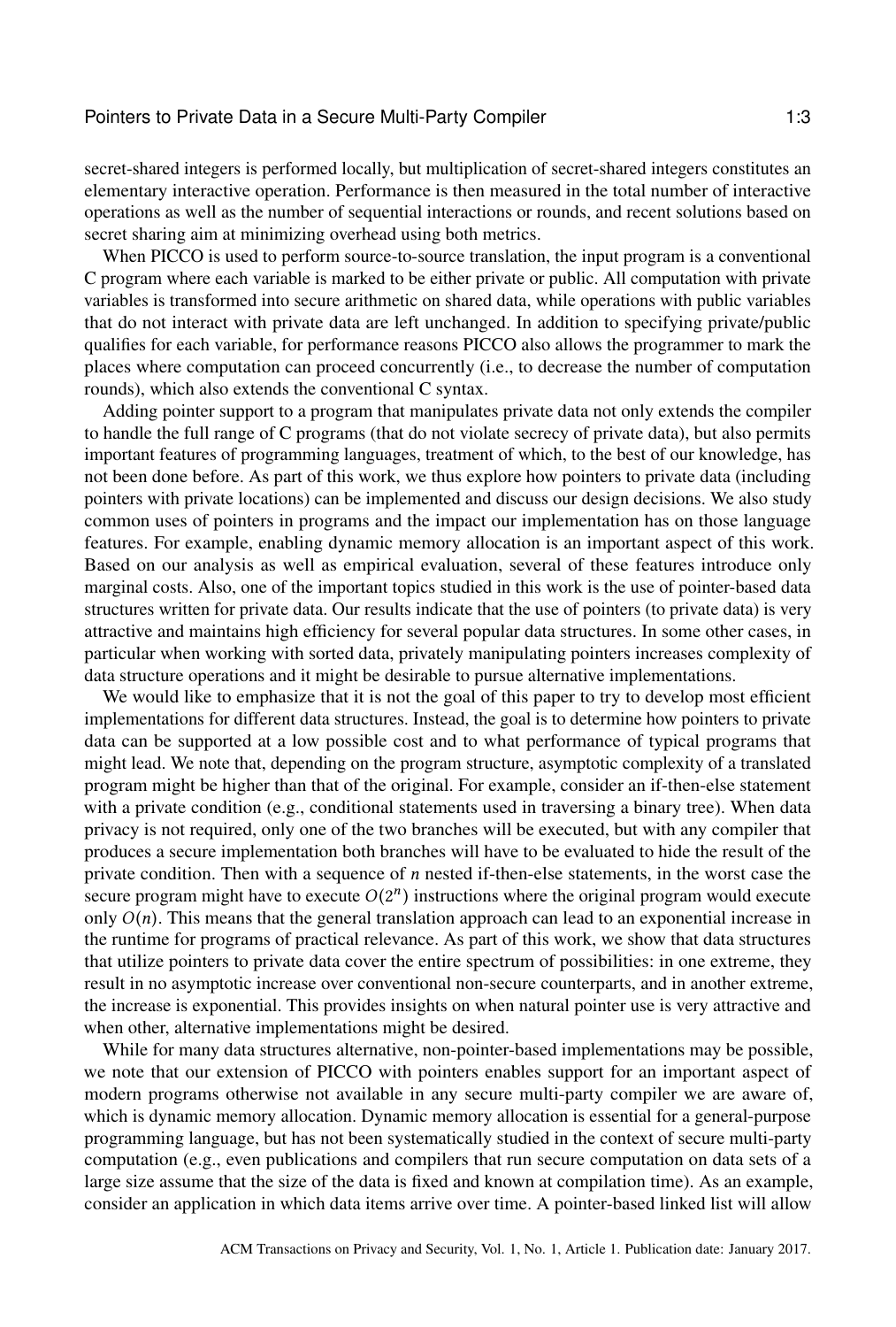for a natural and graceful mechanism of memory management, that unlike statically allocated arrays does not require complex provisions for allocating a larger buffer when the current one becomes full, moving the data, or merging previously allocated buffers.

The rest of this paper is organized as follows: We first give a brief overview of related work in Section [2.](#page-3-0) After presenting background information in Section [3,](#page-4-0) we proceed with generically presenting our solution for supporting pointers to private data in Section [4.](#page-5-0) In Section [5,](#page-14-0) we discuss dynamic memory management, while Section [6](#page-17-0) addresses specifics of pointer implementation in PICCO. Section [7](#page-20-0) next summarizes operations with pointers to private data and formally shows security of the design. Section [8](#page-22-0) analyzes various data structures built using pointers to private data. Lastly, Section [9](#page-27-0) presents the results of performance evaluation of representative programs that utilize pointers (to private data) and Section [10](#page-31-0) concludes this work.

# <span id="page-3-0"></span>**2 RELATED WORK**

In this section we review the most closely related work on SMC compilers and secure/oblivious data structures. Regarding the compilers, Fairplay [\[16\]](#page-32-2) was a pioneer work that enables compilation of secure two-party protocols based on garbled circuits. Its extension to multiple parties, FairplayMP [\[3\]](#page-31-1), implements secure computation using Boolean circuits and secret sharing techniques. TASTY [\[9\]](#page-32-3) is another two-party SMC compiler that combines garbled circuit techniques with those based on homomorphic encryption. Its follow-up ABY [\[8\]](#page-32-4) provides more efficient mixed-mode two-party computation using Boolean and arithmetic circuits. Sharemind [\[4\]](#page-31-2) and VIFF [\[6\]](#page-31-3) are multi-party compilers based on custom additive 3-party secret sharing and standard threshold linear secret sharing, respectively. All of the above compilers use custom domain-specific languages to represent user programs. The two-party compiler for ANSI C [\[10\]](#page-32-0) and PCF [\[13\]](#page-32-5) both use two-party garbled circuit techniques, where the former's goal is to support general purpose C programs, while the latter uses a new circuit format and employs optimizations to reduce the compilation time and storage. Lastly, TinyGarble [\[21\]](#page-32-6) uses hardware synthesis to optimize garbled circuits for two-party computation and its follow-up [\[7\]](#page-31-4) also provides optimizations for arithmetic circuits. All of these compilers require linear in the size of memory work to access memory at a private location. SCVM [\[14\]](#page-32-7), on the other hand, is an automated compiler that utilizes oblivious RAM (ORAM) and targets two-party computation. ObliVM [\[15\]](#page-32-8) is another ORAM-based secure two-party computation compiler that transforms programs written in high level abstractions to optimized garbled circuit implementations. Finally, a recent compiler Frigate [\[18\]](#page-32-9) was designed to guarantee correctness of programs compiled into circuits for secure two-party computation.

To support data structures in the SMC framework, several solutions [\[11,](#page-32-10) [17,](#page-32-11) [22](#page-32-12)[–24\]](#page-32-13) have been proposed. The main motivation of this line of work is the need to store and manipulate private data in an efficient and flexible manner. Toft [\[22\]](#page-32-12) proposed a private priority queue that has a deterministic access pattern as opposed to randomized ones in ORAM-based data structures. Similarly, Zahur and Evans [\[24\]](#page-32-13) build static circuits for stacks, queues, and associative maps of complexities substantially lower than touching all data items in the data structure in linear time. On the other hand, Keller and Scholl [\[11\]](#page-32-10) introduced implementations of arrays, dictionaries, and priority queues based on various flavors of ORAM implementations. Mitchell and Zimmerman [\[17\]](#page-32-11) also provide implementations of stacks, queues, and priority queues based on oblivious data compaction and an offline variant of ORAM. Wang et al. [\[23\]](#page-32-14) proposed implementations of maps, sets, priority queues, stacks, and deques based on ORAM techniques modified for specific data access patterns. Different from all of the above, our work provides support for dynamic data structures in a generic way as found in general purpose programming languages. That is, the programmer has the basic tools and primitives that enable her to build any desired data structure.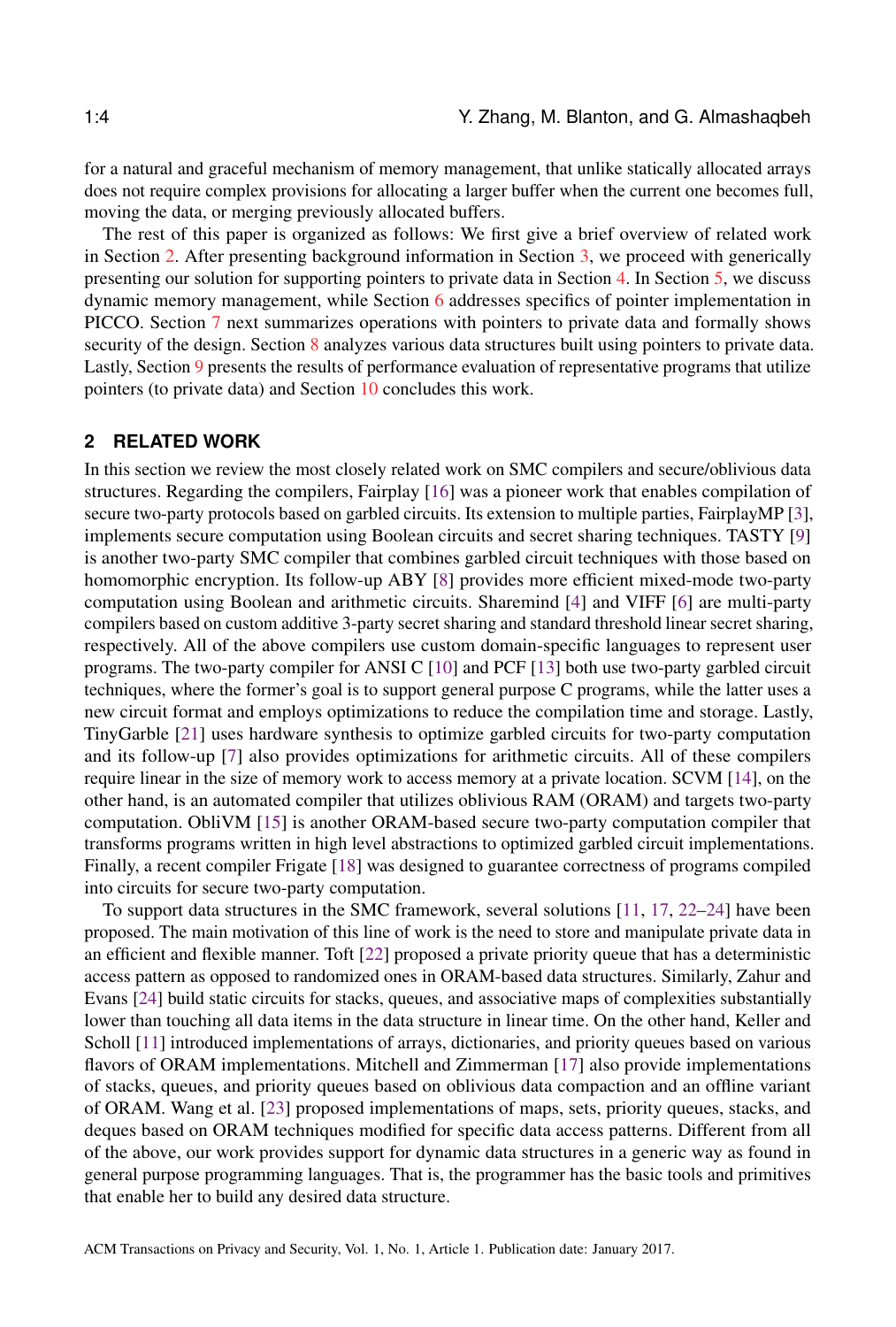In our implementation, a pointer to private data may store one or more locations where the data might reside, which in the worst case is linear in the program's memory size. ORAM-based techniques, on the other hand, guarantee that when an item is accessed at a private location, the number of accessed memory locations is polylogarithmic in the total memory size. Thus, our general solution may or may not be faster than using ORAM, depending on both the program and the data size. As we discuss later in this work, employing ORAM techniques can be beneficial for certain data structures (and sufficiently large data sets). Building custom data structures, however, is beyond the scope of this work.

One of the applications that the compiler can naturally be used for once support for pointers to private data is in place is evaluation of a context-free grammar on private data (implemented as a shift-reduce parser using a stack). The grammar can be either public or private, and in the latter case execution will correspond to evaluation of private expressions/programs on private data. Techniques for evaluation of private programs (on private data) are a separate area of research, discussion of which is beyond the scope of this work, but the reader may refer to recent results in this areas such as those in [\[12,](#page-32-15) [20\]](#page-32-16).

# <span id="page-4-0"></span>**3 BACKGROUND INFORMATION**

PICCO uses Shamir secret sharing [\[19\]](#page-32-17) for implementing secure arithmetic and other operations on private data. It is an  $(n, t)$ -threshold linear secret sharing scheme, in which a private value is represented using  $n > 2$  secret shares, one held by each computational party. Then any  $t + 1$  or more shares can be used to reconstruct the private value, while  $t$  or fewer parties cannot learn any information about the shared value (which is perfectly protected in the information-theoretic sense). In a linear secret sharing scheme, a linear combination of secret-shared values can be performed by each computational party locally, without any interaction, while multiplication of secret-shared values requires communication between all of them. With Shamir secret sharing, computation takes place over a field of a desired size (larger than any value that needs to be represented). A secret s is represented using a random polynomial of degree  $t$  with the free coefficient set to  $s$ , and each share corresponds to the evaluation of the polynomial on a distinct non-zero point. Given  $t + 1$  or more shares, the secret can be reconstructed using Lagrange interpolation. Then addition or subtraction of secret-shared values, or multiplication of a secret-shared value by a known integer can be performed by each party locally using its shares. Multiplication involves multiplying two shares, which raises the corresponding polynomial degree to <sup>2</sup>t, and resharing and interpolating the result to bring the degree of the corresponding polynomial from 2t to t. This imposes the requirement that  $t < n/2$ . With the way multiplication is performed, it is also possible to evaluate any multi-variate polynomial of degree 2 over secret-shared integers with a single interaction. That is, we first evaluate the polynomial and re-share the overall result instead of doing so for the intermediate products. This serves as a powerful optimization tool when, for instance, the dot product of two secret shared vectors/arrays needs to be computed, which results only in a single interaction.

While the regular field operations achieve perfect secrecy, implementation of some of the basic operations used in PICCO (such as comparisons, division, etc.) is statistically secure, which requires the bitlength of the field elements to be increased by the statistical security parameter. This slightly increases the cost of field operations, as well as the amount of communication associated with transmitting field elements. The optimal size of field elements is automatically determined by PICCO for each program it compiles.

Performance of these techniques is measured in terms of the total number of elementary interactive operations (field multiplications or reconstructions of a value from its shares) as well as the number of rounds. For that reason, PICCO supports a number of optimizations to reduce the round complexity of programs that it outputs through concurrent or batch execution.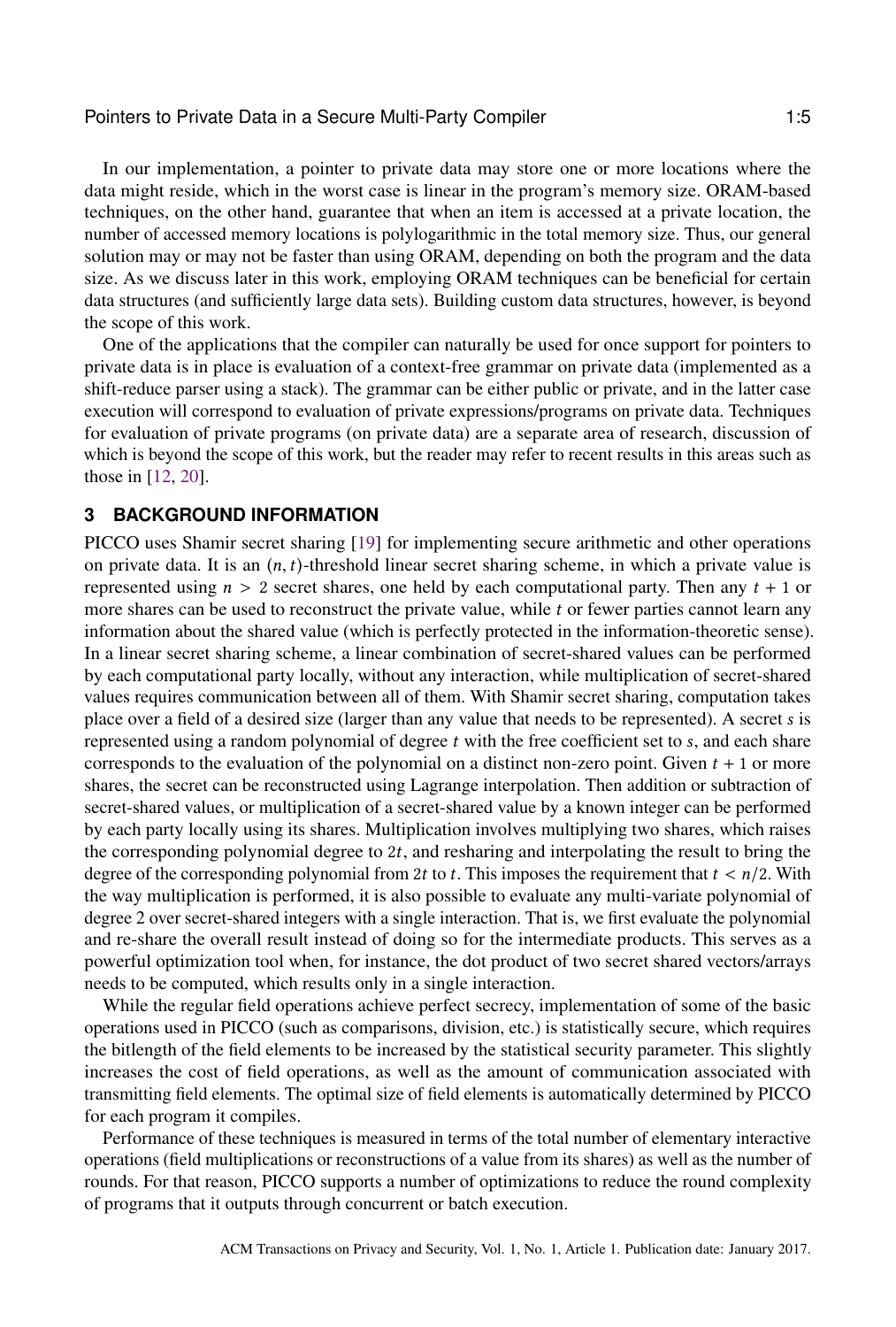Support for pointers to private data (and the corresponding functionalities such as dynamic memory management) was the only missing functionality in PICCO. Thus, we modify the compiler to enable it to compile user programs that contain pointers to private data, which was not previously available. Our changes to the compiler affect only pointers to private data and the introduction of two built-in functions for memory allocation and deallocation (called pmalloc and pfree) associated with pointers to private data.

# <span id="page-5-0"></span>**4 ADDING POINTER SUPPORT**

Recall that in C a pointer is a variable of a special type that stores a location in memory at which data of a particular type can be located. Because a pointer stores an address, it can be treated very generally with the possibility of directly manipulating pointers, changing the addresses they store, dereferencing a pointer to access the data to which it points, casting a pointer of a particular type to a pointer of another type, and using pointers to functions. As with any SMC compiler, our security objective is to provably reveal no information about private data used in the computation.

# **4.1 Working Toward a Solution**

When working with pointers in the presence of private data, besides traditional C pointers to public variables, we can distinguish between pointers to private data that (i) point to a single known location where the private data is stored and (ii) point to a memory pool or a number of locations where private data is stored and the location of the private data is not known. In determining how this can be implemented in a C-like programming language, we considered pre-allocating memory pools for pointers with private locations. Such memory pools would be required for each data type to ensure that we can store and extract private data correctly. This approach, however, has severe disadvantages, which are:

- (1) Using memory pools unnecessarily increases the program's memory footprint, where one pool will be needed for each used data type including complex types defined via the struct construct. Furthermore, it is not clear to what size each pool should be set to optimize performance.
- (2) It would also often incur unnecessarily large computation costs due to the need to touch all locations within a memory pool per single access (or touch several locations when the pool is implemented using more complex ORAM techniques). As will be evident later in the paper, there are large classes of programs, applications, and data structures, where a pointer to private data always corresponds to a single location, which removes the need to use secure multi-party computation techniques for pointer manipulation. Allowing a pointer to store a single known location drastically improves program performance compared to using pointer pools.
- (3) Memory pools would also not work in the presence of pointer casting.

Then if we do not want a pointer to initially point to a pre-allocated memory pool, would the decision to properly declare a pointer as pointing to a single (known) location or a set of locations be left to the programmer? This is going to introduce an additional burden for a programmer who would need to know at a variable declaration time whether the variable of a pointer type will require protecting its value. This happens if the pointer is used inside a conditional statement with private condition, which then requires protecting the location assigned to the pointer to protect the result of the condition evaluation.

To ease the programming burden and at the same time avoid consuming unnecessary (memory and computation) resources, our solution is to use the same programming interface for all pointers that are to point to private data. When the pointer is being declared or initialized, it has one known location associated with it (if the pointer is not initialized, that location is set to the default value corresponding to uninitialized pointers). Throughout the computation, the pointer, however, may be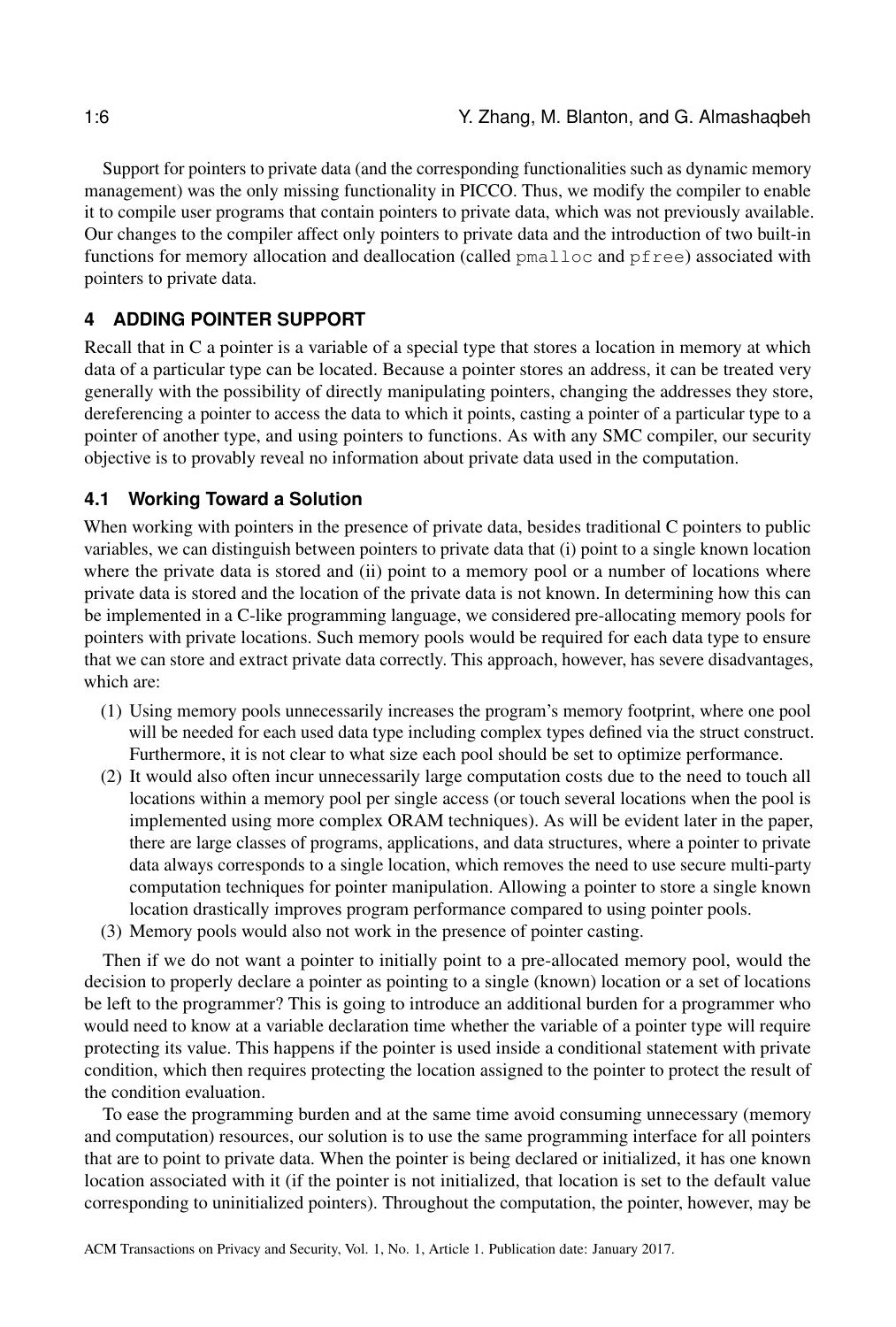pointing to multiple locations, one of which is its true location. This happens when the pointer's value is modified inside conditional statements with private conditions as illustrated next. Suppose we declare variables a and b to be private integers followed by the code below:

```
1. private int *p;
2. p = \&a;3. if (priv-cond) then p = \delta b;
```
We see that variable p was declared as a pointer to a private integer, but the type of the pointer with respect to whether the location itself is private is implicit. After executing lines 1–2, p has a single known location, but after executing line 3, p is associated with a list of two locations (the address of a and the address of b) and the value of the true location is protected. That is, a pointer always starts with a single publicly known location and the location to which it is pointing may become private, but the user does not declare the pointer itself as public or private. In the rest of this work, we use the term "public location" in reference to a pointer to private data to mean that the pointer has a single known location (either initialized or uninitialized) and we use the term "private location" to mean that the pointer has a list of public locations, but which location is in use remains private.

When we consider interaction of public and private values in connection to the use of pointers, a number of questions arise, which we address next.

(1) *Can a pointer that was declared to point at private data be assigned the address of public data?* Note that without the use of pointers, the equivalent actions are generally allowed. That is, a variable declared to hold private data can be assigned a known value, which is consequently converted into protected form. The same does not hold for pointers and we disallow assigning locations of public variables to pointers which were declared to point to private data. To see why, suppose that a user program contains the code below where a was declared to be a public integer, while b is a private integer:

1.  $p = 6a$ ; 2. if (priv-cond) then  $p = \delta b$ ; 3.  $*p == 1;$ 

After executing lines  $1-2$ , p stores two addresses and the true location of where it is pointing out of these two addresses is protected. On line 3, however, the pointer is dereferenced and the result of private condition priv-cond evaluation is revealed by examining the value of a before and after line 3. Thus, to eliminate information leakage, pointers to private data can be assigned only locations that store private values.

(2) *Can a pointer declared to point to public data be modified inside conditional statements with private conditions and as a result become pointing to multiple locations?* The answer to this question is No. If a pointer to public data is updated in the body of a conditional statement with private condition, it must be treated as a pointer to private data (otherwise, using its dereferenced value reveals unauthorized information). Allowing such uses and performing the conversion implicitly by the compiler will be confusing to the programmer (who no longer can use the pointer to store addresses of public data). For that reason, we disallow updates to pointers to public data within the body of conditional statements with private conditions.

We note that all program transformations that we describe in this work preserve semantics of the original program and, given that a program can be compiled into the corresponding secure implementation, the transformed program will always produce the same output as the original program. There are some restrictions that user programs must meet in order to be compiled into secure implementations with no information leakage. Such restrictions include the two cases at the interaction of public and private data described above and additional mixed-mode restrictions placed on programs with or without pointers (e.g., the fact that the body of a conditional statement with a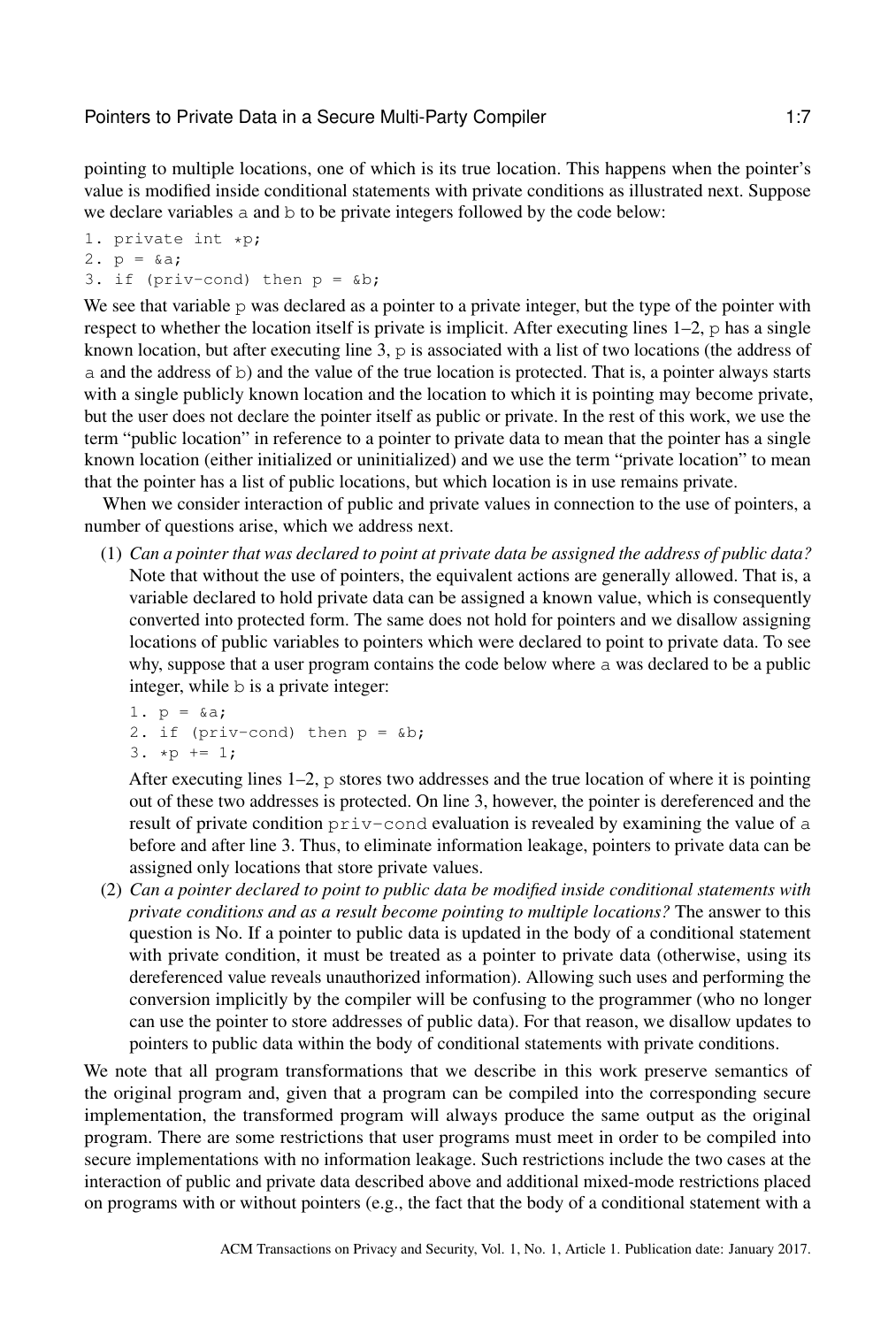private condition cannot have public side effects, a loop termination condition should be public or made public, etc.). This is to ensure that no information leakage in the compiled program can take place, and the programs that do not meet the requirements are aborted at compilation time. Once these security constraints are met, our extension of PICCO with pointers will allow any user program to be compiled into its secure counterpart.

We next proceed with describing how pointers to private data are implemented to realize the ideas outlined above. We start with general description applicable to different underlying secure multi-party computation frameworks.

#### **4.2 Pointer Representation**

As we incorporate support for pointers, we first note that pointers to public data will not need to be modified and their implementation remains the same as in C. The most significant change in implementing pointers to private data comes from the need to maintain multiple locations. For that reason, the data structure that we maintain for pointers to private data consists of (i) an integer field that stores the number  $\alpha \geq 1$  of locations associated with the pointer; (ii) a list L of  $\alpha$  addresses where the data is stored; and (iii) a list T of  $\alpha$  private tags, one of which is set to 1 (true data location) and all others are set to 0. For the important special case of  $\alpha = 1$ , the pointer has known (public) location and the tags are not used.

We formalize the above pointer representation using the following invariant, which is maintained throughout various pointer operations: *among all locations stored with a pointer to a private object, there is exactly one true location of the object and the tag corresponding to that location is set to 1, while the tags corresponding to all other locations are set to 0.* This invariant is true of all well-formed programs and may be violated only in the case of dangling pointers as detailed later.

Because we would like to employ a uniform data structure for pointers to private data of any data type such as integer, floating-point values, etc. and even pointers to a pointer, the data structure we maintain needs to include two additional fields: (iv) an integer flag that determines the type of data associated with the pointer (i.e., integer  $= 1$ , float  $= 2$ , struct  $= 3$ , etc.) and (v) an integer field that indicates the indirection level of the pointer. For instance, if a pointer refers to a private value of a non-pointer type, its indirection level is set to 1; and if it refers to a pointer whose indirection level is k (for  $k \ge 1$ ), its level will be set to  $k + 1$ . A pointer to a struct also has indirection level 1 regardless of the types of the struct's fields (which can be pointers themselves).

### **4.3 Pointer Updates**

Initially, at a pointer declaration time, the number of locations  $\alpha$  associated with the pointer is set to 1 and the address is set to a special constant used for uninitialized pointers. Then every time the pointer is modified (including simultaneously with pointer declaration), its data structure is updated. When the pointer is assigned a new location using a public constant, a variable's address, or a memory allocation mechanism (e.g., as in  $p = 0$ ,  $p = \alpha a$ , or  $p = \text{malloc}(size)$ ),  $\alpha$  in the pointer's data structure is set to 1 and the associated address is stored in the pointer's address list. When a pointer is updated using another pointer (as in  $p = p1$ ), the latter's data structure is copied and stored with the former.

Such simple manipulations are used only when the assignment does not take place inside the body of a conditional statement with a private condition. Pointer assignments inside conditional statements with a private condition present the most interesting case when the list of pointer locations gets modified. Updating values modified in the body of a conditional statement with a private condition already requires special handling in PICCO and other compilers, and all we need is to support a specific procedure when a variable of a pointer type is being modified. We need to distinguish between if-then and if-then-else statements, which we consequently discuss.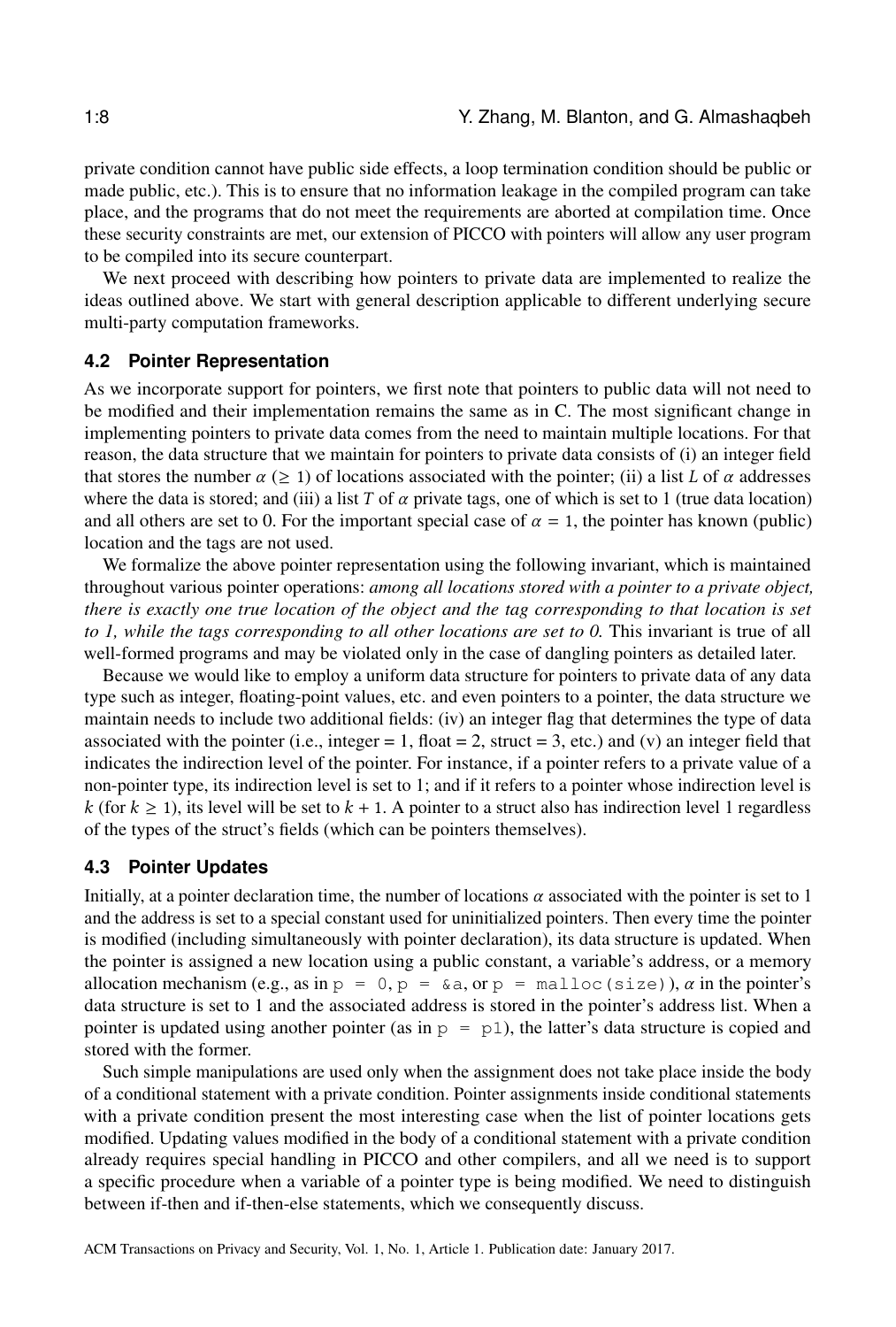Consider the following code with an if-then statement:

1. p = p1;

2. if (priv-cond) then  $p = p2$ ;

where  $p$ ,  $p1$ , and  $p2$  are pointers (to private data) of the same type. This is the most general case, where on line 2 both p and  $p^2$  can have any number of locations associated with each of them (recall that all other assignment types use a single location). When this code is written for ordinary (private) variables of the same type  $a$ ,  $a_1$ , and  $a_2$ , a generic way to implement this update is to first set  $[a] = [a_1]$  and then compute  $[a] = ([c] \wedge [a_2]) \vee (\neg [c] \wedge [a])$ , where c is a bit equal to the result of evaluating  $\text{priv--cond}$  and notation [x] means that the value of x is protected and its value is not known throughout the computation. (Note that this operation can be optimized as  $[c] \cdot ([a_2] - [a]) + [a]$ using secret sharing or  $([c] \wedge ([a_2] \oplus [a])) \oplus [a]$  using garbled circuits.) In the case of pointers, such a simple update does not work because this procedure would turn addresses into secret shared values preventing the pointer from being dereferenced (without touching all possible memory locations). Thus, after executing the assignment  $p = p1$ , we combine the (public) locations of p and p2 and set the tags in p based on the current tags of p and p2 and the result c of evaluating  $\text{priv-cond.}$ Let pointer p after executing the first assignment contain  $\alpha_1$  locations stored as  $L_1 = \{\ell_1, ..., \ell_{\alpha_1}\}$ <br>with corresponding tags  $T_n = \{t_1, ..., t_n\}$  (i.e., this information was conject from  $n \ge 1$ ). Let also  $n \ge 2$ with corresponding tags  $T_1 = \{[t_1], \ldots, [t_{\alpha_1}]\}$  (i.e., this information was copied from p1). Let also p2<br>store  $\alpha_2 \cdot I_2 = [f' \ldots f' \ldots \ldots f]$  [t'] Note that the addresses in each L can be listed store  $\alpha_2$ ,  $L_2 = \{\ell'_1, \ldots, \ell'_{\alpha_2}\},$  and  $T_2 = \{\lfloor t'_1 \rfloor, \ldots, \lfloor t'_{\alpha_2} \rfloor\}.$  Note that the addresses in each L can be listed<br>in any order (as long as the ordering is consistent across all computational parties), but in any order (as long as the ordering is consistent across all computational parties), but the tag  $t_i$  in<br>T must correspond to the address  $\ell$ , at the same position i in I. Then as a result of the conditional T must correspond to the address  $\ell_i$  at the same position i in L. Then as a result of the conditional assignment, we compute p's new content as given in Algorithm [1.](#page-8-0)

### ALGORITHM 1:  $\langle \alpha_3, L_3, T_3 \rangle \leftarrow$  CondAssign( $\langle \alpha_1, L_1, T_1 \rangle$ ,  $\langle \alpha_2, L_2, T_2 \rangle$ , [c])

<span id="page-8-0"></span>1:  $L_3 = L_1 \cup L_2$ ; 2:  $\alpha_3 = |L_3|$ ; 3: for every  $\ell_i^{\prime\prime} \in L_3$  do<br>4:  $\log_2 = L_4$  find  $(\ell^{\prime\prime})$ 4:  $pos_1 = L_1$ .find $(\ell_i'')$ ;<br>5:  $pos_2 = L_2$  find $(\ell'')$ ; 5:  $pos_2 = L_2$ .find $(\ell_i'')$ ;<br>6: **if** (nos.  $\pm 1$  and nos. 6: **if**  $(pos_1 \neq \bot \text{ and } pos_2 \neq \bot)$  then 7:  $[t_i''] = ([c] \wedge [t_{pos_2}']$ <br>8: **else if**  $(pos_2 = \perp)$  then<br>0:  $[t''] = -[c] \wedge [t]$  $'_{i} = ([c] \wedge [t'_{pos_2}]) \vee (\neg [c] \wedge [t_{pos_1}]);$ 9: [t]
9: 9:  ${''}_{i}$ ] =  $\neg[c] \wedge [t_{pos_1}];$ 11:  $\begin{bmatrix} t_i'' \\ 12 \end{bmatrix}$  end if  $\begin{bmatrix} t' \\ i' \end{bmatrix} = [c] \wedge [t'_{p}]$  $_{pos_2}$ ]; 13: end for 14: set  $T_3 = \{ [t_1''], [t_2''], \ldots, [t_{\alpha_3}'] \}$ <br>15: return  $(\alpha_2, I_2, T_3)$ .  $\binom{n}{\alpha_3}$ ; 15: return  $\langle \alpha_3, L_3, T_3 \rangle$ ;

In the algorithm,  $L_3$  is composed of all locations appearing in  $L_1$  or  $L_2$  (repeated locations are stored only once). We use notation L.find to retrieve the position of the element of L provided as the argument or special symbol  $\perp$  if the element is not found. The tags in the output  $T_3$  are set based on three different cases: (i) a location in  $L_3$  is found in both  $L_1$  and  $L_2$ ; (ii) it is found in  $L_1$ , but not in  $L_2$ ; and (iii) it is found in  $L_2$ , but not  $L_1$ . Because only tags in  $T_1$  and  $T_2$  and c are private, only lines 7, 9, and 11 correspond to private computation.

If the conditional statement is of the form if-then-else, but  $p$  is not updated in the body of the else clause, then the computation in Algorithm [1](#page-8-0) is applied unchanged. If the pointer is instead updated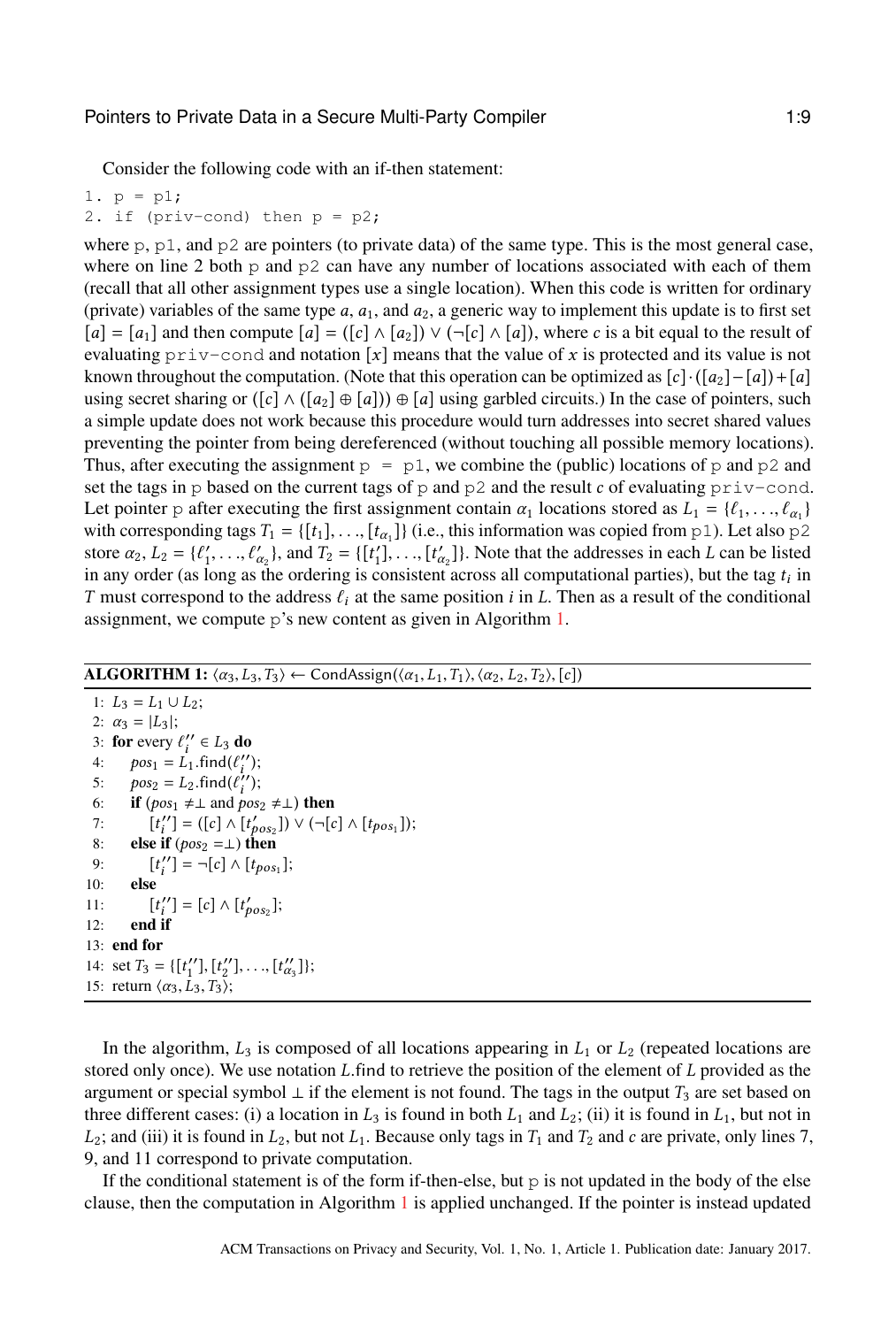only in the body of the else clause, then the computation is performed similarly, but Algorithm [1](#page-8-0) is called with the value of  $1 - c$  instead of c.

Lastly, if the pointer is updated in both clauses of the if-then-else statement, the pointer content prior to that statement needs to be disregarded. The pointer values used in the two assignments are then merged as in Algorithm  $1$  using the result  $c$  of the private condition evaluation. To better illustrate this, consider the following code segment:

```
1. p = p1;2. if (priv-cond) then p = p2;
3. else p = p3;
```
After we assign  $p1$  to p on the first line, p's content is overwritten with the content of either  $p2$ or  $p3$  depending on the result c of evaluating  $priv$ -cond. We can see that before entering the if-clause, the current content of  $p$  (i.e., that copied from  $p1$ ) can be safely disregarded without affecting its correctness. In other words, to update  $p$  inside the conditional statement, we call CondAssign( $\langle \alpha_2, L_2, T_2 \rangle$ ,  $\langle \alpha_3, L_3, T_3 \rangle$ , c) in Algorithm [1,](#page-8-0) where  $\langle \alpha_2, L_2, T_2 \rangle$  and  $\langle \alpha_3, L_3, T_3 \rangle$  are contents of pointers p2 and p3, respectively.

These constructions compose in the presence of nested conditional statements with private conditions. For instance, after executing the code:

```
1. if (priv-cond1) then p = p1;
2. else
3. p = p2;4. if (priv-cond2) then p = p3;
5. else p = p4;
```
p will contain the combined content of pointers  $p1$  $p1$ ,  $p3$ , and  $p4$ . That is, Algorithm 1 is first called with the content of pointers p3 and p4 and the result  $c_2$  of evaluating priv-cond2, after which Algorithm [1](#page-8-0) is called on the result of its previous execution, the content of  $p_1$ , and the result  $c_1$  of evaluating priv-cond1.

### **4.4 Pointer Dereferencing**

When pointer p with a private location is being dereferenced, its dereferenced value is privately computed from  $\alpha$ ,  $L = \{\ell_1, \ldots, \ell_{\alpha}\}\$ , and  $T = \{\lbrack t_1, \ldots, t_{\alpha}\rbrack\}$  stored at p in a logical way. Let  $[a_i]$ denote the value stored at location  $\ell_i \in L$  for pointer with indirection level of any type (simple type, struct, function, etc.). Then we compute the dereferenced value as  $[v] = \bigvee_{i=1}^{\alpha} [a_i] \wedge [t_i]$ .<br>When the dereferenced value is being undated all locations in *I* need to be touched but

when the dereferenced value is being updated, all locations in L need to be touched, but the content<br>when the dereferenced value is being updated, all locations in L need to be touched, but the content<br>only one of them is of only one of them is being changed. If we, as before, use  $[a_i]$  to denote the value stored at  $\ell_i \in L$ and let  $[a_{new}]$  denote the value with which the dereferenced value is being updated, then we update the content of each location  $\ell_i$  as  $[a_i] = (\lbrack t_i \rbrack \wedge (\lbrack a_{new} \rbrack) \vee (\lbrack \neg [t_i] \wedge [a_i])$ . That is, the true location  $(t<sub>i</sub> = 1)$  will be set to  $a<sub>new</sub>$ , while all others  $(t<sub>i</sub> = 0)$  will be kept unchanged.

Because a pointer to private data is represented using a special structure, we need to modify the procedures above for pointers with indirection level  $> 1$  (i.e., pointers to pointers) to correctly assemble and update pointer objects. In this case, each  $\ell_i \in L$  stores an address of a pointer  $p_i$  and let each  $p_i$  be associated with  $\alpha_i$ ,  $L_i = \{\ell_1^{(i)}, \ldots, \ell_{\alpha_i}^{(i)}\}$ , and  $T_i = \{\lbrack t_1^{(i)} \rbrack, \ldots, \lbrack t_{\alpha_i}^{(i)} \rbrack\}$ . To retrieve the dereferenced value of p, we need to compute  $[t_i] \wedge [t_j^{(i)}]$  for  $1 \le i \le \alpha$  and  $1 \le j \le \alpha_i$  and merge all lists I, for  $1 \le i \le \alpha$ . The resulting list is thus set to  $I'_j = I_j + I_j$ ,  $[1 \mod 1]$  and let  $\alpha' = [I'_j]$ . For lists  $L_i$  for  $1 \le i \le \alpha$ . The resulting list is thus set to  $L' = L_1 \cup L_2 \cup \cdots \cup L_\alpha$  and let  $\alpha' = |L'|$ . For any location in L', its corresponding tag is the OR of all  $[t_i] \wedge [t_j^{(i)}]$  values matching that location in the individual lists L. The result is  $\alpha'$ , L' and the corresponding tags  $T'$ . the individual lists  $L_i$ . The result is  $\alpha'$ ,  $L'$  and the corresponding tags T'.<br>To illustrate this on an example, let  $\alpha = 3$ ,  $T = (0.0, 0.0, 1.1)$ , and

To illustrate this on an example, let  $\alpha = 3$ ,  $T = ([0], [0], [1])$ , and L store the addresses of pointers  $p_1$ ,  $p_2$ ,  $p_3$  with  $\alpha_1 = 1$ ,  $L_1 = (123)$ ,  $T_1 = (1)$ ;  $\alpha_2 = 2$ ,  $L_2 = (189, 245)$ ,  $T_2 = ([0], [1])$ ;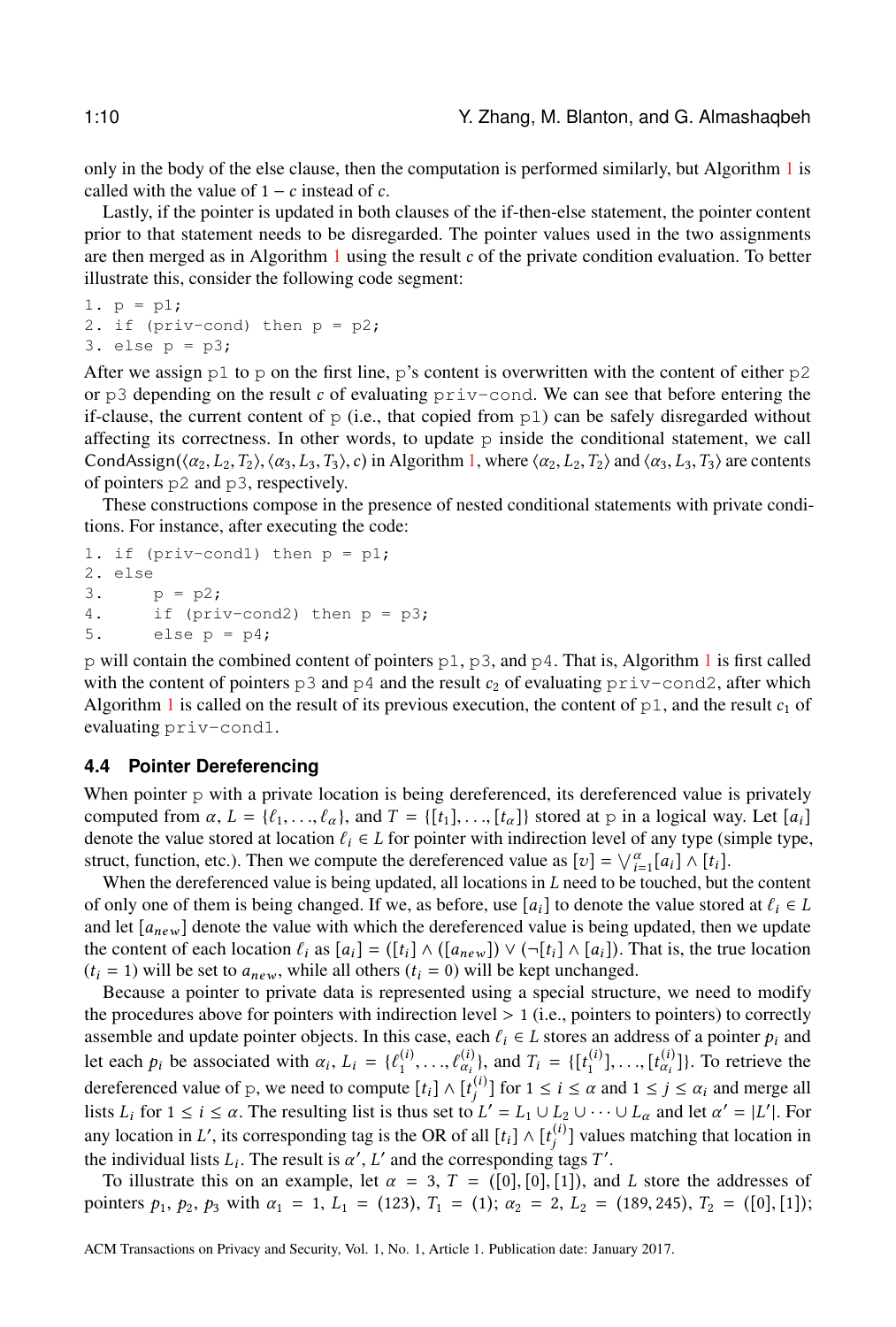and  $\alpha_3 = 3$ ,  $L_3 = (123, 176, 207)$ ,  $T_3 = ([0], [1], [0])$ . The result of this operation is a pointer with  $L' = L_1 \cup L_2 \cup L_3 = (123, 176, 189, 207, 245), \alpha' = |L'| = 5$ , and  $T' = ([0], [1], [0], [0], [0])$ .<br>To undate the dereferenced value of p through an assignment as in  $\pm p = p'$  each r

To update the dereferenced value of p through an assignment as in  $\star p = p'$ , each pointer  $p_i$ stored at address  $\ell_i \in L$  needs to be updated with p''s information. In particular, for each  $p_i$  each tag  $[t_j^{(i)}]$  (for location  $\ell_j^{(i)}$ ) is updated to  $(\neg[t_i]) \wedge [t_j^{(i)}]$ . We also compute tag  $[t_i] \wedge [t_j']$  for each location  $\ell_j'$  in  $\sim l$  is list of locations. We then merge the location list of each a with that of  $\sim'$  to  $\tilde{j}$  in p''s list of locations. We then merge the location list of each  $p_i$  with that of p' to form  $p_i$ 's new<br>st. For any new location inserted into L, its tag is set to the computed [t,] A [t'] for the appropriate list. For any new location inserted into  $L_i$ , its tag is set to the computed  $[t_i] \wedge [t'_j]$  for the appropriate choice of i and any location that appears on both a and a', lists the value  $[t] \wedge [t']$  is OPed/odded choice of *j*, and any location that appears on both  $p_i$  and p' lists, the value  $[t_i] \wedge [t'_j]$  is ORed/added to p.'s updated tag for that location. In other words, if t, is true, we take p' 's value and otherwise to  $p_i$ 's updated tag for that location. In other words, if  $t_i$  is true, we take p''s value and otherwise keep  $p_i$ 's value.

If pointer p with a private location is being dereferenced  $m > 1$  times, the above dereference algorithms are naturally applied multiple times with the first  $m - 1$  instances being the version that produces a pointer and the last instance producing either a pointer or a private value depending on p's indirection level. p can then be treated as the root of a tree with its child nodes being locations of pointers stored in its list and the leaves of the tree eventually pointing to private data (of a non-pointer type). To perform an *m*-level dereferencing operation, we traverse the top  $m + 1$  levels of the tree and consolidate the values stored at those levels (and update the values at the  $(m + 1)$ th level if the dereferenced value is to be updated).

# **4.5 Pointers to Struct**

We next discuss design and implementation of pointers to structs, including their representation and the associated algorithms. Pointers to complex data types declared using struct constructs are common for building data structures such as linked lists, stacks, and trees, and thus pointers to structs deserve special attention.

As before, if a complex data type contains no private fields, no transformations are needed. However, when dealing with pointers to structs with private fields, we need to address the following questions:

- (1) A struct groups together a number of different variables that can be either private or public, but the complex data type itself declared using struct is not associated with any particular type of secrecy. When declaring a pointer to a complex data type, we thus need to determine if a pointer to it can be treated as a pointer to private data or if it has to be treated as a conventional pointer to a public variable.
- (2) When designing the representation of a private pointer that points to struct, we need to take into account the fact that fields of a complex data type can be accessed and modified independently of each other or the struct itself. Thus, it remains as a question whether we should maintain a separate list of addresses for each struct field or maintain only a single list of addresses for all possible struct variables associated with the pointer.
- (3) The last question is whether we can reuse the previously described algorithms for working with private pointers for updating or dereferencing pointers to structs on the individual fields of a struct or if modifications are needed.

In what follows, we thus focus on answering these questions.

Secrecy of pointers to struct. Secrecy of a pointer to struct is implicitly determined by the protection modes of the struct's fields. We determined that a pointer to a complex data type can be treated as a pointer to private data only if all fields in its declaration are private. It means that if at least a single field of a struct is public, pointers to this data type can be of public type only. This treatment is necessary to eliminate information leakage when pointers to structs are modified inside conditional statements with private conditions. Consider, for example, a data type containing one private and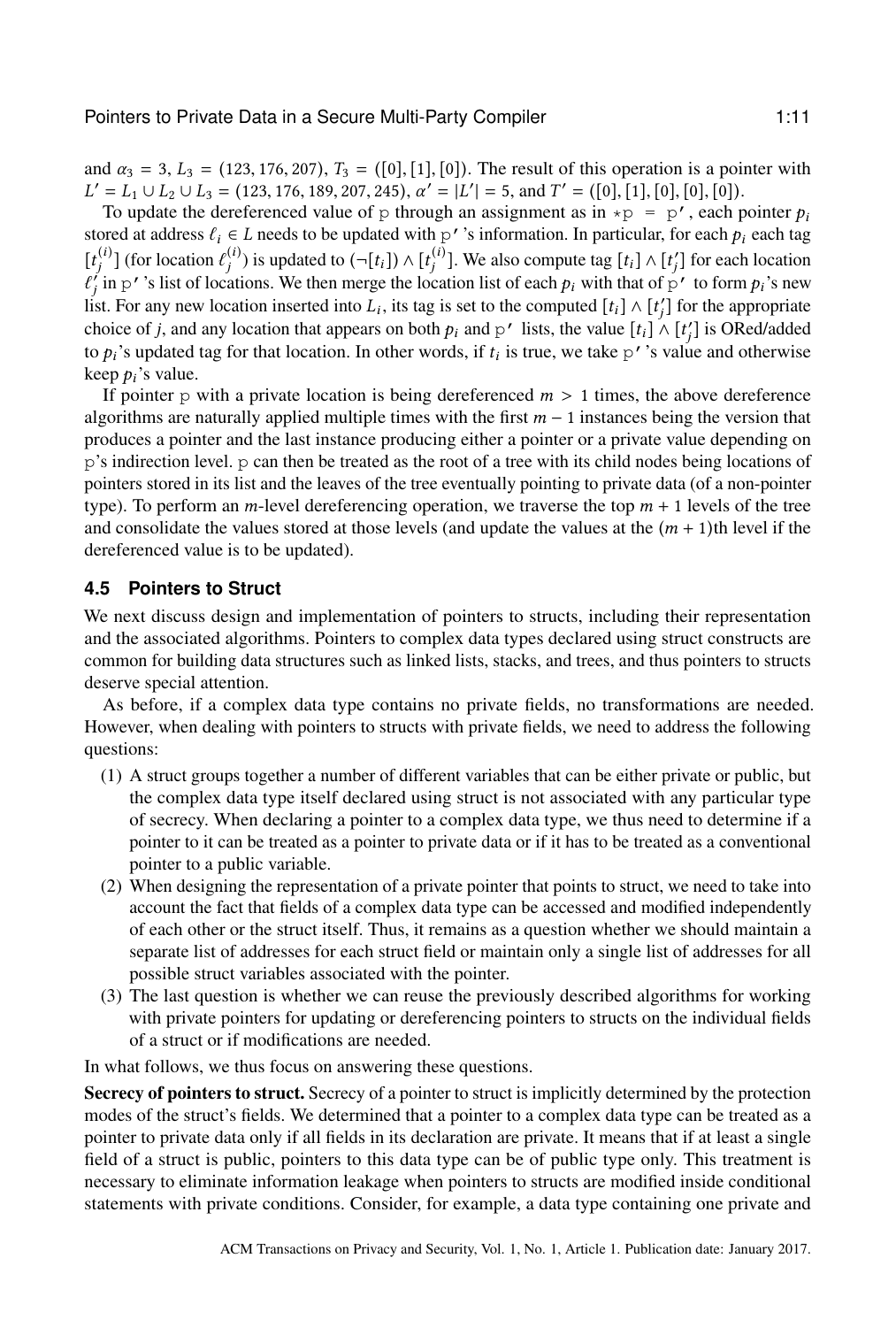one public field. If we treat a pointer to this data type as a pointer to private data, it can be modified inside an if-statement with a private condition and have multiple locations associated with the pointer. However, by dereferencing and observing the value of the public field, one can determine the true location of the pointer and thus learn unauthorized information about the result of the private condition.

Because a complex data type may contain other struct variables as its fields, the variables in the data type will need to be checked recursively to determine whether at least one public field is present (with provisions to skip cycles in the declarations). If none are found, pointers to this data type are treated as pointers to private data.

Pointer to struct representation. To implement private pointers to structs, we needed to determine whether a single list of locations is sufficient for all fields of the complex data type (recall that all fields are private) or separate lists must be maintained. In working to answer this question, we determine that there is no need to maintain multiple lists of locations, because the list of locations associated with each field in the struct must be the same (adjusted for the offset of the field within the struct). That is, values of a struct's fields can be modified individually (e.g., as in  $p\rightarrow x = y$ ), but the only way to access or modify the location of a field is through the location of the entire struct. In other words, the list of addresses associated with a pointer to struct  $p$  (and thus the addresses corresponding to all of its fields) can be modified only by directly updating p, as operations of the type  $p\rightarrow x = y$  do not affect the list of addresses associated with the field x. Storing a single list has the added benefit that we can employ the same representation of pointers to private data as for simple data types. This treatment also implies that a pointer to a struct object will have indirection level 1 even if all fields of the struct are pointers themselves.

Operations on private pointers to struct. We represent pointers to a struct record in the same way as other pointers. This means that operations for using pointers and updating their values remain unchanged. To dereference a specific field of a pointer as in  $p \rightarrow x$  and retrieve the value of the variable x, also only minor changes to the previously described algorithms are needed. In particular, all we need is to determine the offset  $f$  of the variable's address within the record and perform the dereferencing procedure in the same way as for pointer  $p$  itself, but instead of using locations  $\ell_i$  from L, we use locations  $\ell_i + f$ . The same modification applies to the case when the dereferenced value is modified through assignment.

If we would like to dereference p and retrieve the entire record as in rec  $= *p$ , we need to iterate through each field of the struct and retrieve the dereference value of each field as described above for  $p\rightarrow x$ . Similarly, to update a dereferenced pointer p as in  $\ast p = \text{rec}$ , we need to perform the equivalent of  $p \rightarrow x = r \in \mathbb{C}$ . x for each field x of the struct.

## **4.6 Pointers to Functions**

Similar to pointers to ordinary data types, we need to distinguish between pointers to functions that will be treated as pointers to private data and pointers to functions that will be treated as pointers to public data. The former can be used inside conditional statements with private conditions (as a result of which they acquire multiple locations and the true location becomes private) and are restricted to functions with no public side effects. The latter can contain pointers to functions of any type, but cannot be modified or dereferenced inside conditional statements with private conditions. The distinction is made at the time of pointer declaration using private/public qualifiers with void data type. That is, by using private void  $\star$ p, p will be treated similar to other pointers to private data, while all pointers declared syntax public void  $\star$ p will be treated as conventional C pointers.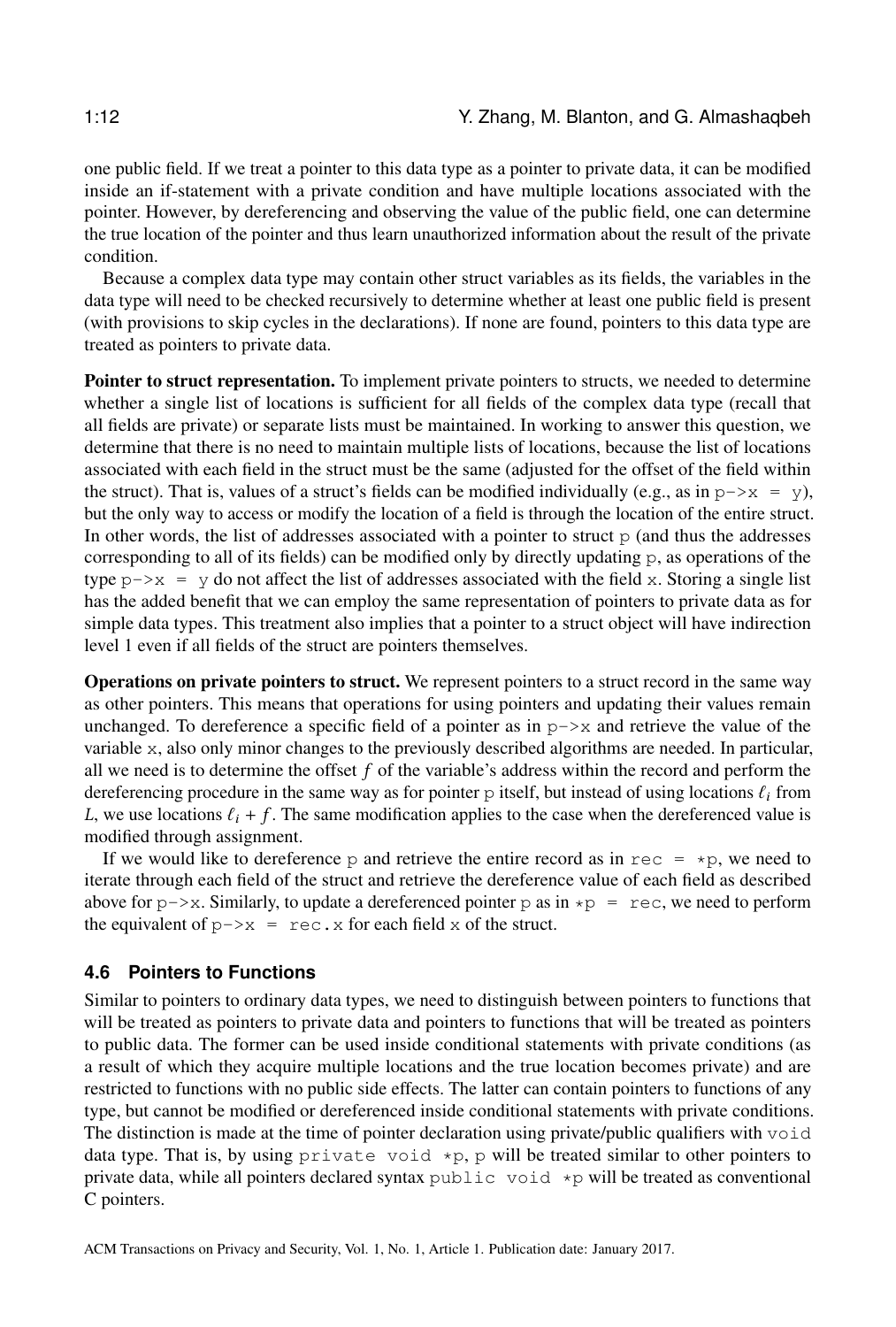Private pointers to functions are supported naturally in our framework. When a pointer stores a single location, the function is invoked as in conventional program execution. If, however, a pointer acquires multiple locations as a result of its modification inside conditional statements with private conditions, at the time of pointer dereferencing all functions stored in the pointer will be executed, but only the effects of one of them will be applied. Conceptually this is the same as executing branching statements with private conditions: all branches are executed, but only the effects of one of them are applied depending on the result of private condition evaluation. That is, when a pointer p storing  $\alpha$  locations  $L = (\ell_1, \ldots, \ell_\alpha)$  with the corresponding tags  $T = (t_1, \ldots, t_\alpha)$  is being dereferenced, each function  $f_i$  stored at address  $\ell_i$  is being invoked. Then each (private) variable a<br>that f, modifies is set to  $a = (a, \lambda, t) \vee (a, \lambda, \lambda, \lambda)$ , where  $a, \lambda$  and  $a$ , are its original and newly that  $f_i$  modifies is set to  $a = (a_i \wedge t_i) \vee (a_{orig} \wedge \neg t_i)$ , where  $a_{orig}$  and  $a_i$  are its original and newly<br>computed by  $f$ , values If  $a$  is modified by multiple  $f_i$ 's with indices i, through i, its value is undated computed by  $f_i$  values. If a is modified by multiple  $f_i$ 's with indices  $i_1$  through  $i_k$ , its value is updated as  $a = (\bigvee_{j=1}^{k} a_{i_j} \wedge t_{i_j}) \vee (a_{orig} \wedge \neg \bigvee_{j=1}^{k} t_{i_j})$  (recall that only one  $t_i$  can be set to 1, so we can replace the OBs in the formula with addition or XOB for efficiency) as  $u = (\sqrt{1+u_i}, \sqrt{u_i}, \sqrt{u_i}, \sqrt{u_i}, \sqrt{u_i}, \sqrt{u_i}, \sqrt{u_i}, \sqrt{u_i}, \sqrt{u_i}, \sqrt{u_i}, \sqrt{u_i}, \sqrt{u_i}, \sqrt{u_i}, \sqrt{u_i}, \sqrt{u_i}, \sqrt{u_i}, \sqrt{u_i}, \sqrt{u_i}, \sqrt{u_i}, \sqrt{u_i}, \sqrt{u_i}, \sqrt{u_i}, \sqrt{u_i}, \sqrt{u_i}, \sqrt{u_i}, \sqrt{u_i}, \sqrt{u_i}, \sqrt{u_i}, \sqrt{u_i}, \sqrt{u_i}, \sqrt{u_i}, \sqrt{u_i}, \sqrt{u_i}, \sqrt{u_i}, \sqrt{u_i}, \sqrt{$ 

### **4.7 Pointer Predicates**

As previously discussed, the value of a pointer to private data is treated as public when it stores a single location ( $\alpha = 1$ ), and it is private otherwise ( $\alpha > 1$ ). More generally, if pointers to private data are used in predicates or similar expressions, the result of a predicate evaluation is public if its outcome can be determined using only public data. For example, the outcome of an expression that compares two pointers to private data for equality is public if (i) both pointers store a single location in their lists  $L_1$  and  $L_2$  or (ii) at least one of the pointers stores multiple locations, but  $L_1 \cap L_2 = \emptyset$ . In other circumstances, the outcome depends on private tags and is treated as private. Note that when the result of a predicate evaluation on pointers is private, it can be naturally computed by privately determining the true location of each pointer and applying the predicate to them.

Because it is not always possible to determine at compile time whether a predicate evaluated on one or more pointers (to private data) will have a public or private status (which, for example, may depend on program's public input), some checking will need to be deferred to run time. We show how we address this in PICCO in section [6.1.](#page-17-1)

### **4.8 Passing Arguments by Reference**

Function calls contribute to the basic software engineering principles of modular program design, but could be expensive in terms of stack memory usage for the passed arguments. This has led to differentiating between function calls where the arguments are passed by value and by reference. In the latter case, the function typically takes a pointer to the argument and all updates to the dereferenced pointer will be visible after completing the function call (thus, arguments passed by reference can be used for either input or output).

Passing private variables to functions by reference inherits the same benefits as for conventional (public) variables in the programming language. The good news is that no special provisions are needed for passing private variables by reference, resulting in efficient implementations. Furthermore, because often to pass an argument by reference, its address is supplied to a function call (as opposed to supplying an existing pointer), the resulting pointer will have a single known location. This allows us to enjoy the benefits of avoiding using extra resources without the slowdown of working with pointers with private locations.

### **4.9 Array Indexing**

Because arrays are based on pointers, array indexing also applies to pointers. Thus, we can see constructions such as  $p = a$  and  $p[i]$ , where p is a pointer and a is an array, and need to support them for pointers to private data. Pointer indexing  $p[i]$  with a pointer p to private data and a public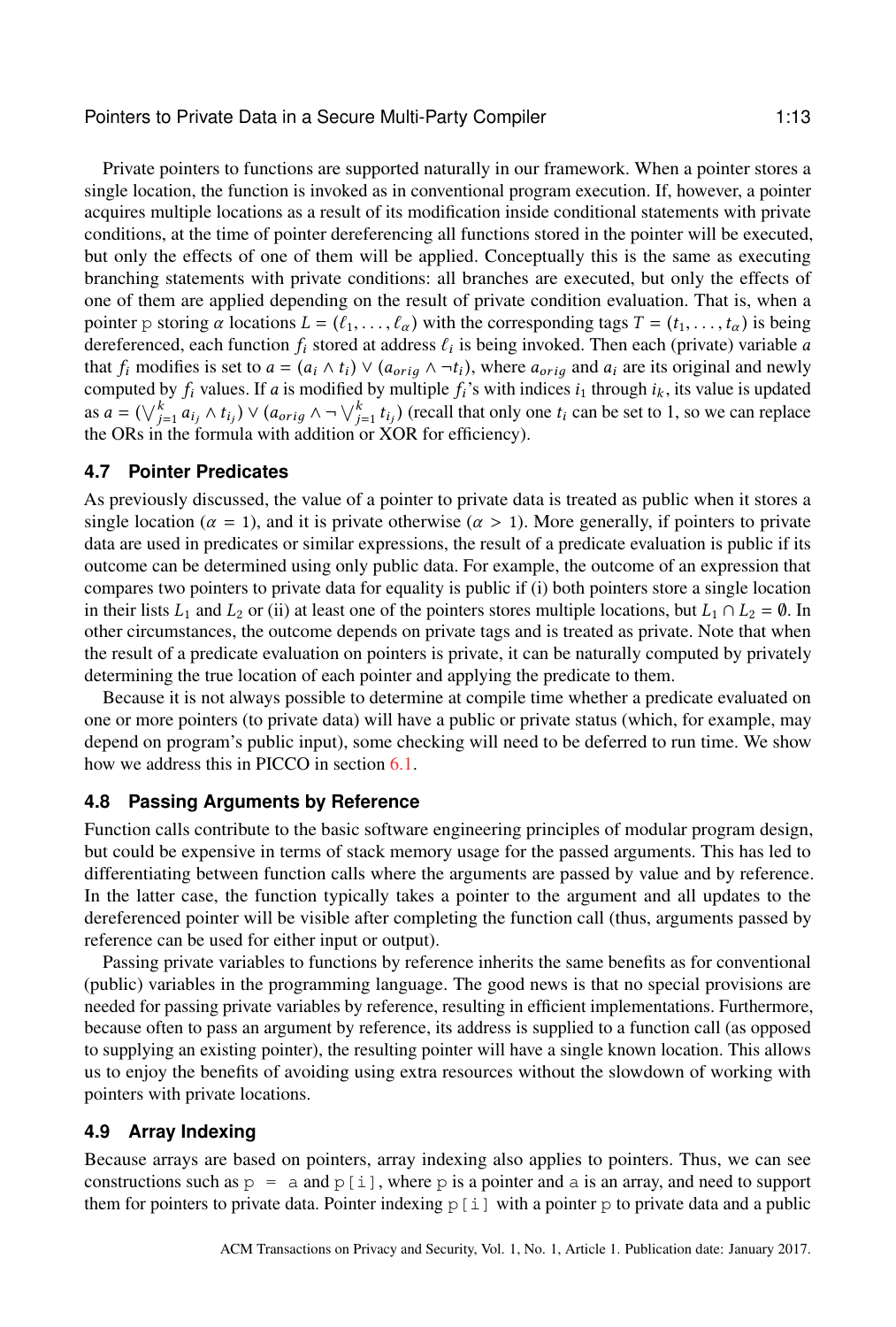index  $\dot{a}$  is implemented naturally, where we iterate through all locations in the address list L of p, advance each of them by i multiplied by the size of the data type, retrieve the data at the determined positions, and combine all of them using private tags for each location to obtain the result. In other words, the computation is very similar to that of pointer dereferencing, where instead of retrieving data at the positions specified in L, we advance each position by  $\pm$  data items. (As C permits the use of negative indices, when i in  $p[i]$  is negative each location in L is decremented by the necessary amount during this operation.)

# **4.10 Pointer Arithmetic**

Pointers can be modified by setting the address to which they point to the result of an arithmetic expression evaluation. While in C pointers can be used in arbitrary expressions similar to the way integer variables are used, only a limited set of operations on pointer variables is meaningful when they are used to store and manipulate addresses within the program. For example, pointer arithmetic can be relied upon to increment or decrement a pointer value by an integer amount to move to a different position within an array or between struct fields, which can also be achieved without using pointer arithmetic. Many other arithmetic operations on pointer variables are not meaningful, and moving between different variables using pointer arithmetic is unreliable and error-prone. Nevertheless, not supporting pointer arithmetic makes the approach deviate from standard C and disables a small class of functionalities such as, for example, embedded linked lists as implemented in the Linux kernel. Thus, we identify meaningful operations on pointers to private data and realize them in this framework as described next.

As mentioned before, in regular C, pointers can store any integer values and using pointer variables in arithmetic expressions will result in evaluating the expressions on the integer values stored in such variables. In the context of pointers to private data, we however distinguish between pointer objects and (integer) addresses that pointer objects store. Thus, pointer content is no longer equivalent to integer values, and we support pointer arithmetic with pointer objects only for the purposes of using pointers to store and manipulate addresses. Such arithmetic operations can be categorized into two groups:

- (1) Using pointers to private data in expressions of the type  $p + \exp$  and  $p \exp$ , where  $\exp$ is an expression that evaluates to a (public) integer value. This operation produces the same output as executing  $\&p$  [exp], i.e., all locations stored in p are advanced by the amount of space occupied by  $\exp$  elements of the array.
- (2) Using pointers to private data in offset computation as in  $p1 p2$ . This operation is straightforward to implement when both pointers store a single location. When, however, at least one of them has multiple locations, we realize this operation by computing the private difference between the true locations of the pointers. This option, in our opinion, implements the right semantic value as opposed to other variants (such as computing pair-wise differences between all addresses stored in the pointers) which bear little meaning.

Note that expressions of the type  $p + \exp$ , and equivalently  $\exp[\exp]$ , where  $\exp$  evaluates to a private integer, are not meaningful and not supported.

# **4.11 Pointer Casting**

Variable casting refers to the ability to treat a variable of one type as a variable of another type. Casting a constant or variable of one type to a constant or variable of another type typically results in the value being preserved after the conversion (if possible) even if the two types use different data representations. This means that conversion is likely to involve computation. Conversion algorithms between floating point and integer values in this framework are known (see, e.g. [\[2\]](#page-31-5)), while conversion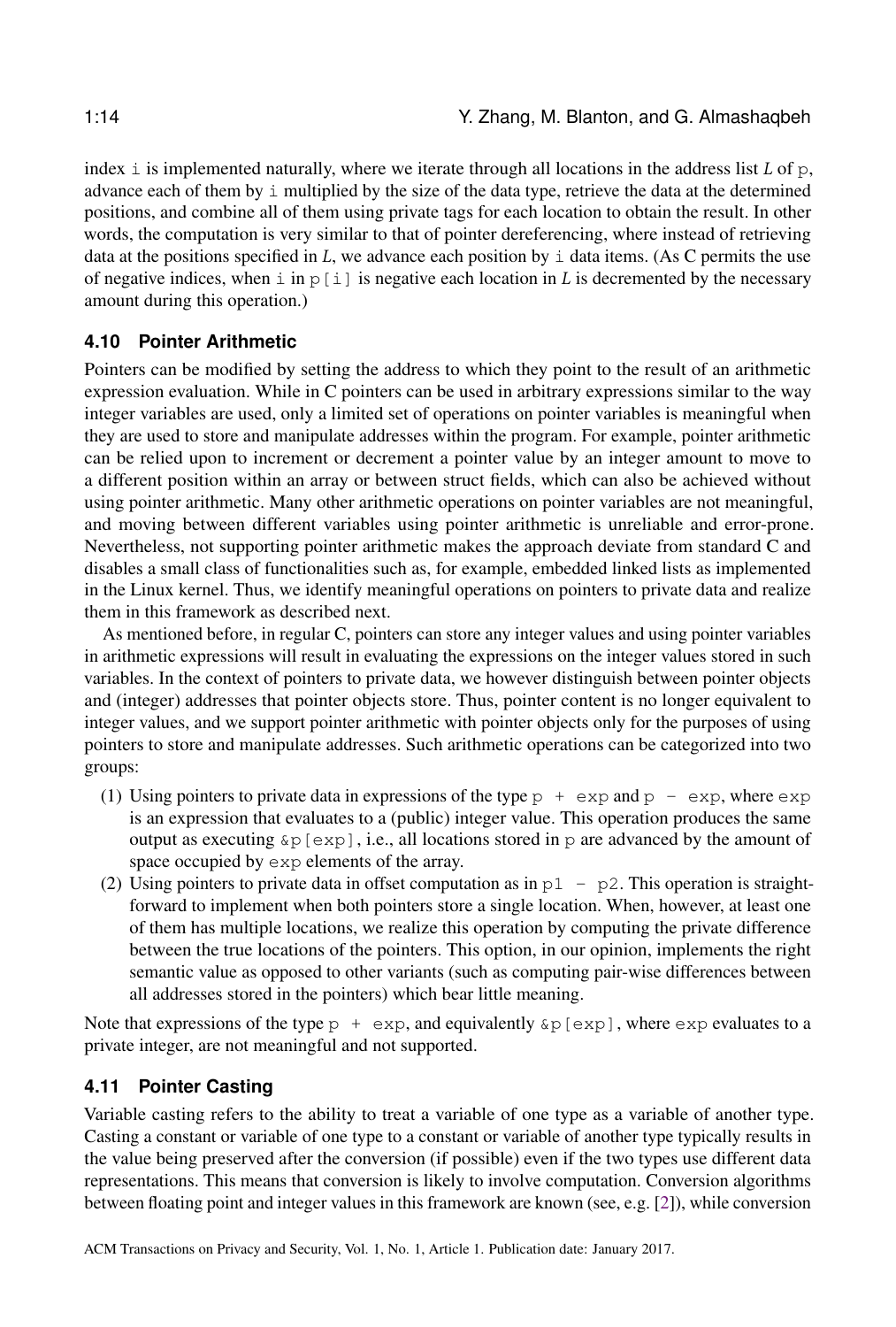between integer types of different sizes and floating point types of different sizes requires minimal to no work (assuming no overflow or underflow detection is required when casting a value to a shorter representation).

Pointer casting is handled differently and C is unique in the sense of allowing pointer-based in-memory casting from one data type to another. Pointer casting involves no data conversion: the memory is read as is and is interpreted as a sequence of elements of another type. Thus, pointer casting is meaningful between a limited number of data types. In order to support pointer casting, we need to resolve the main question: because data representation of private data types differs from data representation of the corresponding public data types, we need to determine how to mimic sizes of public data types when working with blocks of private data without modifying the data itself. For example, a secret sharing implementation represents private values as elements of the same field, which means that, for example, shares of a 16-bit integer and shares of a 64-bit integer have the same bitlength. However, a programmer who casts memory storing an array of 64-bit integers to a pointer to an array of 16-bit integers, expects to extract four 16-bit integers from each 64-bit integer. This means that to meet the programmer's expectations, private data will need to be processed and assembled in a different form. We, however, cannot modify the original data because only the pointer was cast, not the data itself.

Instead of duplicating the memory and performing conversion at the time of casting, our solution is to do the necessary computation at the time of pointer dereferencing. This means that we need to record information about the data type from which casting was performed (to the data type of the pointer) at the time of casting, but delay conversion until the pointer is dereferenced. We store casting data type information with the pointer and use it to extract the relevant portion of the memory at pointer dereferencing time. Note that in the presence of a sequence of casts, only a single data type needs to be maintained because the memory layout does not change.

# <span id="page-14-0"></span>**5 DYNAMIC MEMORY MANAGEMENT**

Pointers are often used in programming to dynamically allocate memory on the heap and deallocate it when it is no longer in use. Here we focus on C-style malloc() and free() used with pointers to public variables and show what modifications are needed to support dynamic memory allocation with pointers to private variables.

 $m$ alloc() in C allocates the requested number of bytes on the heap which are passed as an argument to the function  $\text{malloc}(.)$ . The result of this function is the address of the allocated variable or the first array element in case of dynamic array allocation, which is stored in a pointer. To support dynamic memory allocation for private variables, we start with the following code in C:

```
1. int * p = (int*) malloc(sizeof(int));
2. int * p1 = (int*) malloc(10*sizeof(int));
```
Here  $p$  points to single variable, while  $p1$  points to a dynamic array of size 10. The assignment operator directly saves the malloc result into the pointer because they are of compatible types. However, this is not the case for pointers to private variables because a private pointer is represented using multiple fields. Consequently, we cannot assign the malloc result directly to a private pointer and use a modified interface for pointers to private variables. In particular, we use a function  $p_{\text{malloc}}^2$  $p_{\text{malloc}}^2$ to implement private malloc, which is invoked as:

```
1. private int* p = pmalloc(10, private int);
```
<span id="page-14-1"></span><sup>&</sup>lt;sup>2</sup>Note that the choice of the function is not crucial and it can be called malloc instead to simplify programmers' effort for transforming an existing program to an equivalent program that computes with private data. We, however, prefer to use pmalloc to make it explicit that the computation refers to private data.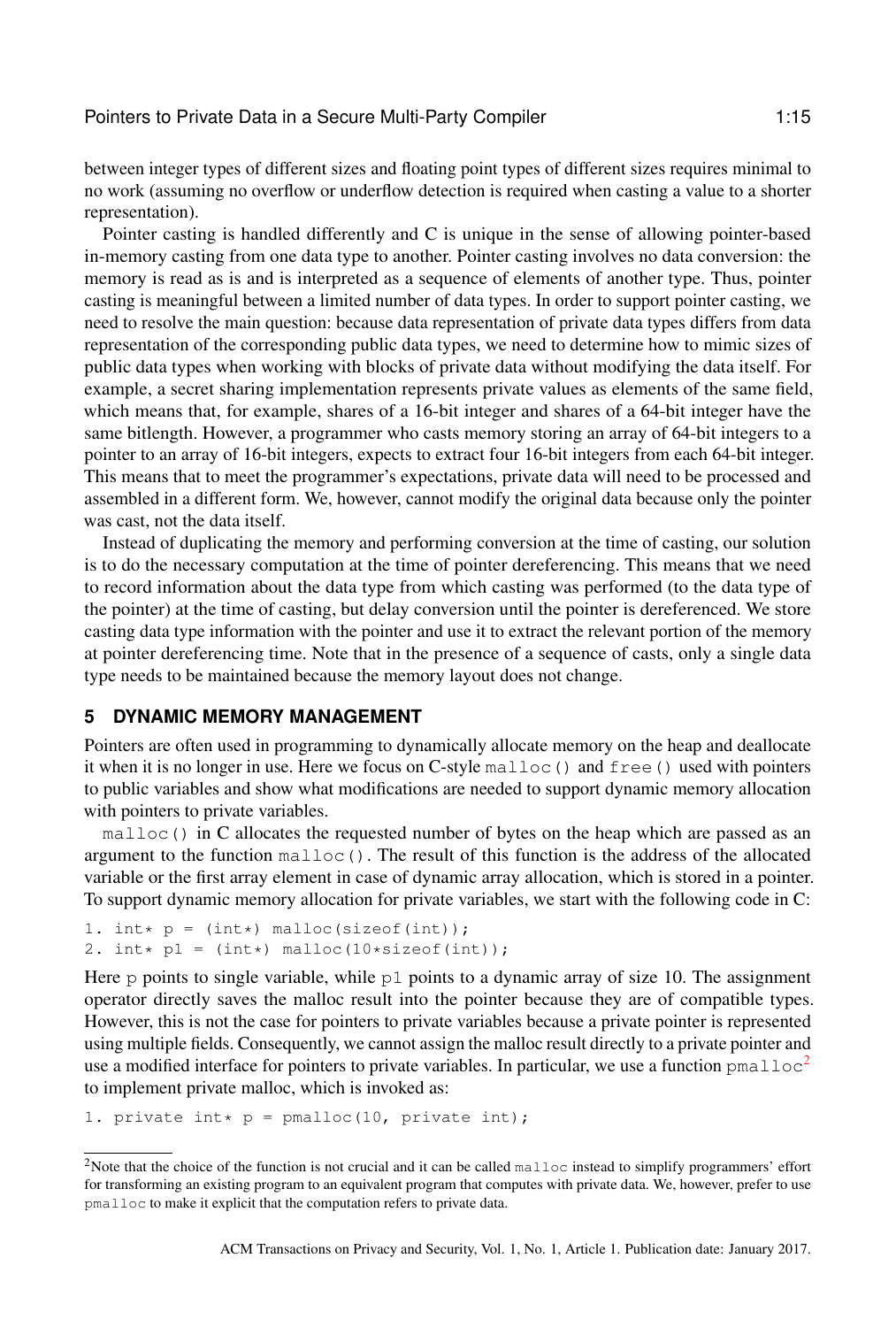As shown, pmalloc takes two arguments, which are the requested number of dynamic variables and the data type. The function returns the data structure used for private pointers in our implementation with  $\alpha = 1$  and the only location in L set to the address of the first variable in the allocated array (when the first argument to the function is  $> 1$ ). Specifying the private data type is often necessary to properly allocate and initialize the memory. For example, in PICCO a private integer is represented using one variable of type  $mpz$  from the GMP library [\[1\]](#page-31-6) and a private float is represented using four mpz\_t variables. Once memory for the necessary number of variables is allocated, each of them also needs to be initialized before it can be used in computation.

Calling free with a pointer in C allows to deallocate the memory (for either a variable or dynamic array) to which the pointer is pointing. To support similar functionality for private variables, we design a function pfree that similarly takes a pointer (to a private variable or dynamic array) as its only argument. With pfree we distinguish between two different cases: the pointer provided as an argument to the function has a single known location (i.e.,  $\alpha = 1$ ) or it has a private location out of a public list  $(\alpha > 1)$ .

Handling the first case is simple and efficient: we can simply call free to deallocate memory associated with the address stored in the pointer. Pointers to private data with public locations constitute a very common use case in programs that use pointers to private data or build data structures from private data (e.g., linked lists, stacks). Freeing memory used by pointers to private data in such cases is thus going to be extremely efficient and does not introduce additional overhead.

Handling the second case well, however, is very challenging. This is because deallocating physical memory results in publicly observable outcomes, and we must be extremely careful not to reveal the true location stored in a pointer with a private location while at the same time reducing the program's memory usage. For example, a simple strategy of deallocating memory associated with all locations on a pointer's list of addresses will not be acceptable for some programs. That is, consider a dummy example with two pointers  $p1$  and  $p2$ , for each of which we allocate memory using pmalloc. Then the locations to which the pointers are pointing are swapped based on the result of a private condition evaluation. We obtain that both  $p1$  and  $p2$  now contain two identical locations in their lists of addresses, but their true addresses are distinct. Suppose we process the data to which  $p1$  points and want to deallocate the corresponding memory. If we deallocate both addresses on  $p1$ 's list,  $p2$ becomes a dangling pointer and the data to which it was pointing is no longer accessible. Thus, such an implementation of pfree would be too restrictive to permit its general use.

Thus, calling  $pfree(p)$  should result in deallocating memory associated with only one address on p's list of addresses. Furthermore, the address being deallocated cannot depend on any private data (but can be any function of public data). This means that we are not necessarily deallocating memory associated with the true location of the pointer and other pointers that store the same location on their lists must be adjusted to preserve correctness of the computation (which involves additional resources). For example, we can choose to deallocate the fist location  $\ell_1$  on a pointer's list, but if this was not the pointer's true location (which we can privately check), the data stored at  $\ell_1$  needs to be relocated and other pointers storing  $\ell_1$  on their lists need to be updated accordingly. We next describe in more detail how we can realize this idea.

First, if the pointer  $p$  on which  $p$  free was called contains the default location corresponding to uninitialized pointers on its list of addresses  $L$  (which is public knowledge), we choose not to perform memory deallocation. This is to ensure that no memory is being deactivated (which may be in use by other pointers) if p happens to be uninitialized. Otherwise, we free the first location  $\ell_1$  on p's list.<sup>[3](#page-15-0)</sup> (Alternatively, the location used by the smallest number of pointers can be freed.) Before

<span id="page-15-0"></span><sup>&</sup>lt;sup>3</sup>In the event that data stored at the locations contained in the pointer have different sizes, the location with the data of the smallest size should be chosen instead.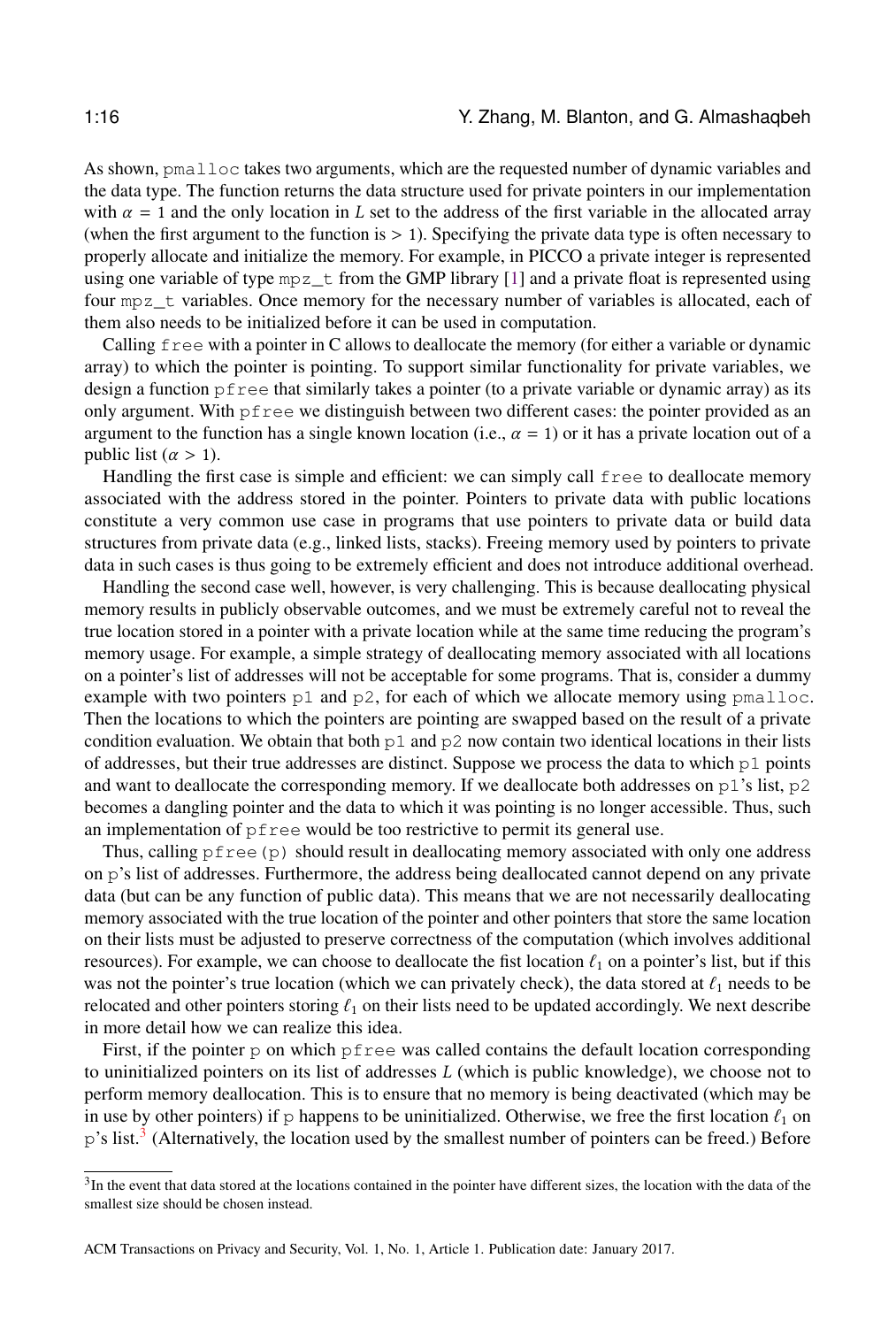we can actually free the memory, we need to privately update the values stored at the remaining locations in L using the value stored at  $\ell_1$  to maintain correctness. We will need to ensure that (i) if  $\ell_1$ happens to be the true location, the values stored in the remaining locations will remain unchanged and (ii) if  $\ell_1$  is not the true location, the value stored at  $\ell_1$  can be found at p's true location, while the values stored at all other locations remain unchanged. The rationale for doing this as follows: if  $\ell_1$  is indeed p's true location, no additional work would be required if this fact was public (i.e., it is the programmer's job to ensure that freeing p does not affect other variables still in use). If  $\ell_1$ , however, was not p's true location, it may be in use by other pointers and the value stored at  $\ell_1$  needs to be relocated to p's true location prior to memory deallocation (and the pointers that contain  $\ell_1$  in their lists need to be updated accordingly).

Let p at the time of calling pfree store  $\alpha$ ,  $L = \{\ell_1, \ldots, \ell_{\alpha}\}, T = \{\lbrack t_1, \ldots, \lbrack t_{\alpha} \rbrack \}$  and  $A =$  $\{[a_1], \ldots, [a_\alpha]\}\$  denote values stored at locations in  $L^4$  $L^4$ . To obliviously update  $[a_i]^s$  for  $2 \le i \le \alpha$ , we compute  $[a_1] - ([t_1] \wedge [a_2]) \vee (-[t_1] \wedge [a_3])$ . This satisfies the above two requirements as follows: we compute  $[a_i] = (\lfloor t_i \rfloor \wedge [a_1]) \vee (\neg[t_i] \wedge [a_i])$ . This satisfies the above two requirements as follows: if  $t_1$  is true ( $\ell_1$  is the true location) and thus  $t_i$  is false, the result will be  $a_i$  for any  $i$ ; if  $t_i$  is true and thus  $t_i$  is false, the result will be a surprisingly the thus  $t_1$  is false, the result will be  $a_1$ ; if both  $t_1$  and  $t_i$  are false, the result will be  $a_i$ . Surprisingly, the formula does not depend on  $t_1$ . formula does not depend on  $t_1$ .

Second, we need to update private pointers that store the freed location  $\ell_1$  in their lists (and are still in use), but no computation needs to be performed for pointers that store any of  $\ell_2, \ldots, \ell_\alpha$  from L, but not  $\ell_1$  itself. We need to replace  $\ell_1$  in other pointers' lists with locations that are guaranteed to include the value originally stored at  $\ell_1$  and update the locations' tags accordingly. Thus, for each pointer p' that stores  $\ell_1$  in its list L', we retrieve  $\ell_1$ 's position pos in L' and its corresponding tag<br>  $\ell'$  We then replace  $\ell_1$  in L' with  $\ell_2$  and  $\ell'$  in T' with  $\ell$  let  $\ell_1$  and  $\ell'$  and  $\ell'$  in T  $\frac{1}{1}$  for  $i = 2, ..., \alpha$  already appears in L', that location is not included the second time and its tag is set to the sum of the tag already present in T' for location  $f_i$  and  $[f' \cdot ] \wedge [f_i]$  $\gamma'_{pos}$ . We then replace  $\ell_1$  in L' with  $\{\ell_2, ..., \ell_{\alpha}\}\$  and  $t'_{pos}$  in T' with  $\{\lbrack t'_{pos} \rbrack \wedge \lbrack t_2, ..., \lbrack t'_{pos} \rbrack \wedge \lbrack t_{\alpha} \rbrack\}$ . If tag is set to the sum of the tag already present in T' for location  $\ell_i$  and  $[t'_{pos}] \wedge [t_i]$ .<br>Returning to our example with p1 and p2, we have that prior to calling p f ree.

Returning to our example with  $p1$  and  $p2$ , we have that prior to calling  $p$  free(p1), p1 stores  $\alpha_1 = 2, L_1 = (\ell_1, \ell_2), T_1 = (t_1, t_2),$  and p2 stores  $\alpha_2 = 2, L_2 = (\ell_2, \ell_1), T_2 = (t'_1, t'_2)$ . Then either  $t_1 = t' = 1$  and  $t_2 = t' = 0$  or  $t_3 = t' = 0$  and  $t_3 = t' = 1$  Open prope (p1) is called  $\ell_3$  is  $t_1 = t'_1 = 1$  and  $t_2 = t'_2 = 0$  or  $t_1 = t'_1 = 0$  and  $t_2 = t'_2 = 1$ . Once pfree (p1) is called,  $\ell_1$  is scheduled for deallocation. If  $t_1 = 1$  no changes take place; otherwise  $(t_2 = 1)$  the data from scheduled for deallocation. If  $t_1 = 1$ , no changes take place; otherwise  $(t_2 = 1)$ , the data from location  $\ell_1$  is copied into location  $\ell_2$ . We obtain that location  $\ell_1$  is being removed from L' (and the corresponding tag t'  $\Delta t_0$ ) corresponding tag  $t'_2$  from  $T'$ ) and location  $\ell_2$  is being added to L' with the corresponding tag  $t'_2 \wedge t_2$ .<br>Because  $\ell_2$  is already present in L' it is stored once and the tag becomes  $t' \vee (t' \wedge t_2)$ . Thus L' Because  $\ell_2$  is already present in L', it is stored once and the tag becomes  $t'_1 \vee (t'_2 \wedge t_2)$ . Thus,  $L^7$  now stores a single location and the tag is 1 for any possible set of original tags stores a single location and the tag is 1 for any possible set of original tags.

Note that the second step of updating pointers that store location  $\ell_1$  in their lists is more complex when the pointer p being freed points to a struct or an array. In those cases, multiple addresses are processed in this step ( $\ell_1$  and other valid addresses that store data at fixed offsets from  $\ell_1$ ) depending on the type of data to which p points. All of the operations, however, can be carried out in parallel (as, for instance, is the case in our single-round implementation of calls to  $pfree$ ).

If the user program is written correctly (i.e., does not leave dangling pointers after a call to  $f$ ree), our design of pfree will maintain that for each pointer exactly one location's tag is set to 1 and all other locations' tags are set to 0. When, however, a call to deallocate memory corresponding to a pointer results in dangling pointers, all tags in such pointers can be 0. For that reason, if a call to pfree causes the number of addresses for some pointer to reduce to 1, we do not treat the corresponding tag as public. That is, when a program is not correctly written, opening the value of the tag may reveal private information, while assuming that the tag is 1 may modify the program's

<span id="page-16-0"></span><sup>&</sup>lt;sup>4</sup>Although in the current discussion we assume p is a private pointer that points to a simple non-pointer data type, the same idea will apply when p points to a pointer or struct. In particular, if p points to a pointer, the procedure will include merging the lists of pointers stored at locations  $\ell_1$  and  $\ell_i$  and updating the tags similar to the formula for simple data types. Furthermore, when p is a pointer to a struct, each field is updated separately according to its type.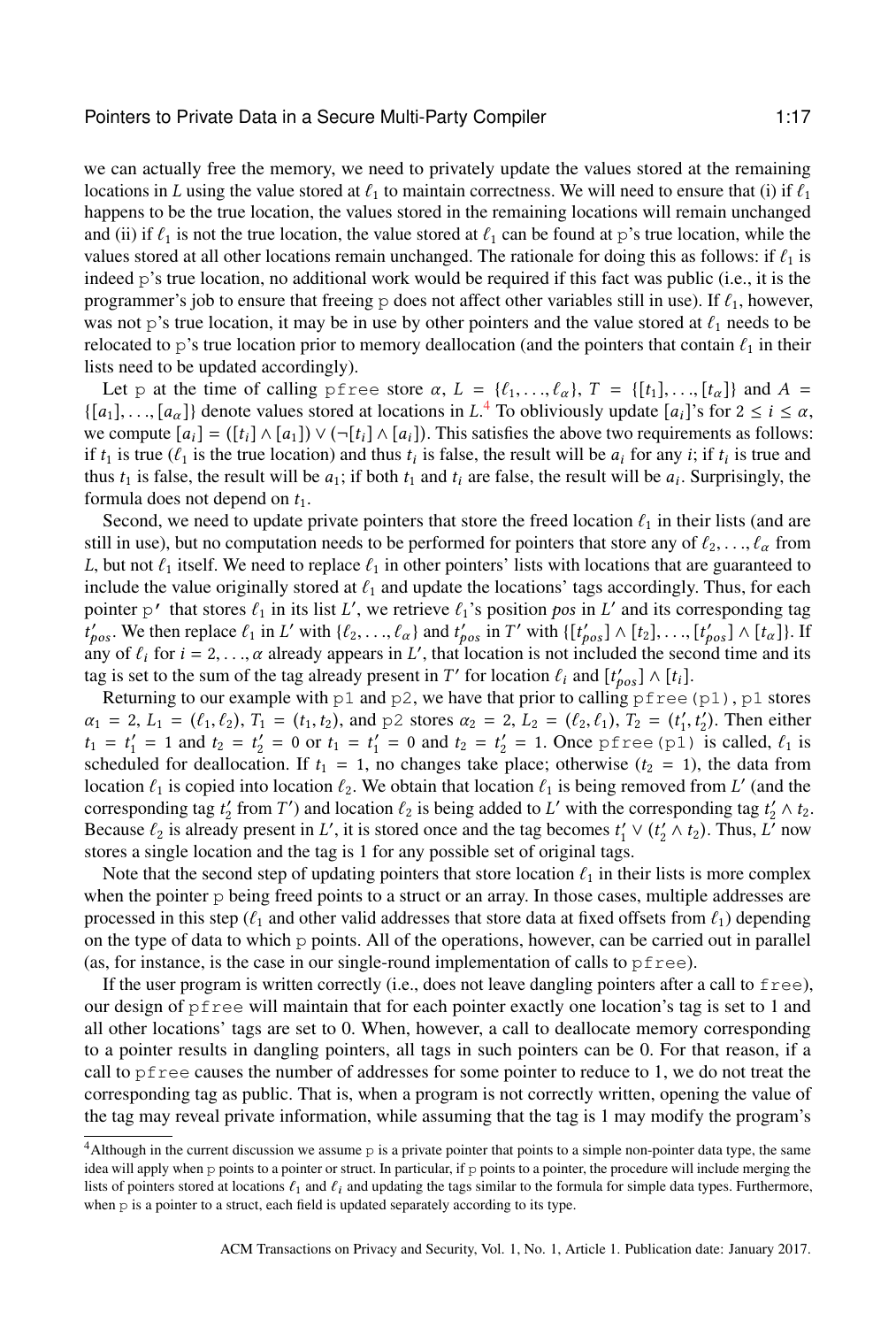behavior. Thus, our design maintains privacy even in the presence of programming errors that result in dangling pointers.

We also note that the use of  $pmalloc$  or  $pfree$  will not be allowed inside conditional statements with private conditions because these functions have public side effects.

# <span id="page-17-0"></span>**6 POINTER IMPLEMENTATION IN PICCO**

The previous sections discuss our approach for implementing pointers to private data and related operations, while in this section we discuss specifics of integrating the approach with PICCO.

#### <span id="page-17-1"></span>**6.1 Specifics of pointer implementation in PICCO**

Recall that each pointer starts with a single location (i.e.,  $\alpha = 1$ ) at the time of its declaration, and the list and the number of locations  $\alpha$  are updated during pointer assignments. In PICCO, we maintain this information only during program execution and thus the locations that a pointer might store or their number is not necessarily known at compile time.

Also, because PICCO examines the list of variables modified inside the body of each conditional statement with a private condition and updates them differently from when the modification is not surrounded by a private condition, in the case of pointers we specify how pointers need to be updated inside such statements using Algorithm [1](#page-8-0) and the compiler will process all variables inside the body of conditional statements with private conditions.

Optimizations. In PICCO that uses linear secret sharing, performance of pointer dereferencing with indirection level 1 is low because this operation is implemented as an inner product that costs only one interactive operation (recall that we replace the OR with a sum because at most one tag is set to 1). Similarly, the computation for pointer dereferencing with higher indirection level can be replaced with the sum because at most one tag can be set. In addition, evaluating predicates over pointers when the result of the evaluation is private can be optimized for certain types of predicates. For example, in the case of pointer equality, the general solution is to compute  $[\ell_1] = \sum_{\ell_i^{(1)} \in L_1} \ell_i^{(1)} [t_i^{(1)}]$  and  $[\ell_2] = \sum_{\ell_i^{(2)} \in L_2} \ell_i^{(2)} [t_i^{(2)}]$  and then compare  $[\ell_1]$  and  $[\ell_2]$  for equality,  $\mu_{i,j} = \sum_{\ell_i^{(i)} \in L_1} c_i \mu_{i,j}$  and  $\mu_{i,j} = \sum_{\ell_i^{(i)} \in L_2} c_i \mu_{i,j}$ <br>while an optimized implementation computes  $\Sigma$  $\ell_i^{(1)} \in L_1 \cap L_2$   $[t_i^{(1)}]$  $\left[\binom{1}{i}\right] \left[t_j^{(2)}\right]$  $\binom{2}{j}$ , where  $\ell_i^{(1)}$  $i^{(1)} = \ell_j^{(2)}$  $j^{(2)}$  for each  $\frac{1}{\ell}$  is  $\frac{1}{\ell}$  in the contract of  $\ell$  integers. The cost of comparing two private integers.  $\mu_i^{(1)}$  ∈  $L_1 \cap L_2$ . The latter can be implemented as the inner product that costs a single interactive interactive interactive interactive interactive

Pointer predicates. Recall that with pointer predicates some checking needs to be deferred to run time. In particular, if pointers to private data are used in a predicate to form a conditional statement and the result of its evaluation is private, the usual constraints for the body of conditional statements with private conditions apply. We address this by evaluating the body of such conditional statements for public side effects at compile time (as in the original PICCO design). If the body contains public side effects, the transformed program will include checks for the status of the conditional statement at run time. If the result of evaluating the conditional statement is determined to be private at run time (and public side effects are present in the body of the statement), execution will be aborted with an error due to a possible information leak.

Note that the fact whether the execution is aborted or not never leaks private information, as this decision is solely based on public data. That is, an abort takes place when (i) the result of evaluating a predicate on two or more pointers is treated as private and (ii) the body of the conditional statement that uses the predicate contains public side effects. Whether the result of evaluating the predicate is public or not is public knowledge because it is determined by the public locations stored in the pointers and the predicate itself. Similarly, whether the body of the conditional statement has public side effects or not is based on the public code that forms the body of the conditional statement.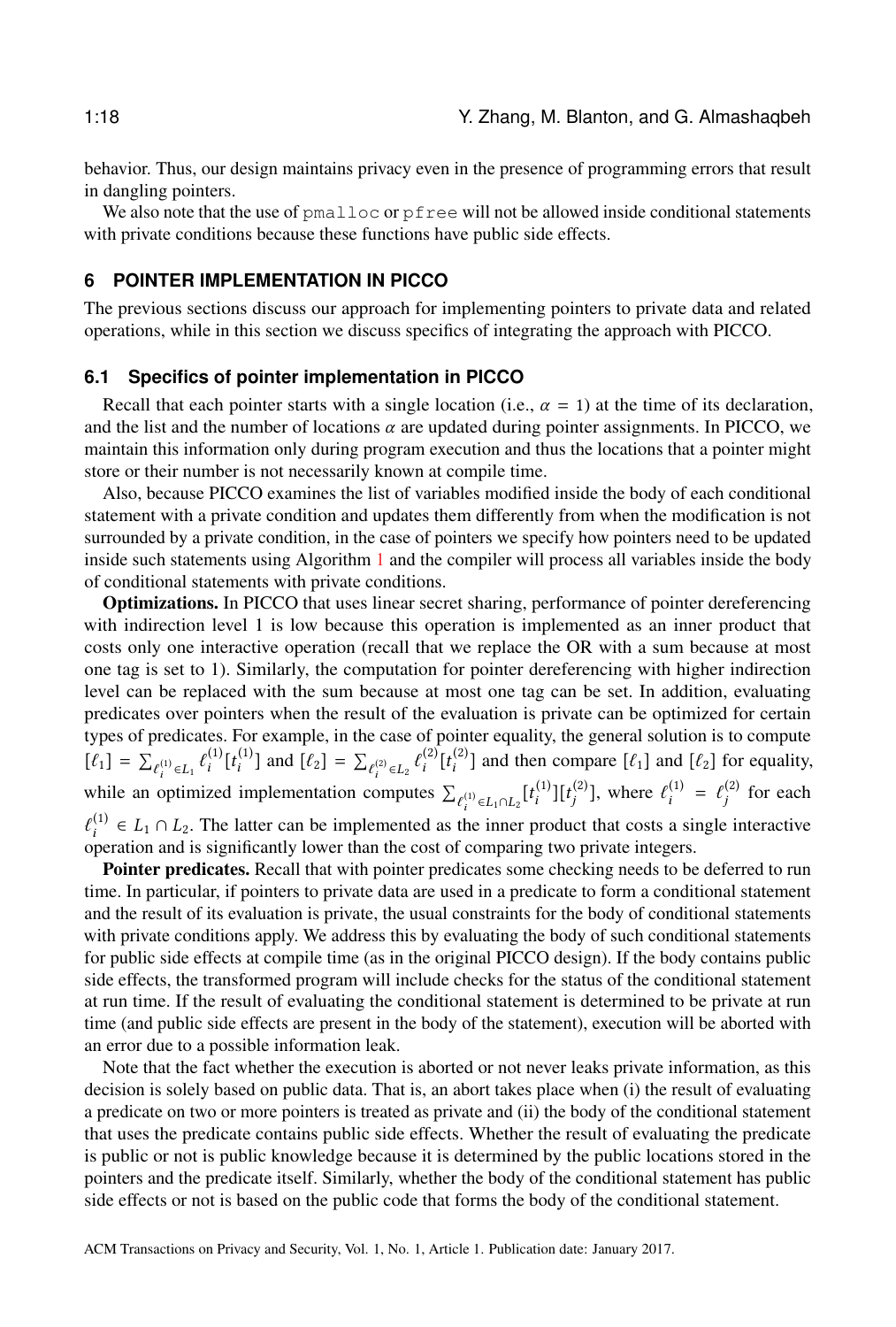Pointer casting. Because in PICCO simple data types can be defined to have any bitlength, casting, for example, a pointer of one integer type to a pointer of another integer type does not guarantee that one data type will have a bitlength multiple of another. In that case we still calculate what the relevant portion of the memory is based on the position of the memory being dereferenced, but the last, partially filled, element might not be reliably extracted. For example, suppose some memory was filled as a 3-element 30-bit integer array. When it is cast to an array of 20-bit integers, the fourth elements will be extracted as bits 61–80 of the original data, while retrieving the fifth element might result in memory violation because there is not enough data in the original array to fully form that element.

### **6.2 Other optimizations**

Because the computation involved in computing a pointer's dereferenced value is interactive (and thus is relatively expensive) when the pointer stores multiple locations, we considered caching and reusing its result. That is, when a pointer's dereferenced value is computed, we can store it in the pointer structure and reuse the value on consecutive dereference operations when there are no changes to the values stored at all pointer's locations L between such operations. Once any value stored at one of the pointer's locations is modified, the cached dereferenced value needs to be marked as out of date. A similar caching technique can also be applied to the computation on private tags that takes place during pointer update and dereference operations. Note that private tags can be viewed as aggregation of conjunctions of 1-bit private variables that denote the evaluation results of private conditions (or their negations) in user programs. Because, once computed, the variables will have fixed values, the conjunction results of those variables can be cached in our framework in a lookup table and allow for their retrieval when the same conjunctions need to be repeatedly computed. This optimization will result in considerable savings when multiple private pointers are updated or dereferenced within the body of a conditional statement with a private condition. The savings due to either of the above caching optimizations are, however, application-dependent and require additional program analysis at program parse and translation time. Thus, these optimizations are not presently a part of our implementation.

Another possible optimization can lower a program's memory footprint by reusing data structures created for pointers to private data. In particular, when a pointer is assigned another pointer's value (as in  $p = p1$ ), we could have both pointers pointing to the same data structure instead of creating its copy. When, however, one of the pointers with the shared data structure is being modified, it should be unlinked from the shared data structure and its data structure modified accordingly. Implementing this would require that each pointer data structure is associated with a list of pointer variables which are using it. Furthermore, a data structure can be reused only when all information stored in it is identical for multiple pointers (i.e., not only the locations in  $L$ , but also the private tags in  $T$ ). Because different pointers often have distinct roles in user programs, the expected savings are not very large. This optimization is presently not a part of our implementation.

### **6.3 Pointers as arrays with known bounds**

In PICCO, statically allocated arrays of private variables have the array size stored with them (which is known at the array creation time). Knowing the size of the arrays allows the compiler to support a number of important operations on arrays. Most significantly, this permits the use of private indexing with arrays, when an element at a private position  $\pm$  is retrieved from an array  $\pm$ using syntax a[i]. (The size of the array must be known to support private indexing, regardless of what technique is used to implement it.) This also permits the use of other operations such as inner (or dot) products on two arrays, which were introduced to optimize runtime of compiled programs.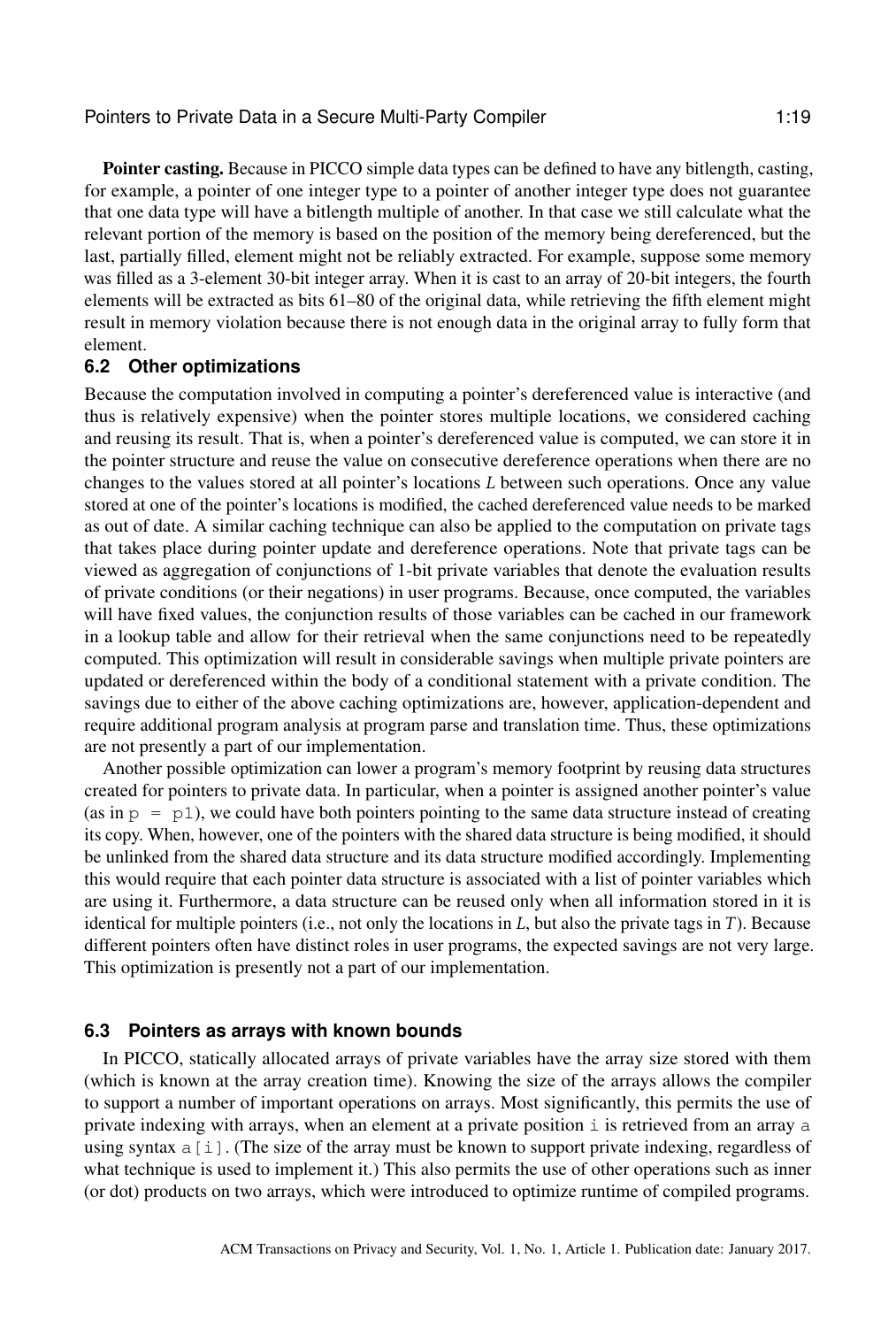We treat private indexing as an essential part of secure computation with private data and would like to see it supported for arrays dynamically allocated on the heap. This means that we would like to offer pointer indexing  $p[i]$  with private i and private pointer p. The main challenge that we need to overcome is the fact that the size of the memory pointed by p is not available in C. Furthermore, a location stored in p may be arbitrary and do not correspond to a valid memory address (i.e., be unaccessible by the program, correspond to memory marked as not being in use or any location from the program's stack, etc.). This means that a pointer can take on many addresses which were not allocated for variable use and for which the corresponding size cannot be meaningfully determined (i.e., accessing such addresses would trigger invalid memory access exceptions in safe programming languages). The size of properly allocated memory, however, can be determined and utilized to implement private indexing (and other operations that require array size) with pointers to private data. In particular, all memory that malloc allocates on the heap is marked with the size of each allocated block. Thus, we can use the information that  $\text{malloc}/\text{free}$  maintain to determine whether a pointer content falls within a properly allocated memory block, and if it is the case, access the block's size and use it to implement private indexing.

In more detail, in addition to using private indexing with statically allocated arrays (as already implemented in PICCO), we permit private indexing to be used with pointers to private data. The latter is only successful if the location stored in the pointer<sup>[5](#page-19-0)</sup> was allocated via a prior call to  $pmalloc$ (and it was not deallocated during a call to pfree). Because the secure implementation that PICCO produces makes calls to malloc for various internal tasks, as opposed to only user-triggered calls to pmalloc, there is a need to maintain address ranges corresponding to user-allocated dynamic memory. For that reason, the program internally maintains a list of addresses returned by malloc that correspond to memory requested by the user program via calls to pmalloc (and an address is taken off the list if it is being freed). Then when private indexing  $p[i]$  is called in the user program and the pointer stores address  $\ell$ , we iterate through the list of maintained addresses. For each such address l, we retrieve the corresponding block size s from the information stored by malloc and check whether  $l \leq \ell < l + s$  and the offset of  $\ell$  from l is a multiple of the data type size. If these checks succeed for at least one location on the allocated address list, s is adjusted for the data type size and is used as the size of the array to which p points. Note that with this implementation  $\ell$  does not have to correspond to the beginning of the memory block. Then when  $\ell$  is not the address of the beginning of the array, i can legitimately take negative values.

Under the circumstances when the address  $\ell$  does not fall within any memory block dynamically allocated by the user, the private indexing operation is not performed and the returned result is set to be secret-shares of 0 (note that, regardless to what value the result is set in such a case, it is not guaranteed to be interpreted as an error). We thus proceed with the computation despite the error, but send signal SIGBUS<sup>[6](#page-19-1)</sup> and store an error message in a fixed location, so that the program can catch the signal and act on it. Note that the address that each call to pmalloc returns is always public information and the programmer can avoid using invalid addresses. Ideally, the fact that the private indexing operation cannot be carried out on the given address is determined before the program is run, at compile time. This, however, will not always be possible and for some incorrectly written user programs the error will not be triggered until the program is executed (even programming languages that perform static analysis of user programs do array-bounds checking dynamically). The best we

<span id="page-19-0"></span><sup>5</sup>The current discussion refers to a single location stored in a pointer, which we view as the most common use of private indexing. When the pointer contains multiple locations, the operation is performed on each location separately and the results are combined in the same way as during pointer dereferencing.

<span id="page-19-1"></span><sup>6</sup>Alternatively, custom SIGUSR1 or SIGUSR2 can be triggered if the user program is known not to use it.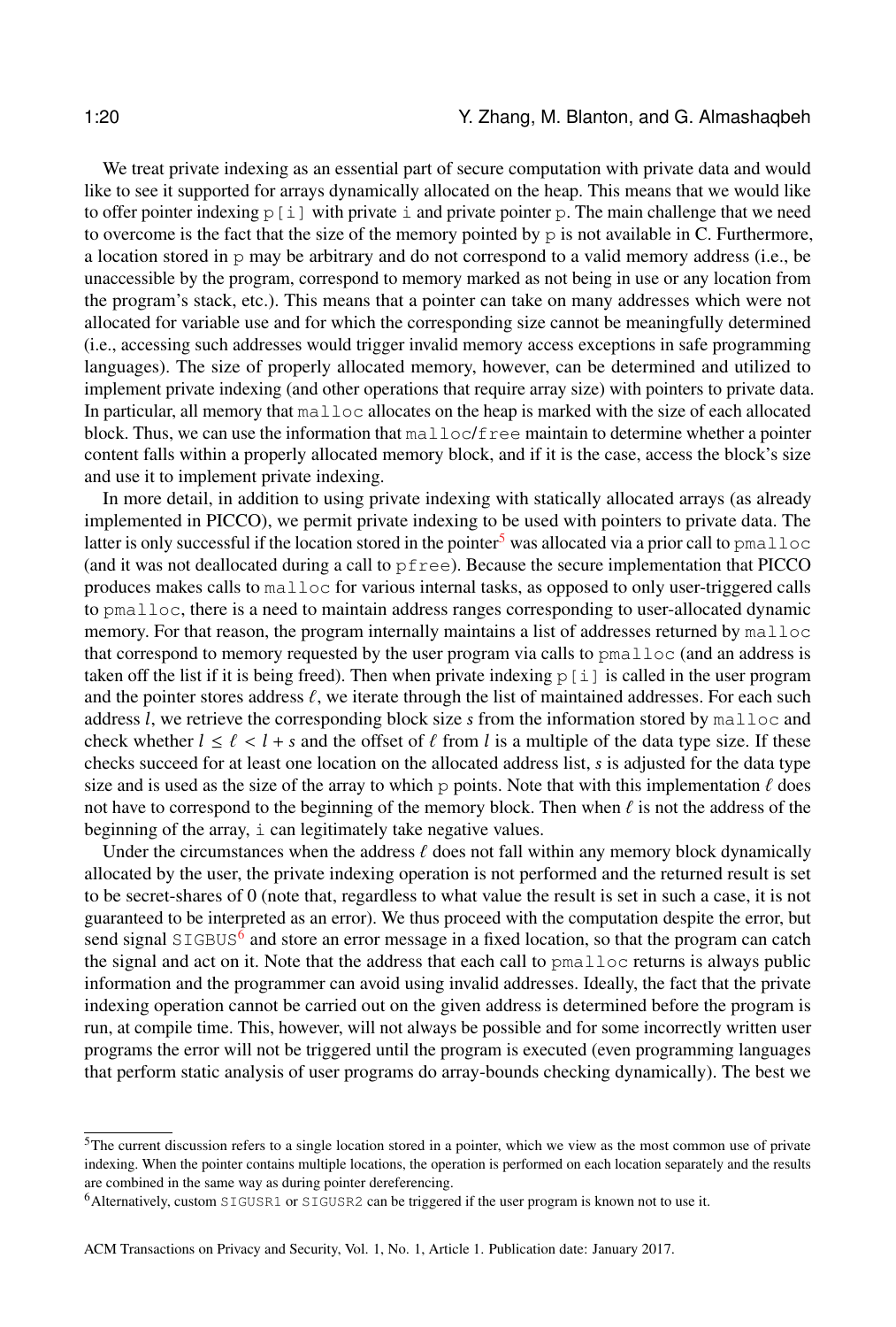can do is to perform static program analysis at compile time and warn the user about places where such an error might be possible.

# <span id="page-20-0"></span>**7 ANALYSIS**

After discussing multiple aspects of private pointer design and its uses in programming, in this section we summarize the notion of pointers to private data and operations on it and formally show that program execution that involves pointers to private data complies with a standard definition of security used in secure multi-party computation.

A pointer to private data is defined as a C-style pointer to a private object storing location information of the object, where a private object can be one of the following types:

(1) a primitive private data type (private int, float, etc.);

- (2) a composite data type (C-style struct), each element of which is a private object;
- (3) a function with no public side effects;
- (4) a pointer to a private object.

The second and fourth categories define a pointer to private data recursively, which means that a pointer can have any indirection level, nested struct types, and any combination of primitive, composite, and pointer data types.

The previously defined operations on pointers to private objects are:

- (1) Pointer read and update with value v, denoted as  $\mathbf{read}(p)$  and  $\mathbf{update}(p, v)$ , respectively.
- (2) Dereferenced pointer read and update, denoted as **read**( $\star$ p) and **update**( $\star$ p, *v*), respectively.
- (3) Pointer update inside a conditional statement with a private condition. Following prior work, we use multiplexor notation to denote this operation as  $\mathbf{mux}(\mathbf{p}, v_1, v_2, \text{cond})$ , where p is set to  $v_1$  if private cond evaluates to 1 and to  $v_2$  otherwise. Pointer read inside a conditional statement with a private condition is processed identically to a conventional read  $read(p)$  and thus is not listed as a separate operation.
- (4) Dereferenced pointer update inside a conditional statement with a private condition, which we denote as  $\max(\ast p, v_1, v_2, cond)$ . Similar to the previous case, processing of dereferenced pointer reads is not affected by the presence of conditional statements.
- (5) Dynamic memory allocation in the form of malloc; for an assignment  $p = \text{pmallow}(n, type)$ we use notation **alloc**( $p$ , *n*, *type*).
- (6) Dynamic memory deallocation as in  $pfree(p)$ , denoted as **dealloc** $(p)$ .
- (7) Array indexing  $p[i]$  with a public index *i*. This is treated as a generalization of pointer dereferencing, and we use notation  $\text{read}(p, i)$ ,  $\text{update}(p, i, v)$ ,  $\text{mux}(p, i, v_1, v_2, cond)$  to denote read, update, and update inside a conditional statement with a private condition, respectively.
- (8) Array indexing  $p[i]$  with a private index i is also divided into three operations readp( $p$ , i), **updatep**( $p$ , *i*, *v*), and **muxp**( $p$ , *i*, *v*<sub>1</sub>, *v*<sub>2</sub>, *cond*). These operations can only be performed on locations stored in a pointer that correspond to arrays with known bounds (i.e., allocated using the pmalloc interface or static array declaration).
- (9) Evaluation of predicate f on one or more pointers  $p_1, \ldots$ , denoted as  $pred(f, p_1, \ldots)$ .
- (10) Pointer casting, denoted as  $\text{cast}(p, type)$ , where type is the data type to which p is cast.
- (11) Pointer addition/subtraction, denoted as  $add(p, u)$ , where value u is possibly negative.
- (12) Pointer difference  $diff(p_1, p_2)$ .

In the above,  $v, v_1$ , and  $v_2$  correspond to either values associated with private objects or data structures corresponding to pointers to private objects, depending on the context. The value of cond is always a private bit, while variables  $n$ , i,  $u$ , and  $type$  are public. Any variable can be read inside a conditional statement with a private condition, but updates can be performed only as specified using the **mux** operations.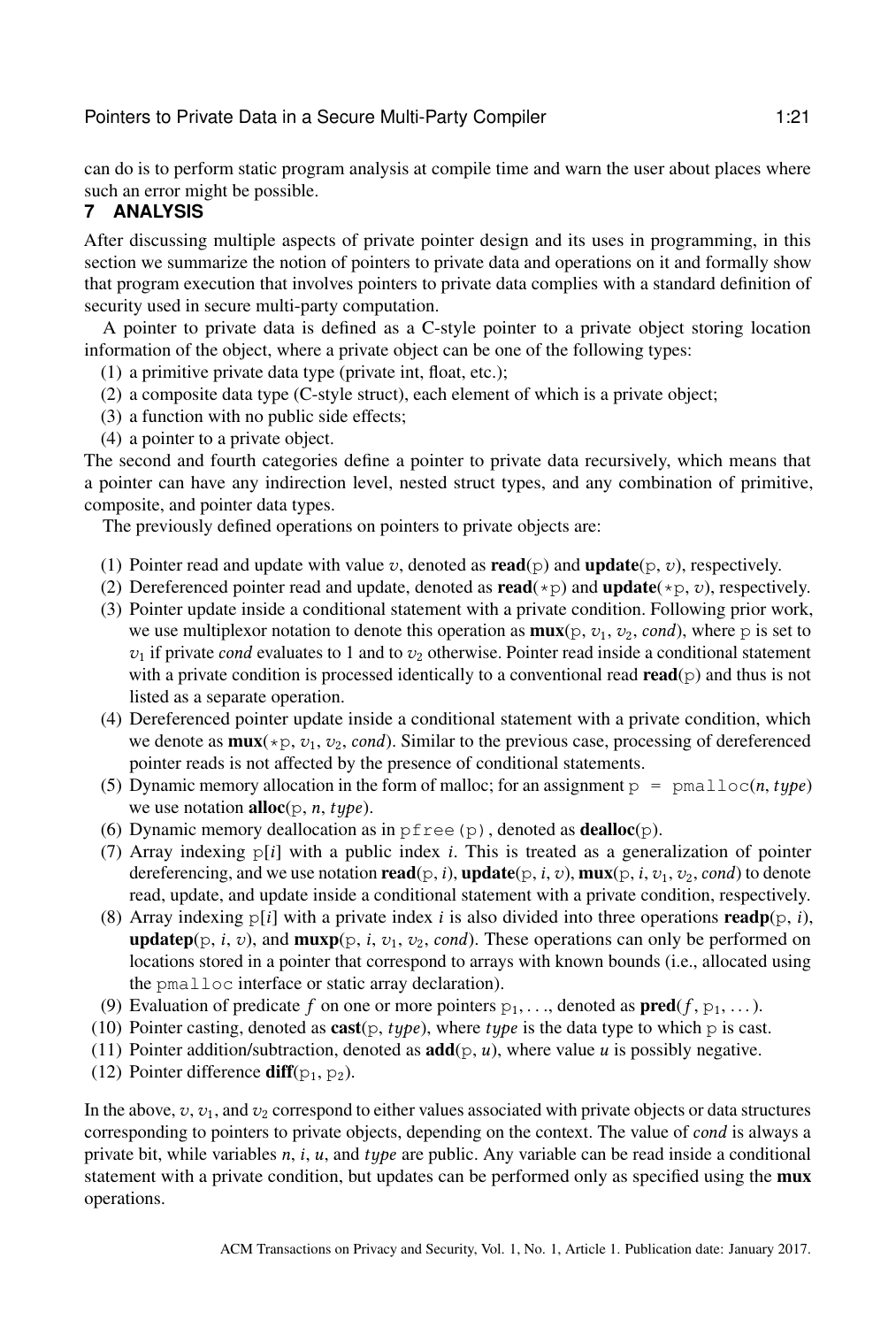This list implicitly defines operations that cannot be performed on pointers to private objects and will be rejected by the compiler. That is, addresses of public objects cannot be used to update a pointer to private data (either via **update** or **mux**); a pointer to public data or a mix of private and private fields defined with a struct construct cannot be modified inside a conditional statement with a private condition (i.e., there is no corresponding **mux** operation); pmalloc and pfree cannot be called inside conditional statements with private conditions (i.e., there is no mux operations for them); lastly, casting cannot be called inside conditional statements with private conditions as it modifies publicly stored data.

Recall that implementation of pointers maintains the invariant that in a well-formed program there is exactly one true location associated with a private object. The invariant may be violated only when memory associated with a pointer is being deallocated when the pointer is still in use (in such a case, no tag is set to 1 and dereferencing the pointer will return no data).

In showing security of pointer-related operations that reference private data, we use a traditional simulation-based definition of security. Because PICCO is built on top of  $(n, t)$ -threshold secret sharing techniques with  $n \geq 3$  computational parties, we utilize the same setup in our security analysis. Similarly, because the underlying techniques offer information theoretic security, we utilize statistical (as opposed to computational) indistinguishability in the security definition.

*Definition 7.1.* Let parties  $p_1, \ldots, p_n$  engage in a protocol Π that evaluates program P on a mix of public and private data. Let VIEW<sub>II</sub> $(p_i)$  denote the view of  $p_i$  during the execution of  $\Pi$ , which is formed by its input internal random coin tosses  $r_i$ , and messages  $m_i$ , and massed between the formed by its input, internal random coin tosses  $r_i$ , and messages  $m_1, \ldots, m_k$  passed between the parties during protocol execution:  $VIFW_{\alpha}(n) = (m_1, r_1, m_2, \ldots, m_k)$  Let Ldenote a subset of the parties during protocol execution:  $VIEW_{\Pi}(p_i) = (in_i, r_i, m_1, ..., m_k)$ . Let I denote a subset of the participants of size t and  $VIEW_{\Pi}(I)$  denote the combined view of the participants in I during the participants of size t and VIEW<sub>II</sub>(I) denote the combined view of the participants in I during the execution of  $\Pi$ . Protocol  $\Pi$  is said to be t-private in the presence of semi-honest adversaries if for execution of Π. Protocol Π is said to be *t*-private in the presence of semi-honest adversaries if for each coalition of size at most  $t < n/2$  there exists a probabilistic polynomial time simulator  $S_I$  that given the input of the parties in  $I$ ,  $P$  and  $P$ 's output, produces a view statistically indistinguishable given the input of the parties in  $I, P$ , and  $P$ 's output, produces a view statistically indistinguishable from VIEW $_{\Pi}(I)$  together with the output of the parties in I.

<span id="page-21-0"></span><sup>T</sup>HEOREM 7.2. *Any program* P *with pointers to public and private data and no out-of-boundary array access compiled by PICCO is translated into a* t*-private protocol for any* t < n/<sup>2</sup> *when the computation is carried out by* n *parties.*

The proof of Theorem [7.2](#page-21-0) is provided in the full version [\[25\]](#page-32-18). We note that our security result above is stated for programs that PICCO successfully compiles and that do not contain out of boundary array accesses. As previously discussed, the compiler will reject almost all types of improperly written programs during static analysis at compilation time. For example, if a pointer to public data is modified inside a conditional statement with a private condition, the program will not compile. This means that the compiler will filter out the majority of programs with errors, while any well-formed program enjoys simulatable security.

The main type of errors that the compiler may not be able to detect during static analysis deals with memory access to invalid locations (e.g., out of boundary array access, access to a hard-coded invalid location, etc.). When such accesses are triggered, one or more computational parties might not be able to continue with the execution and quit on error, but no privacy violations take place. This is because while incorrect shares of private data might be read, the data will still remain in the protected form and cannot be reconstructed without the programmer's original intent. Note that this discussion applies only to dereferencing a pointer with no offset (e.g., as in  $\star$ p) or with a publicly known offset (e.g., as in  $p[i]$  with public i) because in our implementation accessing an array at a private location never results in out of boundary access (i.e., calling this operation on an improperly allocated array will be skipped at runtime).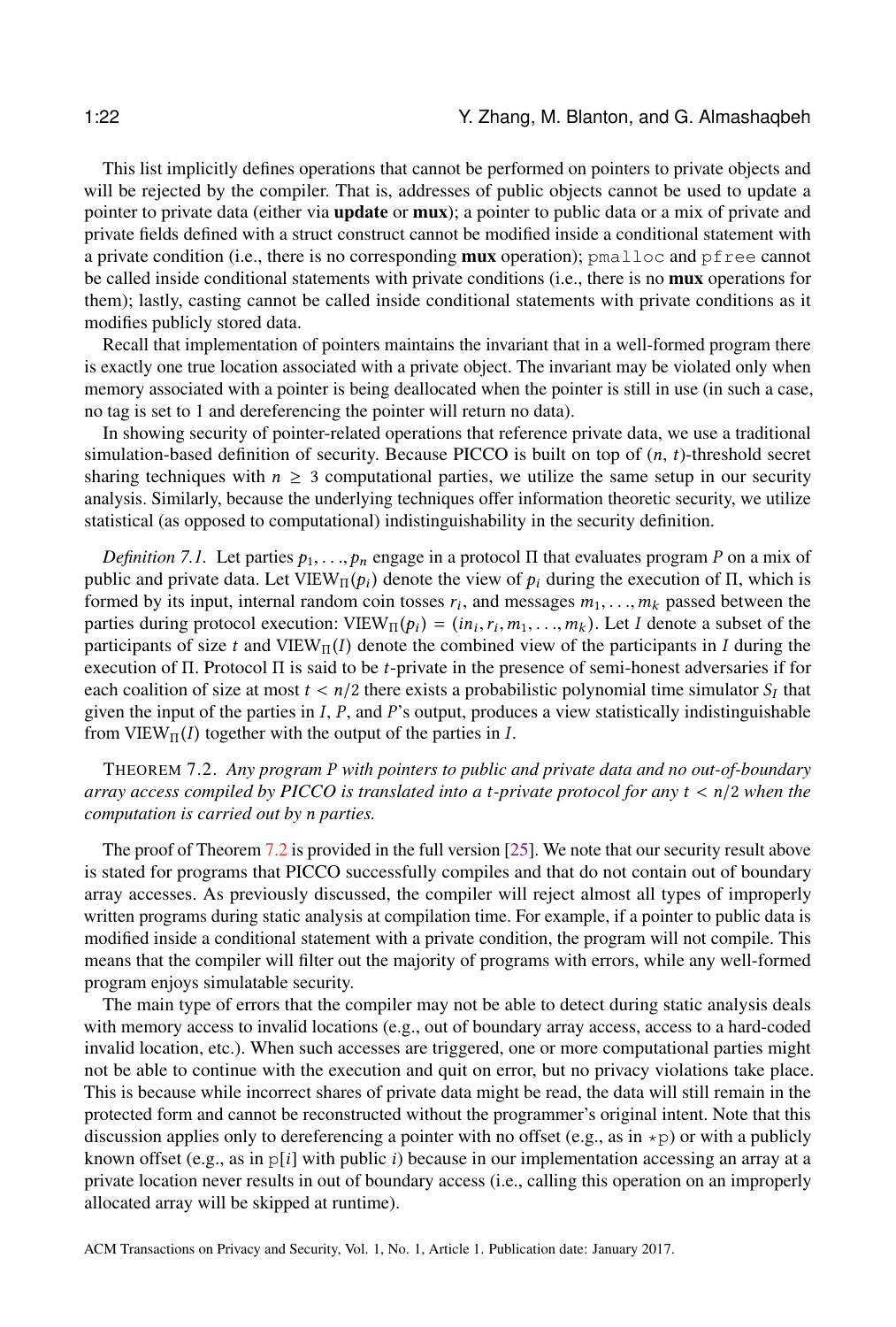Because the memory layout may differ on different platforms, illegal memory accesses might result in different behavior of the computational parties (e.g., execution at one party might result in a segmentation fault faster than at another party). As our simulator is not guaranteed to run in an identical environment to those of the honest parties, the simulation might be distinguishable for programs with illegal memory accesses based on the point of execution when any given party aborts the computation. Thus, we exclude such programs from the security statement of Theorem [7.2,](#page-21-0) but still guarantee that any program that compiles in our framework will not result in privacy violations.

To summarize, our solution guarantees that any program that can be compiled in our framework never reveals any unauthorized information about private data. Simulation of a poorly written program with illegal memory accesses may not be indistinguishable from its real execution, but any properly written program enjoys simulation-based security.

# <span id="page-22-0"></span>**8 POINTER-BASED DATA STRUCTURES**

There are several popular data structures typically built using pointers. In this section we discuss how they would be implemented using pointers to private data and in what complexities their performance results. In particular, we explore linked lists, trees, stacks, and queues.

# <span id="page-22-1"></span>**8.1 Linked Lists**

A linked list consists of a sequentially linked group of nodes. For a singly linked list, each node is composed of data and a reference in the form of a pointer to the next node in the sequence, while for more complex variants such as doubly and circular linked lists the reference field incorporates additional links. A linked list allows for efficient node insertion and removal, which makes it an ideal candidate for implementation of stacks and queues as well as representation of graphs that uses an adjacency list. In what follows, we discuss implementations of linked lists that store private data. We start by analyzing various operations in standard linked lists and then elaborate on the special case when a linked list stores sorted data. The latter does not represent a typical use of linked lists in programming (and does not even have attractive features), but is provided as a relatively simple way to demonstrate what form working with sorted data can take in a secure computation framework.

Throughout this section, we express complexities of the operations as a function of  $n$ , where  $n$ is the "visible" list size. This value will correspond to the actual list size when delete operations remove an element from the list so that its size is reduced, while it will correspond to the number of insertions (i.e., the maximum list size) when delete operations only mark data as deleted (to hide whether the element was found or not), but not reduce the list size. The same notation applied to other data structures discussed in this section when insertions/deletions are based on the result of private conditions.

Standard linked lists. Because of ubiquitous use of linked lists in programming, we analyze different possible uses of linked lists and the corresponding operations. When a linked list stores public data, node insertion has cost  $O(1)$  as a node is inserted in a fixed place (e.g., beginning or end of the list). Performing a search requires  $O(n)$  time, where *n* is the number of nodes in the list, because the nodes are traversed sequentially. Deleting a node from a fixed place (i.e., beginning or end of the list as done in the case of stacks and queues) involves  $O(1)$  time, but when deletion is preceded by a search (and the found node is deleted), the search together with deletion require  $O(n)$  time.

When a linked list stores private data, the reference field holds a pointer to private data (i.e., a record of the same type) and at the time of node creation, the pointer stores a single location. Without loss of generality, let nodes be inserted in the beginning of the list. Node insertion then places a new node in the beginning of the list manipulating pointers as before, which still takes  $O(1)$  time and is very efficient. Searching a list involves n private comparisons and all nodes need to be processed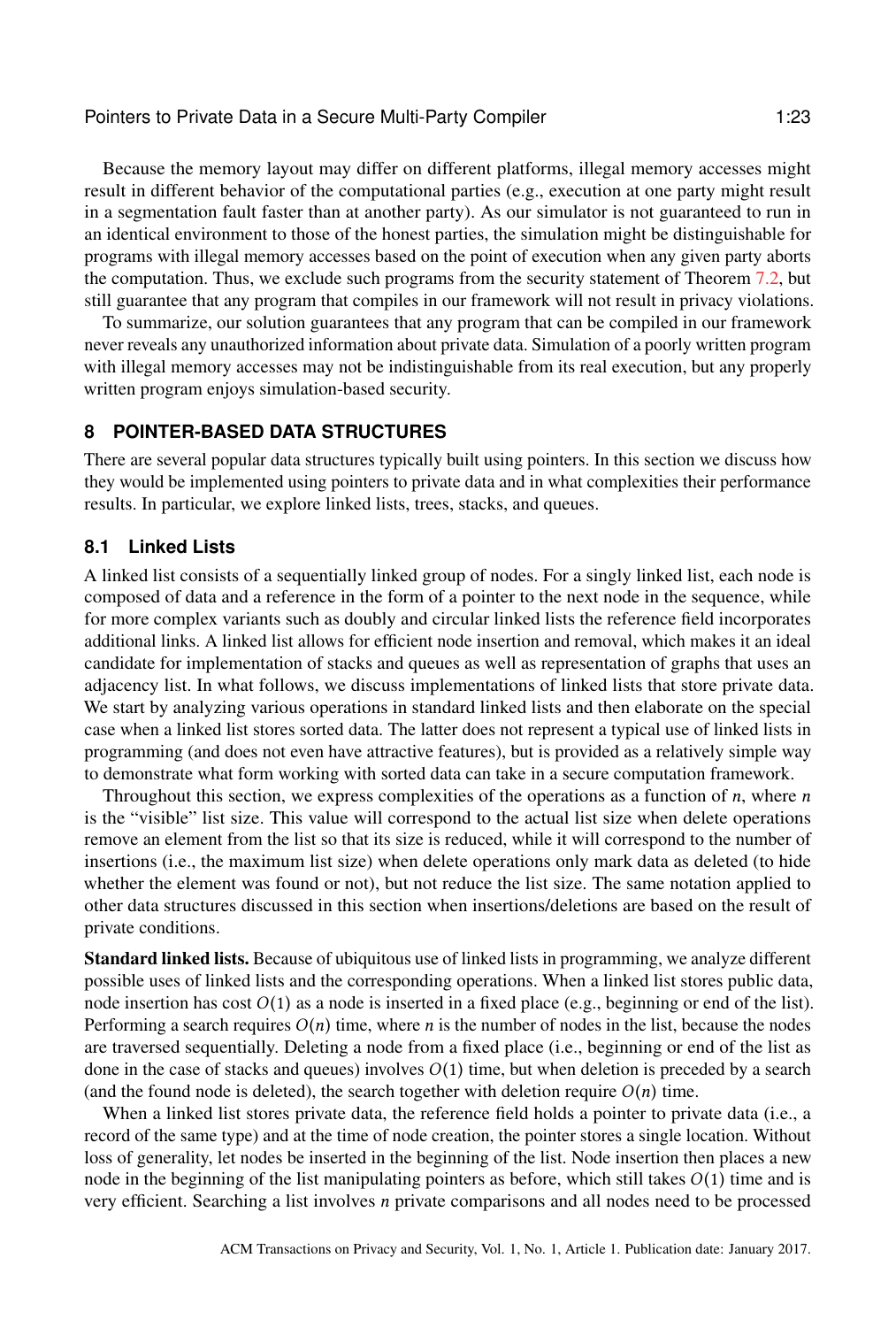as not to reveal the result of individual comparisons on private data, and the total work is  $O(n)$ . Similarly, when a node is deleted from the beginning (or end) of the list, the time complexity is  $O(1)$ and each node's pointer still stores a single location. It is only when nodes need to be removed from varying positions in the list and the position itself needs to be protected, pointers can start acquiring multiple locations, which causes the time complexity of list traversal and deletion after a search to go up. However, when the fact whether the searched data was found in the list or not must remain private, we cannot remove any node, but instead need to erase the content of a found node (if present) with a value that indicates "no data". In this case, all pointers still contain a single location and the cost of list search and other operations do not change, but the list will never reduce in its size. We defer the discussion of the case when the node is guaranteed to be found in a search and needs to be removed from a private location until the end of this subsection.

Sorted linked lists. As mentioned before, we discuss sorted linked lists only as a means of demonstrating how sorted data might be processed using a general-purpose secure computation compiler. It should be understood that this is not a typical use of linked lists or even not the best way of working with sorted data. We use the results of this discussion in our consecutive description.

Now when a node is being inserted in a linked list, the insertion position must be determined based on the data stored in the list, which involves  $O(n)$  time with public data (and the complexities of other operations are the same as before). When we work with private data, the location where the node is being inserted must remain private (since it depends on private data) and the execution needs to simulate node insertion at every possible position. Consider the following two ways of inserting a node and the performance in which they result:

- (1) *Pointer updates:* The first is a traditional implementation of node insertion in a linked list, where if the correct insertion point is found, we update the pointer of the found node in the list to point to the new node and the pointer of the new node to point to the next node in the list. Because this conditional statement is based on private data, this will result in adding one location to the pointer in the found node and one location to the pointer in the node being inserted. After executing this operation for every node of the list, the pointer of each node in the original list stores 2 locations and the pointer in the newly inserted node stores  $n$ locations. When this operation is performed repeatedly, each node in the list acquires more and more locations (to the maximum of the current list size). This means that if the list is built by inserting one node at a time, the cost of node insertion and list traversal becomes  $O(n^2)$ .<br>Node deletion after a search also takes  $O(n^2)$  time, while node deletion from a fixed location. Node deletion after a search also takes  $O(n^2)$  time, while node deletion from a fixed location<br>is bounded by  $O(n)$ . When, however, only a constant number of nodes are inserted into an is bounded by  $O(n)$ . When, however, only a constant number of nodes are inserted into an existing list (which, e.g., can be provided as sorted input into the program), the complexity of all operations are unchanged from the public data case.
- (2) *Data updates:* Another possible implementation of sorted linked lists is to always insert a new node at the beginning of the list and keep swapping its content with the next node on the list until the correct insertion point is found. When this algorithm is implemented obliviously on private data using an SMC compiler, the computation processes each node on the list starting with the newly inserted node and based on the result of private comparison of current and new data either performs the swap or keeps the data unchanged. After each node insertion the reference field of each node still points to a single node in the list and therefore the complexity of all operations are unchanged from their public versions.

Thus, it is clear that we want to avoid acquiring a large number of locations in each reference field of a pointer-based data structure and privately moving data (as opposed to privately moving pointers) is preferred when working with sorted data.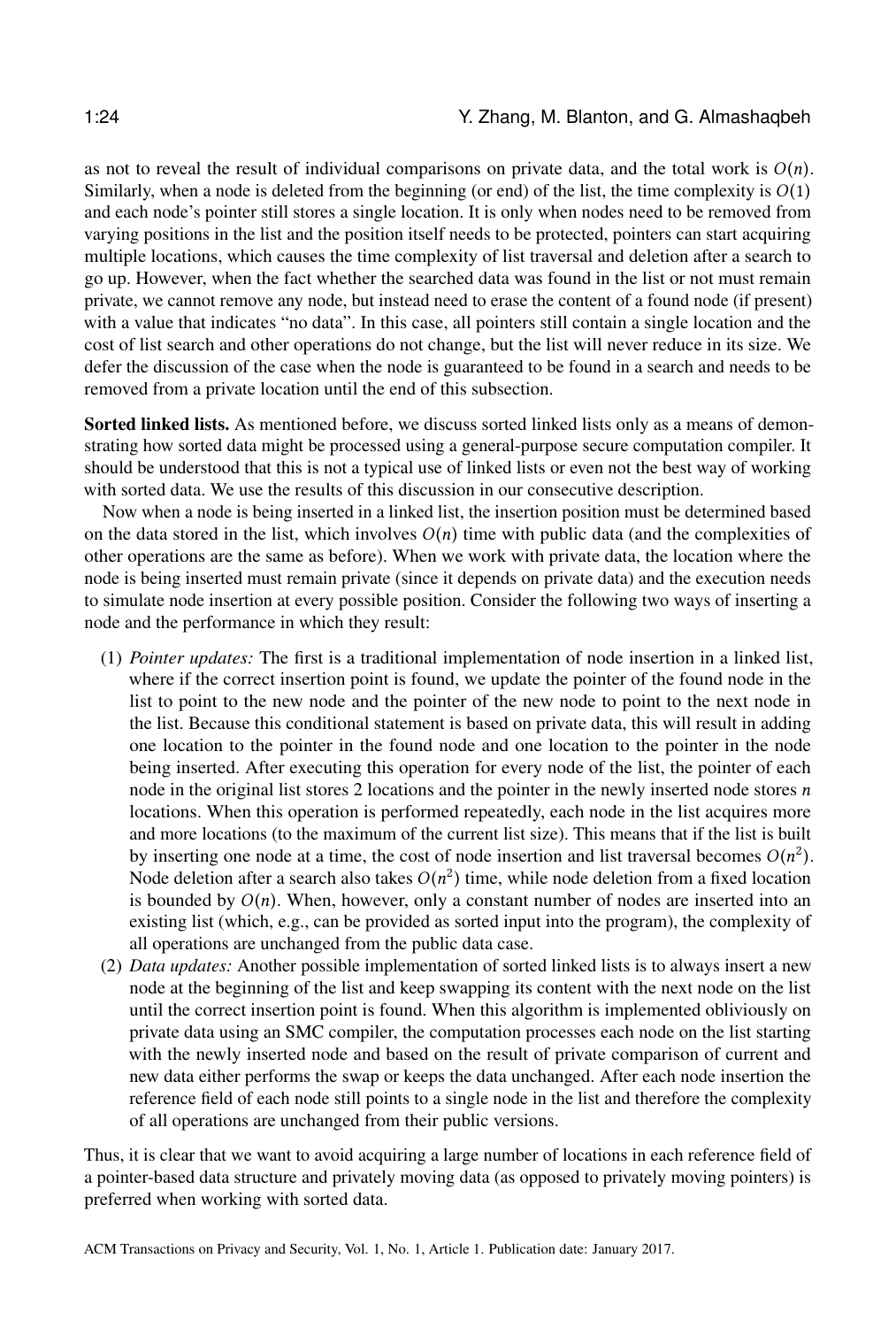Node deletion in standard linked lists. We can now return to the question of deleting a node from a private location in a standard (unsorted) linked list when it is known that the searched node is present and needs to be removed from the list. The above two approaches of inserting a node in a private position also apply to deleting a node from a private position. The first, standard, approach of manipulating pointers will result in acquiring multiple locations at each pointer, which degrades performance of all operations. Using the second approach of data updates, we can obliviously place the data to be deleted into the first node on the list (after scanning the nodes and swapping values based on private data comparisons) and then simply remove it from the list. This will maintain optimal complexities of all operations. The above tells us that traditional implementations of data structures can exhibit performance substantially worse than alternative implementations in a secure computation framework and our analysis can be viewed as a step in making informed decisions about implementation needs.

# **8.2 Trees**

Trees implement hierarchical data structures commonly used to store sorted data and make searching it easy. A tree node is typically comprised of data and a list of references to its child nodes. In an *n*-node balanced search tree, all of searching, node insertion, and node deletion take  $O(\log n)$ time. Unfortunately, these complexities greatly change when we write a program to implement a search tree on private data. In what follows, we distinguish between trees that are pre-built using the information available prior to the start of the computation and trees built gradually using information that becomes available as the computation proceeds:

- (1) *Pre-built trees.* Consider a balanced binary search tree and suppose that we want to perform a search on the tree. A traditional implementation involves  $O(log n)$  conditional statements to traverse the tree from the root to a leaf choosing either the left or right child of the current node. When the data is private, such statements use private conditions and thus both branches of the computation must be executed. The result is that the sequence of  $O(log n)$  nested private conditions results in executing all possible  $O(n)$  branches of the computation and touches all nodes in the tree. This is an exponential increase in the complexity compared to working with public data, even if we do not consider node insertions and deletions that result in node rotations to balance the tree (which are discussed next together with gradually-built trees).
- (2) *Gradually-built trees.* By analogy with inserting nodes into a sorted linked list, we can either manipulate pointers to insert a new node at the appropriate place in the tree or insert the node in a fixed location and move the data in place. The complexity of the latter option is  $O(n)$  for insertions, deletions, and search and we take a closer look at the former. As we traverse the tree looking for the place to insert the new node, similar to searching, all nodes will be touched (as a result of nested private conditions). Furthermore, because the execution cannot reveal the place into which the new node is inserted, pointers in all nodes will acquire new locations. If we add computation associated with node rotations when the tree becomes unbalanced, pointers will be acquiring new locations even faster (to the maximum of  $n - 1$  per pointer). After repeatedly calling insert to gradually build the tree, eventually each node will point to all other nodes resulting in  $O(n^2)$  complexity for insertions, deletions, and searching. Such<br>complexity is clearly avoidable and alternative implementations should be pursued complexity is clearly avoidable and alternative implementations should be pursued.

Search trees represent the worst possible scenario where implementing an algorithm on private data using a general-purpose compiler incurs an exponential increase in its runtime compared to the public data counterpart. As is evident from our discussion of linked lists and trees, searching an n-element store for a single element cannot be performed in less than linear time using generic techniques, regardless of whether the data is stored sorted or not. It means that without custom, internally built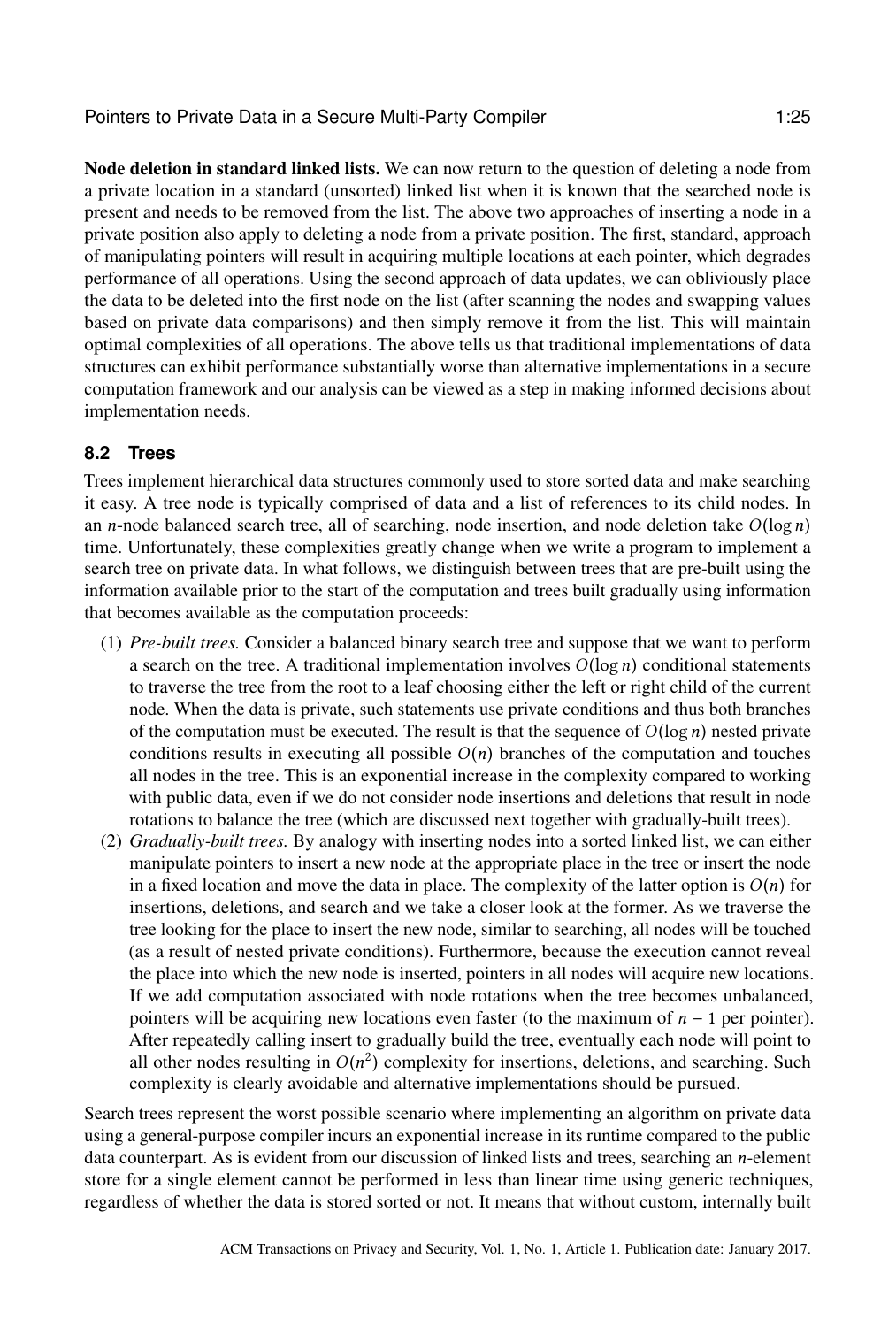implementations of specific data structures it is conceptually simpler and more efficient to maintain data in unsorted form, use append for insertion  $(O(1)$  time), and shift data to implement deletion.

# **8.3 Stacks**

A stack is characterized by the *last-in, first-out* (LIFO) behavior, which is achieved using push and pop operations. It has several fundamental applications such as parsing expressions (e.g., parsing programs in compilers), backtracking, and implementing function calls within an executable program. Our analysis and consecutive implementation of stack that works with private data demonstrate its appeal for secure computation.

A pointer-based implementation of a stack is built using a linked list, where a node is always inserted at the head of the list and is always removed from the head as well, either of which takes  $O(1)$  time. As was discussed in section [8.1,](#page-22-1) implementing these operations on private data maintains constant time complexities.

When using a stack with private data, we also consider the possibility that push and pop operations might be performed inside conditional statements with private conditions, in which case it is not publicly known whether the operation takes place and what record might be on top of the stack. Then if we implement a conditional private push operation by manipulating pointers, the top of the stack will store  $m + 1$  locations when the last m push operations were based on private conditions. Implementing a push operation is then equivalent to executing the code:

```
1. node p = new node();
2. if (priv-cond)
3. p\rightarrownext = top;
4. top = p;
```
Because both p and  $p\rightarrow$ next store only a single location at the time of conditional push, merging the lists of  $p\rightarrow$ next and top takes  $O(m)$  time. Similarly, merging the lists of top and p takes  $O(m)$  time.

Implementing a pop operation within a private condition involves executing code:

```
1. if (priv-cond)
2. temp = top;
3. top = top->next;
4. // use temp
```
The complexity of this operation is dominated by the second assignment. Because top points to  $O(m)$  locations, and the next field of each of its locations can store  $O(m)$  locations as well, the overall complexity of that assignment is  $O(m^2)$ . This means that the worst time complexity of a conditional push is  $O(n)$  for a stack containing *n* records and it is  $O(n^2)$  for a conditional pop conditional push is  $O(n)$  for a stack containing *n* records and it is  $O(n^2)$  for a conditional pop.<br>If we instead implement push and pop operations that depend on private conditions by mainta

If we instead implement push and pop operations that depend on private conditions by maintaining a single chain of records (with pointers containing a single location) and data update, push and pop operations result in  $O(1)$  and  $O(n)$  work, respectively. That is, we can always insert a new node (with data or no data depending on the private condition) into the stack and take  $O(n)$  time during pop to privately locate the first node with data (and erase the data as necessary).

# **8.4 Queues**

Queue is another important data structure used to maintain a set of entities or events in a specified order which are waiting to be served. We can distinguish between *first-in, first-out* (FIFO), *last-in, first-out* (LIFO), and priority queues. Implementing a queue involves maintaining two pointers: the head and the tail. The head points to the beginning of the queue, i.e., the element that will be removed by a dequeue operation, and the tail points to the last element added to the queue using an enqueue operation.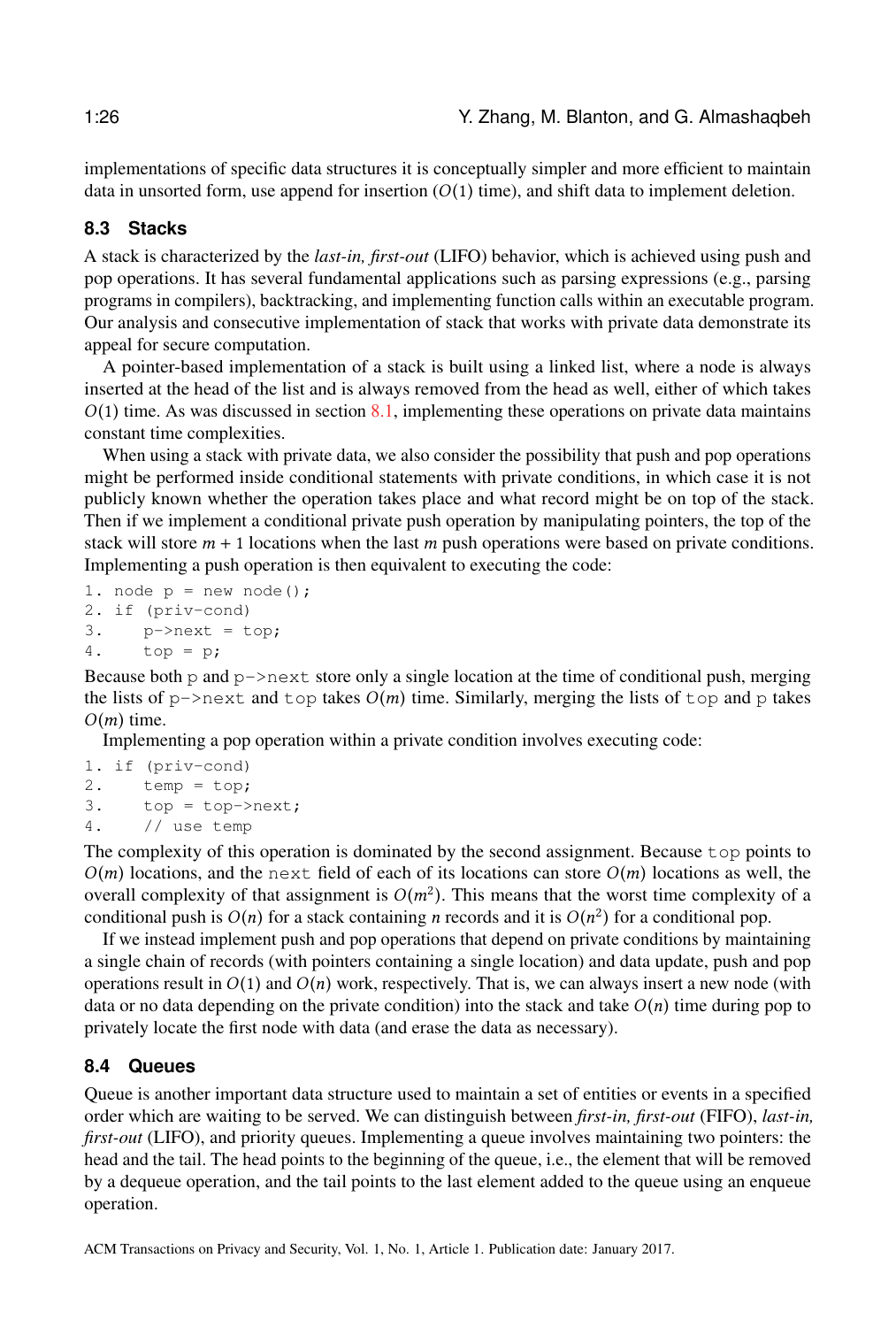| Data structure                                         | Insert | Delete | Search |
|--------------------------------------------------------|--------|--------|--------|
| Linked list                                            | O(1)   | O(1)   | O(n)   |
| Linked list (delete at private location)               | O(1)   | O(n)   | O(n)   |
| Search tree                                            | O(n)   | O(n)   | O(n)   |
| Stack or queue                                         | O(1)   | O(1)   |        |
| Stack (conditional private push & pop) or              | O(1)   | O(n)   |        |
| queue (conditional private enqueue & dequeue)          |        |        |        |
| Priority queue                                         |        | O(n)   |        |
|                                                        |        | O(1)   |        |
| Priority queue (conditional private enqueue & dequeue) | O(1)   | O(n)   |        |
|                                                        |        |        |        |

<span id="page-26-0"></span>Table 1. Performance of various data structures using pointers to private data.

Similar to the stack, when enqueue and dequeue operations in a FIFO queue are implemented on public data or private data outside of private conditional statements, their complexities are  $O(1)$ . Their complexities for enqueue and dequeue operations are also  $O(n)$  and  $O(n^2)$ , respectively, when implemented through private pointer manipulation (the implementation needs to maintain two when implemented through private pointer manipulation (the implementation needs to maintain two pointers for the head and tail of the queue, but updating the second pointer does not asymptotically increase the amount of work) and  $O(1)$  and  $O(n)$ , respectively, when private data update is used.

In a priority queue, each node additionally stores priority (which we assume is private) and dequeue removes a node with the highest priority. The complexity of priority queue operations depends on the underlying data structure used to implement it. The best known complexities for public data are  $O(\log n)$  for enqueue  $O(1)$  average case) and  $O(\log n)$  for dequeue using a heap.

Suppose first that there are no conditional statements with private conditions. If we use a linked list to store queue nodes, we can achieve  $O(1)$  for enqueue and  $O(n)$  for dequeue (i.e., always store a newly inserted node in the beginning and remove the highest priority node from a private location as a result of the search for the highest priority element) or  $O(n)$  for enqueue and  $O(1)$  for dequeue (i.e., store the list sorted and always remove the first node during dequeue). Then if the operations depend on private conditions, we can maintain  $O(1)$  for enqueue and  $O(n)$  for dequeue using a very similar approach to that of regular queues and stacks. That is, we always insert an element into the beginning of the queue as a result of a conditional enqueue (if the condition is false, the element is empty), and during dequeue we scan the queue for the highest priority element and erase it from the queue if the condition is true.

If the underlying implementation is a heap, we insert a new node in a fixed leaf location and use  $O(log n)$  compare-and-exchange operations to maintain the invariant of a max-heap to implement enqueue. Realizing dequeue, however, requires  $O(n)$  work because it cannot be revealed what path was traversed from the root to a leaf (since the path choice depends on private priorities). Similar to other implementations, we can maintain these complexities even when enqueue and dequeue are performed as a result of private condition evaluation.

### **8.5 Summary**

Before we conclude this section, we would like to summarize performance of different data structures that can be implemented on private data using newly introduced pointers to private data or records. Table [1](#page-26-0) lists the best performance we could achieve using a pointer-based implementation of the data structures discussed in this section. Priority queue has two alternative implementations. Recall that in all data structures with conditional operations performance depends on the number of insertions as opposed to the actual data size. We note that the complexities in Table [1](#page-26-0) can be directly linked to the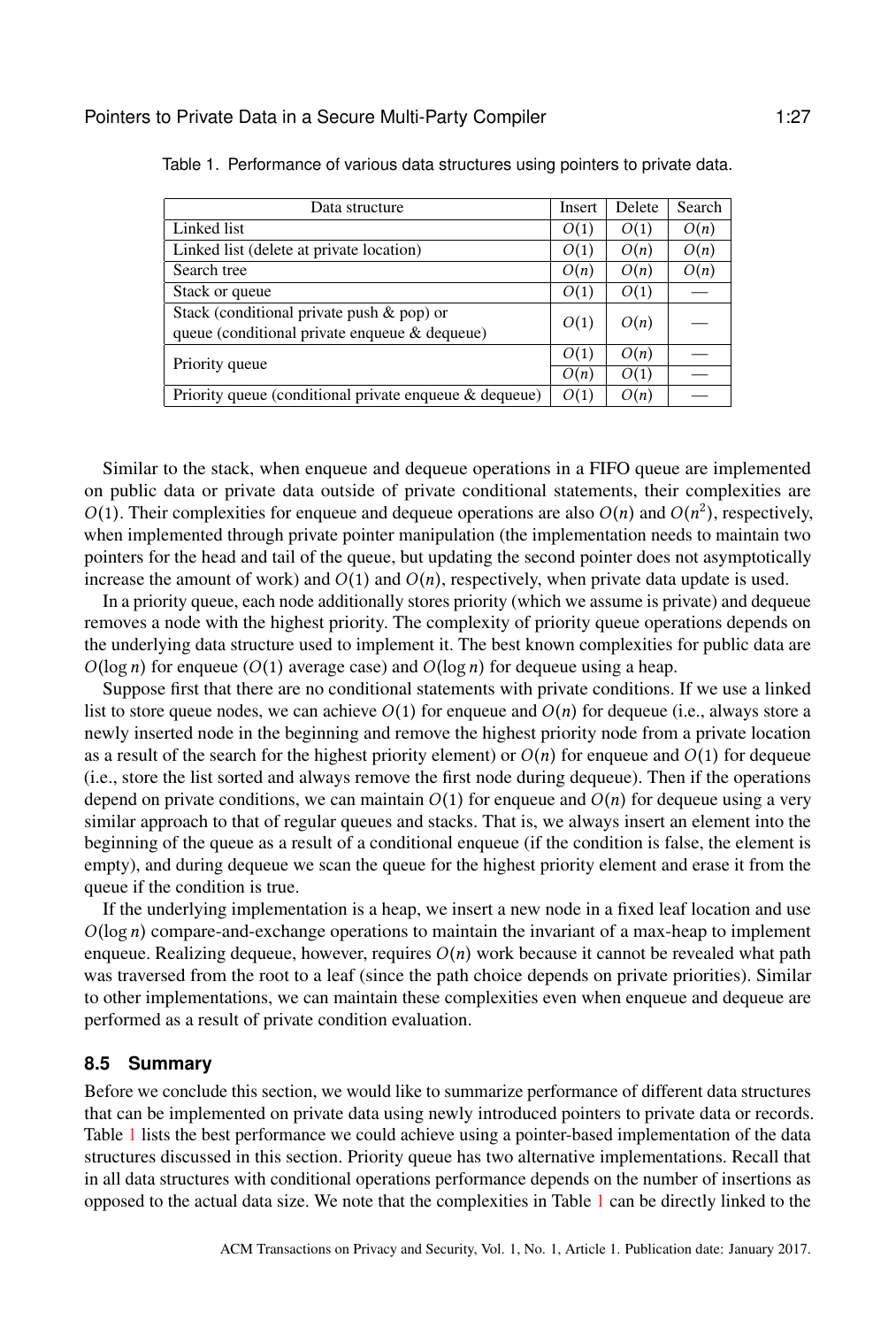amount of memory consumed by those data structures, with small fixed constants hidden behind the asymptotic notation.

These data structures can also be evaluated using alternative mechanisms. For example, our analysis suggests that implementing these data structures using arrays of private data instead of pointers to private data would result in the same complexities (which is often the case for public data as well). Also, utilizing ORAM-based implementation can improve asymptotic complexity of some (but not all) data structures and can lead to faster runtime in practice at least for large enough data sets. The most pronounced benefit of using ORAM will be observed for implementing search trees, where all operations can be performed in polylogarithmic (in  $n$ ) time (e.g., using the solution in [\[23\]](#page-32-14)). On the other hand, using ORAM for linked lists can only increase the complexity of its operations (even the complexity of a delete at a private location following a search cannot be reduced below  $O(n)$ ). Other data structures that can benefit from ORAM-based implementations are stacks and queues where the operations that update the data structures are performed inside private conditional statements. ORAM techniques, however, involve larger constants behind the big-O notation than simple operations and their initial setup cost is also significant. We thus leave a thorough comparison of ORAM vs. pointer or array based implementations of various data structures in this framework as a direction of future work.

# <span id="page-27-0"></span>**9 PERFORMANCE EVALUATION**

In this section, we report on the results of our implementation and evaluation of a number of representative programs that utilize pointers to private data. Because such programs have not been previously evaluated in the context of secure multi-party computation, we cannot draw comparisons with prior work. In some cases, however, we are able to measure the cost of using pointers, or the cost of a pointer-based data structure, in a program by implementing the same or reduced functionality that makes no use of pointers. Note that because PICCO can be used for both secure multi-party computation and outsourcing, the inputs in these programs can come from one or more input parties/clients. The programs that we implemented and evaluated as part of this work are:

(1) The first program constructs a linked list from private data read from the input and then traverses the list to count the number of times a particular data value appears in the list. This is a traditional implementation of a linked list, where each record with private data is prepended to the beginning of the list when building it. Because of space constraints, the program is given in the full version [\[25\]](#page-32-18) (Figure 1).

We next notice that this program is sub-optimal in terms of its run time because it does not utilize concurrent execution capabilities provided in PICCO. For that reason, we also implement an optimized version of this program. The difference is that all private comparisons during the list traversal are executed in a single round using PICCO's batch constructs.

- (2) To evaluate pointer-based implementations that work with private data maintained in a sorted form, and more generally privately manipulating pointer locations vs. obliviously moving data, we build a program for a sorted linked list. The functionality of this program is similar to that of the first program (i.e., create a linked list and then traverse it to count the number of occurrences of a given data item in it) and the difference is in the way the list is build. We evaluate two variants of the program corresponding to pointer update (PU) and data update (DU) as described in section [8.1.](#page-22-1) The programs for the DU and PU variants are provided in [\[25\]](#page-32-18) (Figures 2 and 3).
- (3) The third program implements mergesort that takes an array of unsorted integers as its input. The program makes an extensive use of pointers to private data to pass data by reference to a function that conditionally swaps two data items based on their values (i.e., performs the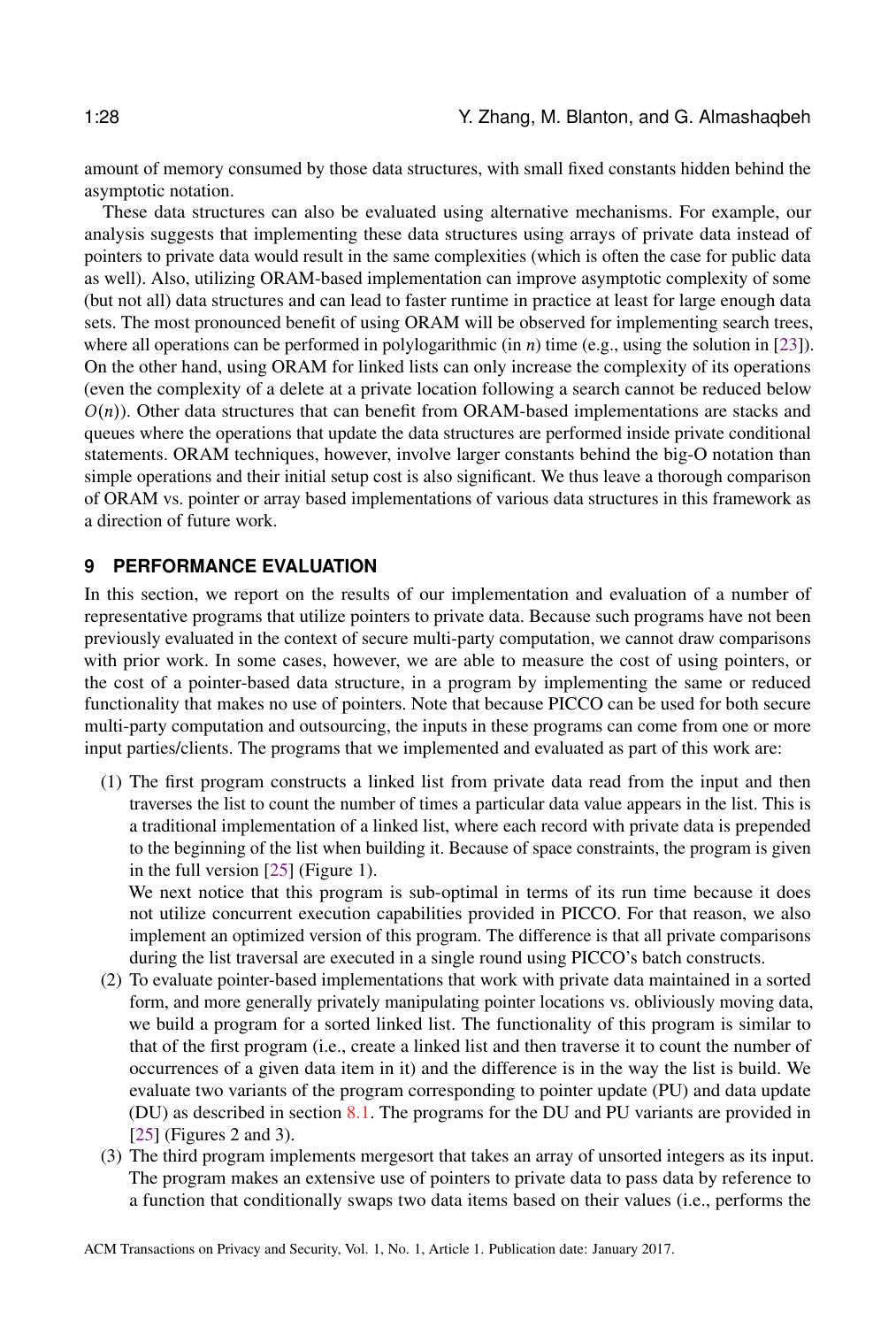so-called compare-and-exchange operations). Mergesort was chosen not necessarily because it provides the best performance for an oblivious sort, the objective instead was to demonstrate how performance of a program that utilizes pointers to private data (and exercises modular design of a program) compares to a similar program that does not use pointers. We thus also evaluate another version of mergesort that performs compare-and-exchange operations in place (without calling any function) and makes no use of pointers. The pointer-based and non-pointer-based implementations of mergesort are available in [\[25\]](#page-32-18) (Figures 4 and 5). Note that for this program it is straightforward to eliminate the use of pointers (which are are used for passing data by reference) while preserving the program functionality. Comparison to alternative, non-pointer-based implementations for other functionalities (for instance, for data structures such as linked lists and a shift-reduce parser functionality below) is deferred to the

end of this section. (4) Our last program implements a shift-reduce parser for a context-free grammar (CFG) on private data. This is one of the fundamental applications that can now be naturally implemented using the compiler by building and maintaining a stack, once support for pointers to private data is in place. We choose a CFG that corresponds to algebraic expressions consisting of additions, multiplications, and parentheses on private integer variables, which is specified as follows:

*statement* → *statement* | *statement* + *term term* → *term* | *term* \* *factor*  $factor \rightarrow \textbf{var}$  | (*statement*)

Here, all variables are shown in italics, while terminals are set in bold font. The grammar can obviously be generalized to more complex expressions and programs that work with private as well as public variables of different types. We view this application as enabling one to evaluate a custom function on private data without writing and compiling a separate program for each function. That is, both the function to be evaluated and its input (consisting of private data) are provided as input to the parser. We note that it is possible for the function or the grammar rules to be private as well, but this would result in an increase in the program performance. Our parser uses one lookahead character, and due to the complexity of the implementation, the program itself is not included in the paper.

To approximate performance overhead associated with using a pointer-based stack, we create a program that performs only arithmetic operations on private data which are given to the parser and which the parser executes. Note that unlike evaluation of mergesort, these are not equivalent functionalities. That is, one program is much more complex, parses its input according to the CF grammar, maintains a stack, etc., while the other only performs additions and multiplications.

Note that most of these programs already exercise dynamic memory allocation (i.e., all linked list programs and the shift-reduce parser). However, to provide a more complete evaluation of dynamic memory management, we also include experiments that measure the overhead of dynamic memory deallocation. Thus, we incorporate calls to  $pfree$  to two programs: (i) we call  $pfree$  as part of the shift-reduce parser at the end of each pop operation and (ii) we evaluate the cost of removing the head node in a sorted linked list built using pointer update (Figure 3 in [\[25\]](#page-32-18)). These were chosen as natural applications of memory deallocation, where pointers to private objects contain a single and multiple locations, respectively. In the second case, the head stores locations of all nodes on the list and the overhead of pfree includes updating the structures of other pointers on the list upon memory deallocation.

Each program was compiled using PICCO, extended with pointer support as described in this work, and run in a distributed setting with three computational parties. All compiled programs utilize the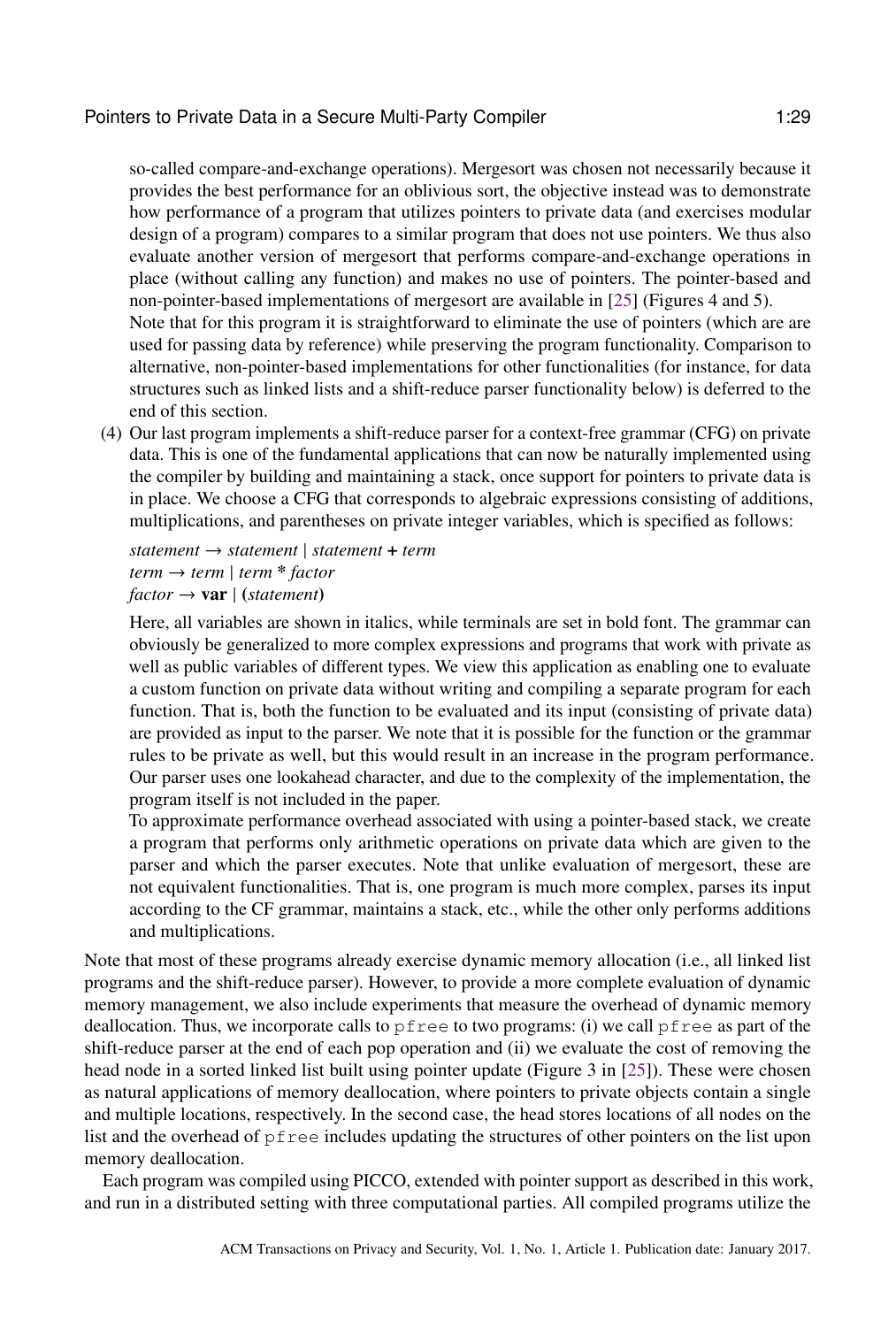| Program                    | Field | Data size                                                                                                                       |    |     |     |  |              |
|----------------------------|-------|---------------------------------------------------------------------------------------------------------------------------------|----|-----|-----|--|--------------|
|                            | size  | 22                                                                                                                              | റ൦ | 211 | 214 |  | $20^{\circ}$ |
| Linked list                |       | $0.0004 \pm 5\%$ $0.003 \pm 4\%$ $0.014 \pm 3\%$ $0.097 \pm 2\%$ $0.760 \pm 1\%$ $5.401 \pm 1\%$                                |    |     |     |  |              |
| (list building, traversal, | 81    | $\vert 0.086 \pm 1\% \vert 0.661 \pm 1\% \vert 5.302 \pm 3\% \vert 42.27 \pm 1\% \vert 337.8 \pm 1\% \vert 2.692 \pm 2\% \vert$ |    |     |     |  |              |
| and optimized traversal)   |       | $0.026 \pm 7\%$ $\mid 0.140 \pm 3\%$ $\mid 1.019 \pm 1\%$ $\mid 8.051 \pm 2\%$ $\mid 63.75 \pm 1\%$ $\mid 513.8 \pm 1\%$        |    |     |     |  |              |
| Shift-reduce parser        | 33    | $0.005 \pm 9\%$ $\mid 0.039 \pm 2\% \mid 0.307 \pm 1\% \mid 2.439 \pm 1\% \mid 19.73 \pm 2\% \mid 157.2 \pm 1\% \mid$           |    |     |     |  |              |
| Arithmetic operations      | 33    | $0.005 \pm 9\%$   $0.038 \pm 3\%$   $0.294 \pm 1\%$   $2.336 \pm 1\%$   $18.85 \pm 1\%$   $150.8 \pm 1\%$                       |    |     |     |  |              |

<span id="page-29-0"></span>Table 2. Performance of representative programs with unsorted data structures measured in seconds.

<span id="page-29-1"></span>

|  | Table 3. Performance of representative programs with sorted data structures measured in seconds. |  |  |  |  |  |  |
|--|--------------------------------------------------------------------------------------------------|--|--|--|--|--|--|
|--|--------------------------------------------------------------------------------------------------|--|--|--|--|--|--|

| Program                       | Field | Data size      |                                                                                                                                                                                                                                                                                                 |         |          |             |         |
|-------------------------------|-------|----------------|-------------------------------------------------------------------------------------------------------------------------------------------------------------------------------------------------------------------------------------------------------------------------------------------------|---------|----------|-------------|---------|
|                               | size  | 2 <sup>4</sup> | $2^5$                                                                                                                                                                                                                                                                                           | $2^{0}$ | $\Omega$ | $2^{\circ}$ | $2^{9}$ |
| Sorted linked list (DU)       | 81    |                | $10.466 \pm 1\%$   $1.908 \pm 1\%$   $7.750 \pm 1\%$   $31.24 \pm 1\%$   $125.5 \pm 1\%$   $565.5 \pm 1\%$                                                                                                                                                                                      |         |          |             |         |
| (list building and traversal) |       |                | $0.036 \pm 1\%$ $0.071 \pm 1\%$ $0.142 \pm 1\%$ $0.284 \pm 1\%$ $0.567 \pm 1\%$ $1.311 \pm 1\%$                                                                                                                                                                                                 |         |          |             |         |
| Sorted linked list (PU)       | 81    |                | $1.464 \pm 1\%$   $9.956 \pm 1\%$   $85.51 \pm 2\%$   $918.6 \pm 2\%$   $9900 \pm 3\%$                                                                                                                                                                                                          |         |          |             | N/A     |
| (list building, traversal,    |       |                | $0.051 \pm 1\%$   $0.149 \pm 2\%$   $0.613 \pm 2\%$   $5.285 \pm 2\%$   $45.93 \pm 2\%$                                                                                                                                                                                                         |         |          |             | N/A     |
| and head node removal)        |       |                | $0.005 \pm 1\% \, \vert \, 0.015 \pm 1\% \, \vert \, 0.044 \pm 2\% \, \vert \, 0.174 \pm 2\% \, \vert \, 0.720 \pm 3\%$                                                                                                                                                                         |         |          |             | N/A     |
| Mergesort without pointers    | 81    |                | $0.053 \pm 5\%$ $0.121 \pm 5\%$ $0.271 \pm 5\%$ $0.625 \pm 4\%$ $1.453 \pm 4\%$ $3.124 \pm 4\%$                                                                                                                                                                                                 |         |          |             |         |
| Mergesort with pointers       | 81    |                | $0.053 \pm 4\% \,   \, 0.122 \pm 5\% \,   \, 0.272 \pm 5\% \,   \, 0.638 \pm 6\% \,   \, 1.503 \pm 5\% \,   \, 3.201 \pm 5\% \,   \, 0.053 \pm 5\% \,   \, 0.053 \pm 5\% \,   \, 0.053 \pm 5\% \,   \, 0.053 \pm 5\% \,   \, 0.053 \pm 5\% \,   \, 0.053 \pm 5\% \,   \, 0.053 \pm 5\% \,   \,$ |         |          |             |         |

GMP library for large number arithmetic and OpenSSL to implement secure channels between each pair of computational parties. We ran all of our experiments using three 2.4 GHz 6-core machines running Red Hat Linux and connected through 1Gb/s Ethernet. Each experiment was run 10 times, and we report the mean time over all runs and the corresponding deviation from the mean observed in the experiments. The results of the experiments for working with unsorted and sorted data are given in Tables [2](#page-29-0) and [3,](#page-29-1) respectively.

As can be seen from the tables, each program was run on data of different sizes. For all linked lists programs as well as mergesort, the data size corresponds to the number of elements in the input set, while for the shift-reduce parser and arithmetic operations the size corresponds to the number of arithmetic operations in the formula, which were a mix of 90% multiplications and 10% additions. All linked list experiments contain two times for building and traversing the linked list, respectively, and we also report the time of the head node removal for sorted linked lists with pointer update. The tables also report the size of field elements in bits used to represent secret shared values. While all programs were written to work with 32-bit integers, most programs in these tables use statistically secure comparisons, which requires the length of the field elements to be increased by the statistical security parameter (which we set to 48). (The size of the field elements needs to be the size of the data plus one bit to ensure that all data values can be represented.)

The results tell us that working with linked lists (the first program in Table [2\)](#page-29-0) in the secure computation framework is very efficient. That is, building a linked list that consists of thousands of elements takes a fraction of a second. Traversing a linked list is also rather quick, where going through a linked list of size  $2^{11}$  takes about 1 second in our optimized program.

Performance of the sorted linked lists (the first two programs in Table [3\)](#page-29-1) characterizes performance expected from different data structures where it is necessary to hide the place where a new node or data item is being inserted. As previously mentioned, there is no good reason to implement the PU variant of different data structures and it is provided here for sorted linked lists for illustration purposes only. The DU version of sorted linked list has the same list traversal time as the regular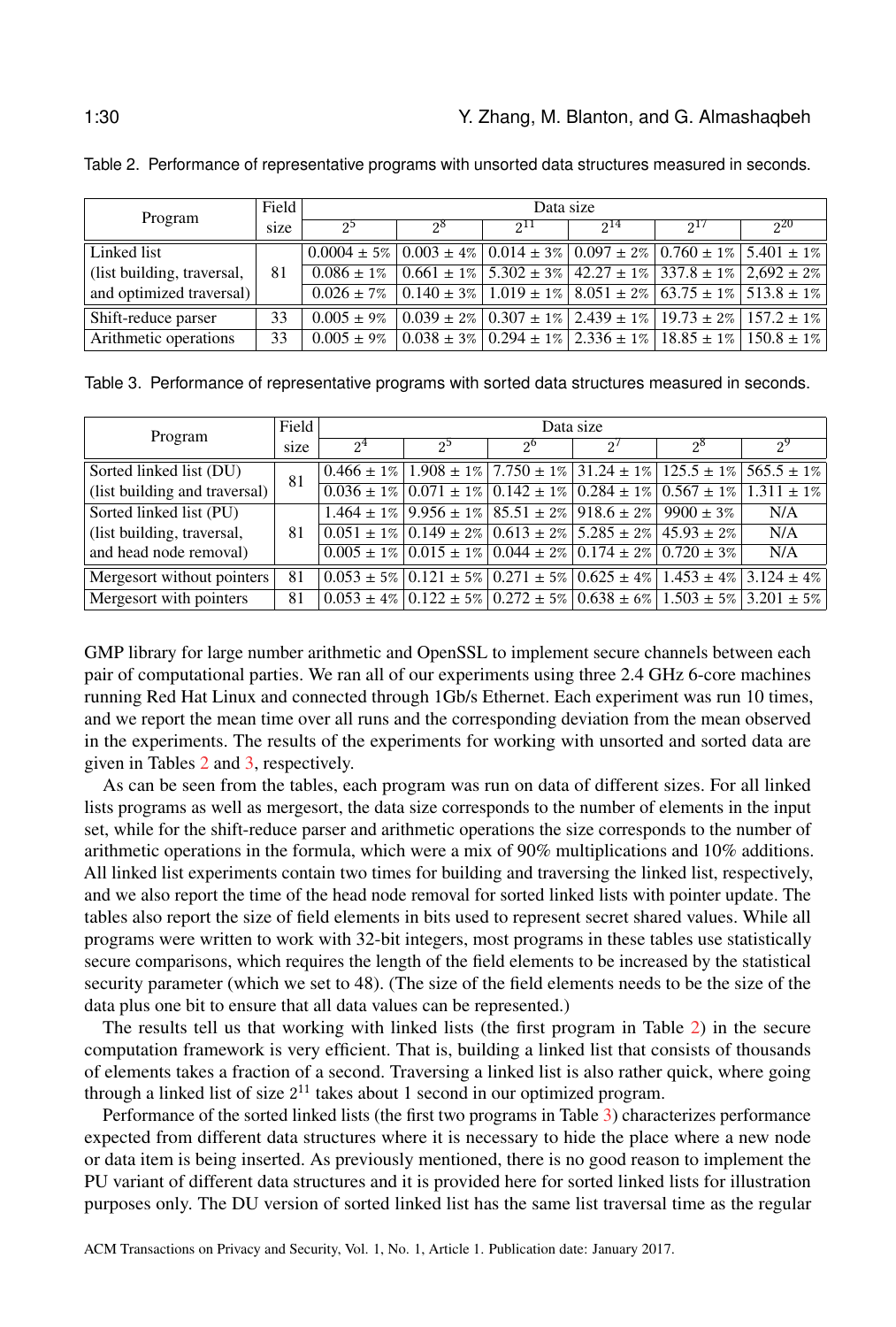(unsorted) linked lists, and the reported time for sorted linked lists can be further optimized in the same way as it was done for regular linked lists. When we are building a sorted linked list via DU, each operation takes  $O(n)$  time and thus the time to perform this operation for all n elements of the input is  $O(n^2)$ . This quadratic performance is also observed empirically where increasing the size<br>of the data set by a factor of 2 results in a four-time increase in the list building time (all insertion of the data set by a factor of 2 results in a four-time increase in the list building time (all insertion operations are performed sequentially). As far as the head node removal operation in a sorted linked list with PU goes, it consists of two pointer dereferences (i.e., using data and next fields) and one call to pfree, where the overhead of pfree was between 76.4% to 81.3% of that operation's time. In this particular experiment, each pointer stores  $O(n)$  locations, which contributes to the complexity of both memory deallocation and pointer dereferencing, but the latter operation can be performed more efficiently.

If we next look at mergesort (the last two programs in Table [3\)](#page-29-1), we see that the variant that uses pointers to private data and makes a function call to a compare-and-exchange operation for each comparison and the variant with no pointers and corresponding function calls differ in their performance by a very small amount. The non-pointer version that performs less work is faster by  $0.4 - 2.4\%$ .

Lastly, the performance of our shift-reduce parser (the second program in Table [2\)](#page-29-0) is extremely fast and it almost entirely consists of the time it takes to evaluate the provided formula on private data (the last program in Table [2\)](#page-29-0). That is, despite having a more complex functionality and employing pointer-based stack, the time to perform arithmetic operations only is almost the same as the time the parser takes. Also, adding pfree to the program does not effect the runtime (because the pointer stores a single address) and the times with memory deallocation are omitted from the table.

As far as memory consumption goes, the introduction of pointers to private data only marginally affects the amount of allocated memory for programs with pointers storing a single memory location (linked list, shift-reduce parser, and mergesort). The amount of memory needed to store and process sorted linked lists is quadratic in the data size and matches in its complexity list traversal. Removing a node from the list and calling pfree reduces the memory consumed by the data. While in general calls to pfree can increase memory consumption, in this case all pointers store the same lists of  $O(n)$  locations and removing a node and merging the lists in pfree decreases the size of each list. In general, we can say that memory consumption is at most quadratic in the amount of data and user-declared variables in any program.

We note that all functionalities used for our experiments have alternative implementations using arrays. For linked lists, mergesort, and a shift-reduce parser, we expect array-based implementation to exhibit very similar performance to that based on pointers because all pointers store a single location. For sorted linked lists, we expect array-based programs to have performance similar to our data update implementation (with the same asymptotic complexities). To confirm this finding, we evaluated performance of array-based sorted linked lists, the source code of which can be found in the full version [\[25\]](#page-32-18) (Figure 6). Building the sorted list took about 20% less time using arrays for most data sizes, while list traversal was about 9% slower using arrays for most data sizes. Thus, both implementations exhibit comparable performance. Memory consumption is also similar in most programs, with the exception of array-based sorted list implementation that uses memory linear in the data size.

Performance of our pointer-based programs can also be compared to that of array-based implementations using another system or compiler. Sharemind [\[4\]](#page-31-2) is a powerful system that supports a wide range of programs and, similar to PICCO, builds on (a different type of) information-theoretic secret sharing, which is hand-optimized to work with three computational parties. Despite similarities of the setup, Sharemind programs exhibit significantly different performance characteristics. In particular, the implementation is optimized for performing a large number of identical operations in a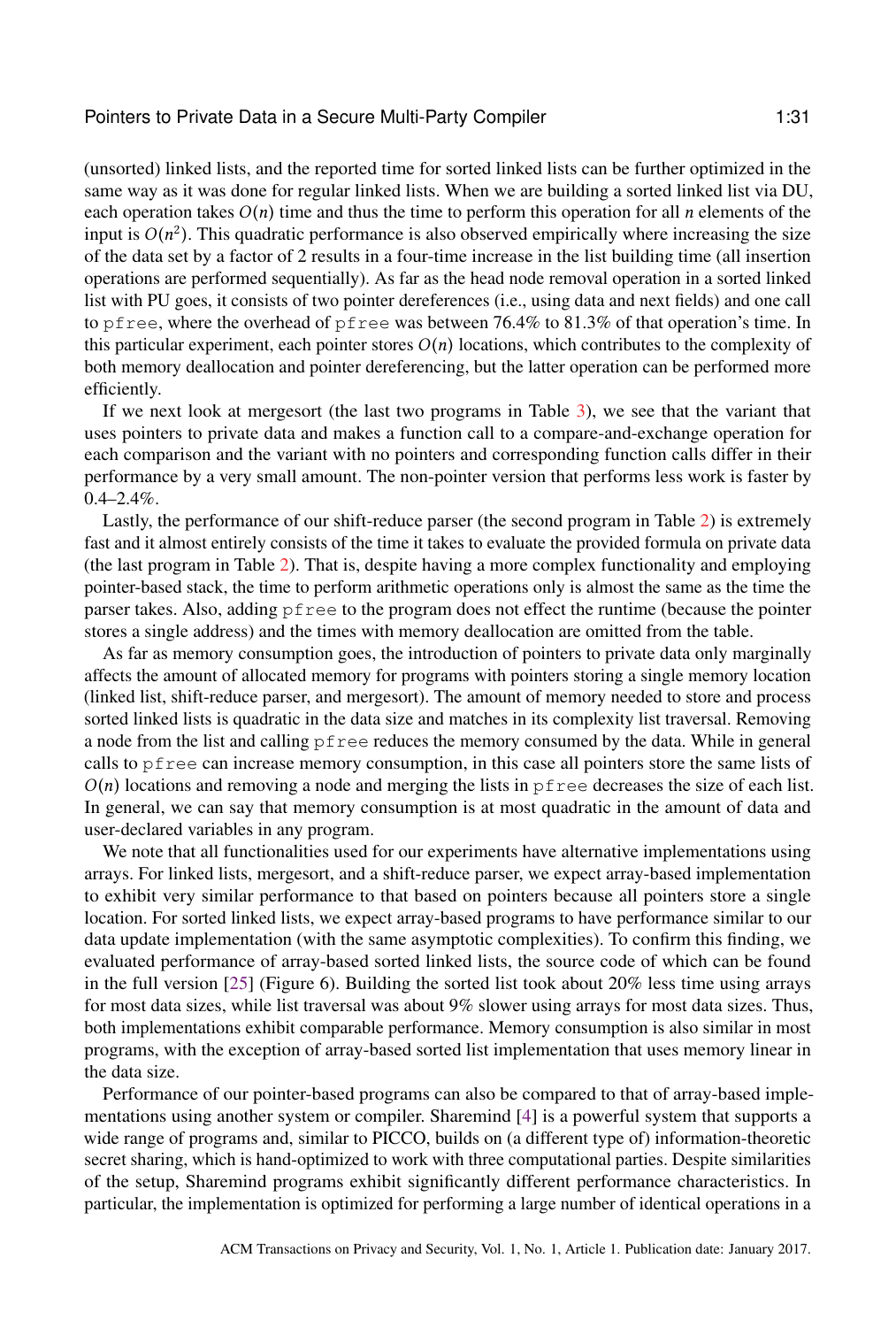batch, while the cost of performing only a single operation is high (e.g., on the order of 100ms for a single integer equality test [\[5\]](#page-31-7)). As such, Sharemind programs will perform significantly worse (i.e., orders of magnitude slower) on our programs that perform sequential execution, such as unoptimized linked list traversal, the shift-reduce parser, and building a sorted linked list (mergesort is also slower as reported in [\[26\]](#page-32-1)). In the case of optimized linked list traversal, on the other hand, Sharemind implementations will still be slower for small data sets (such as  $2<sup>5</sup>$ ), but significantly faster for large data sets (up to two orders of magnitude faster for  $2^{20}$  elements).

All of this demonstrates that pointers have a great potential for their use in general-purpose programs evaluated over private data. Some pointer-based data structures can exhibit substantially slower performance in this framework than their public-data counterparts, and custom, internally built implementations for such data structures are recommended.

#### <span id="page-31-0"></span>**10 CONCLUSIONS**

In this work, we introduce the first solution that incorporates support for pointers to private data into a general-purpose secure multi-party computation compiler. To maintain efficiency of pointerbased implementations, we distinguish between pointers with public addresses and pointers with private addresses and introduce the latter only when necessary. We provide an extensive evaluation of the impact of our design on various features of the programming language as well as evaluate performance of commonly used pointer-based data structures. Our analysis and empirical experiments indicate that the cost of using pointers to private data is minimal in many cases. Several pointerbased data structures retain their best known complexities when they are used to store private data. Complexity of others (most notably balanced search trees) increases due to the use of private data flow, and custom, internally built implementations of oblivious data structures that work with sorted data are recommended. We hope that this work provides valuable insights into the use of various programming language features when developing programs for secure computation using a generalpurpose compiler, as well as highlight benefits and limitations of pointer-based designs for SMC compiler developers.

### **ACKNOWLEDGMENTS**

We would like to thank Ethan Blanton for discussions at early stages of this work and anonymous reviewers for their valuable feedback. This work was supported in part by grants CNS-1319090 and CNS-1223699 from the National Science Foundation and FA9550-13-1-0066 from the Air Force Office of Scientific Research. Any opinions, findings, and conclusions or recommendations expressed in this publication are those of the authors and do not necessarily reflect the views of the funding agencies.

#### **REFERENCES**

- <span id="page-31-6"></span>[1] GMP – The GNU Multiple Precision Arithmetic Library. [http://gmplib.org.](http://gmplib.org)
- <span id="page-31-5"></span>[2] ALIASGARI, M., BLANTON, M., ZHANG, Y., AND STEELE, A. 2013. Secure computation on floating point numbers. In *Network & Distributed System Security Symposium (NDSS)*.
- <span id="page-31-1"></span>[3] BEN-DAVID, A., NISAN, N., AND PINKAS, B. 2008. FairplayMP: A system for secure multi-party computation. In *ACM Conference on Computer and Communications Security (CCS)*. 257–266.
- <span id="page-31-2"></span>[4] BOGDANOV, D., LAUR, S., AND WILLEMSON, J. 2008. Sharemind: A framework for fast privacy-preserving computations. In *European Symposium on Research in Computer Security (ESORICS)*. 192–206.
- <span id="page-31-7"></span>[5] BOGDANOV, D., NIITSOO, M., TOFT, T., AND WILLEMSON, J. 2012. High-performance secure multi-party computation for data mining applications. *International Journal of Information Security 11,* 6, 403–418.
- <span id="page-31-3"></span>[6] DAMGÅRD, I., GEISLER, M., KRØIGAARD, M., AND NIELSEN, J. B. 2009. Asynchronous multiparty computation: Theory and implementation. In *Public Key Cryptography (PKC)*. 160–179.
- <span id="page-31-4"></span>[7] DEMMLER, D., DESSOUKY, G., KOUSHANFAR, F., SADEGHI, A.-R., SCHNEIDER, T., AND ZEITOUNI, S. 2015. Automated synthesis of optimized circuits for secure computation. In *ACM Conference on Computer and Communications*